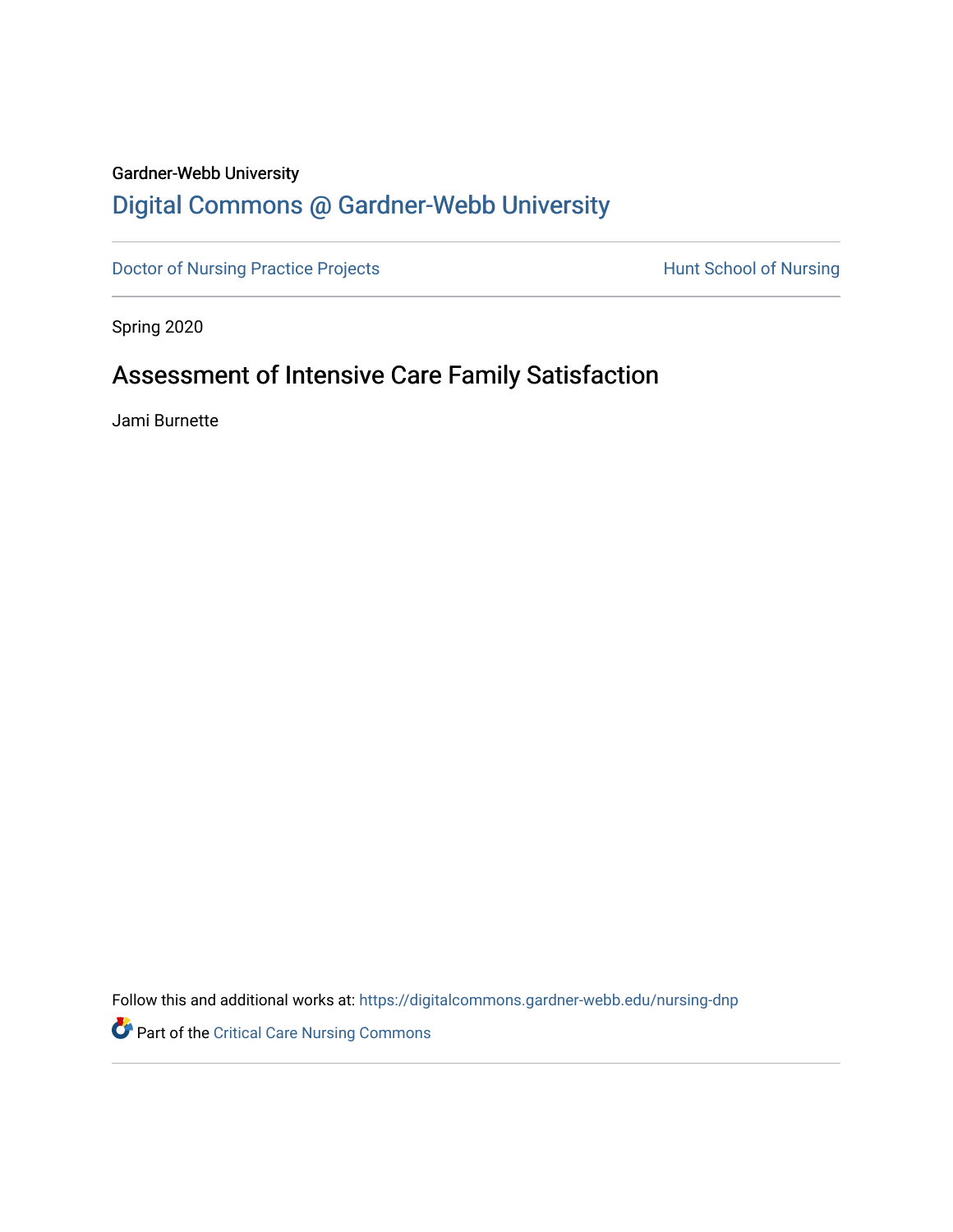## Assessment of Intensive Care Unit Family Satisfaction

by

Jami Burnette

A capstone project submitted to the faculty of Gardner-Webb University Hunt School of Nursing in partial fulfillment of the requirements for the degree of Doctorate of Nursing Practice

Boiling Springs, NC

Submitted by: Approved by:

\_ \_\_\_\_\_\_\_\_\_\_\_\_\_ \_ \_\_\_\_\_\_\_\_\_\_\_\_\_\_\_\_

 $4/15/20$   $4/15/20$ Date Date Date

Jami Burnette **Allison Abernathy**, DNP, RN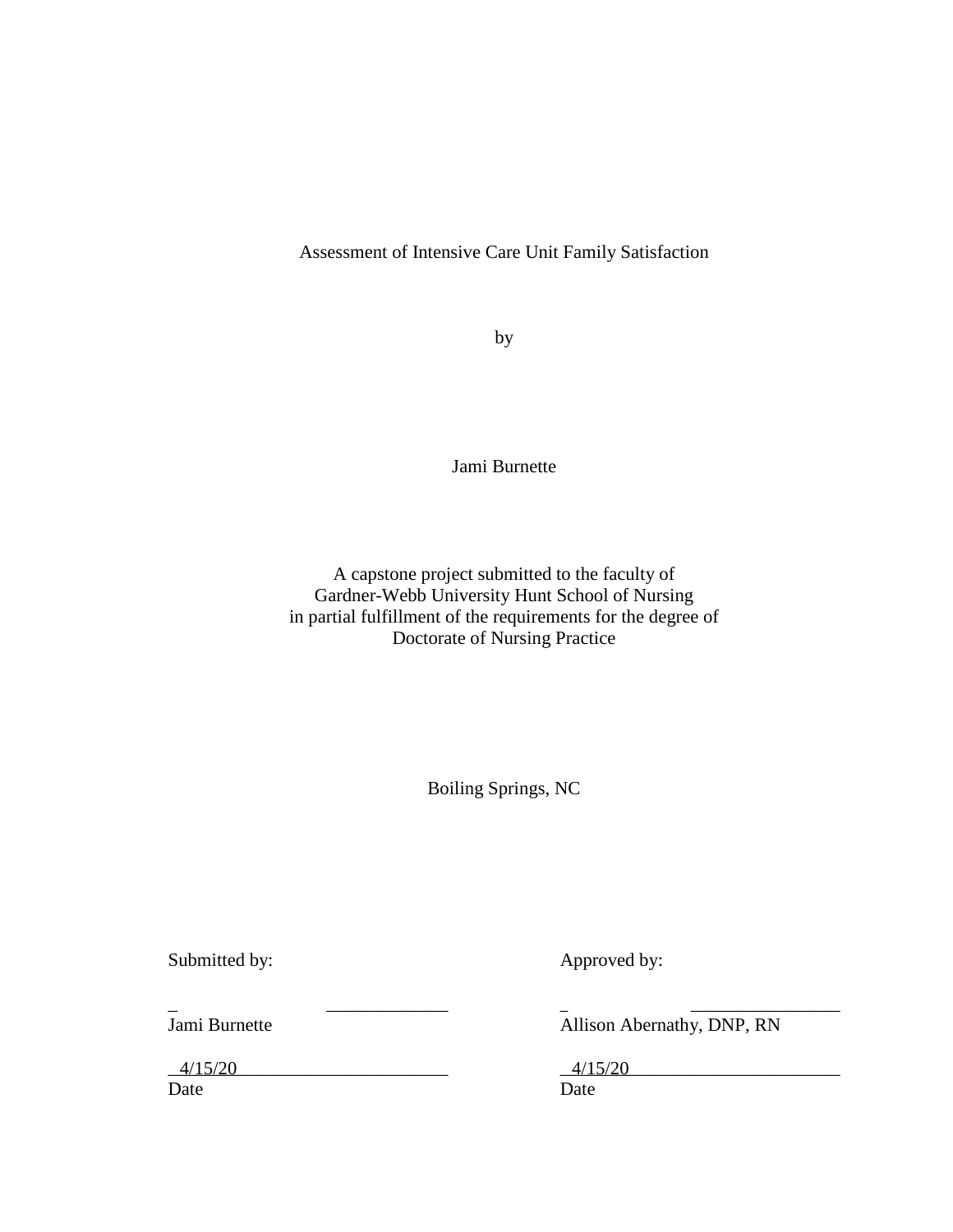© Jami Burnette, 2020

All Rights Reserved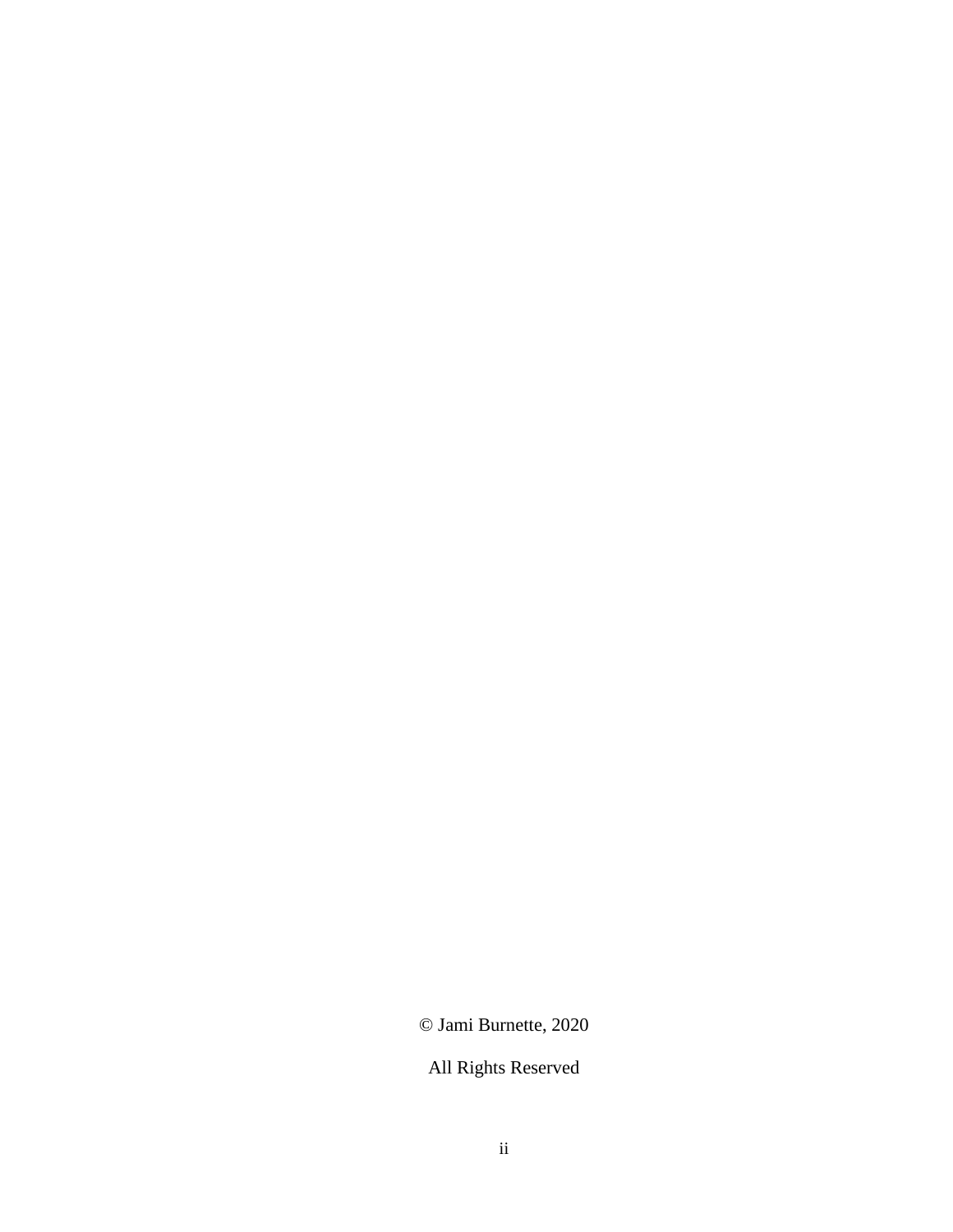### **Acknowledgement**

I would like to express my deepest gratitude to my husband and daughter for your unconditional love and support. To my extended family, your words of encouragement to continue got me through many tough days. To my niece, the one who taught me how to be a supportive family member in a hospital setting, you inspired me to want to be a better nurse and to advocate for the family members who are partnering with the health care team to care for patients. Thank you to my work family for providing a supportive and encouraging environment for me to continue my education journey. To my Mom, Dad, and Stepmom, you have always been there for me and I cannot thank you enough.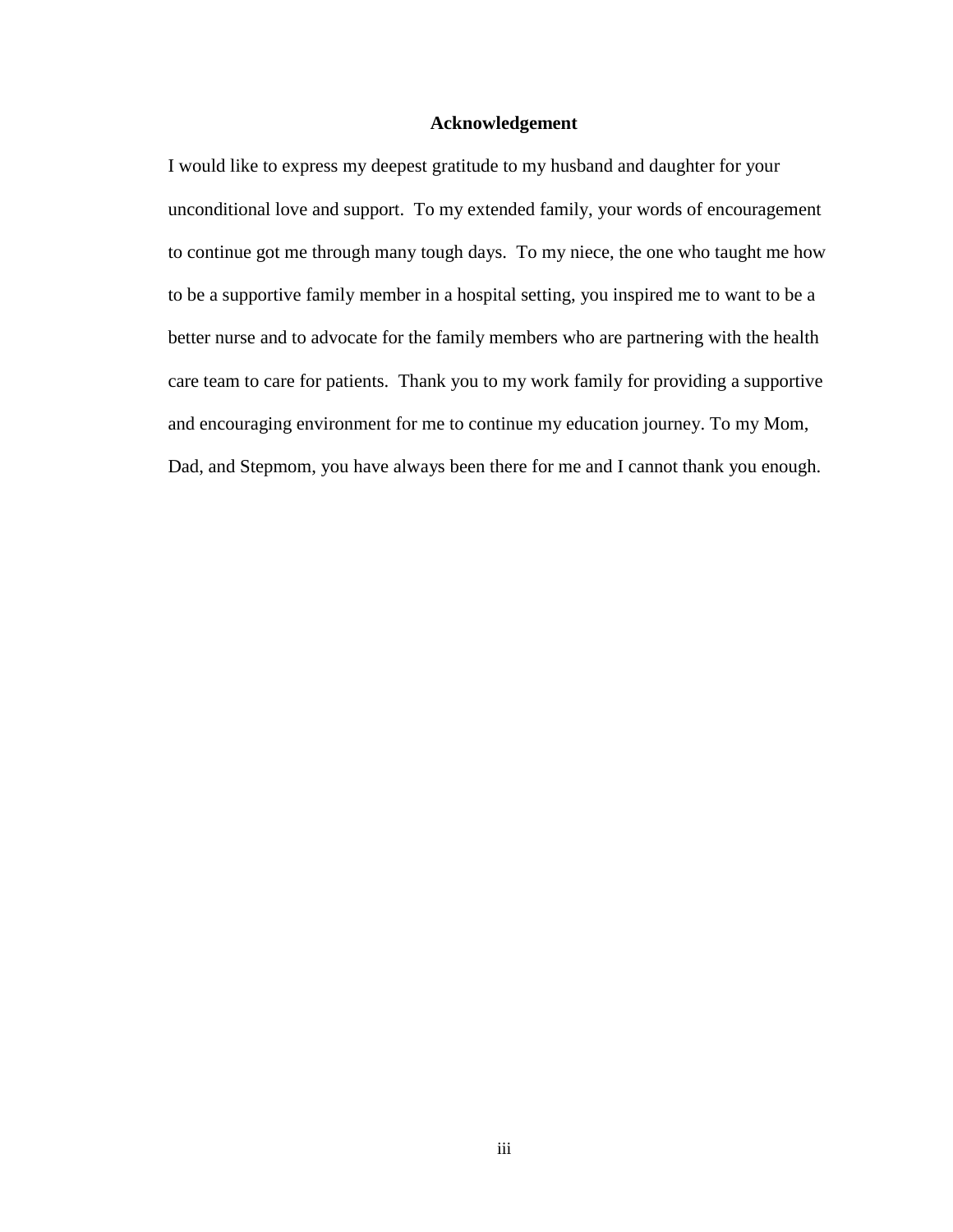## **Table of Contents**

## SECTION I: PROBLEM RECOGNITION

| SECTION II: NEEDS ASSESSMENT |  |
|------------------------------|--|
|                              |  |
|                              |  |
|                              |  |
| .9                           |  |
|                              |  |
|                              |  |
|                              |  |
|                              |  |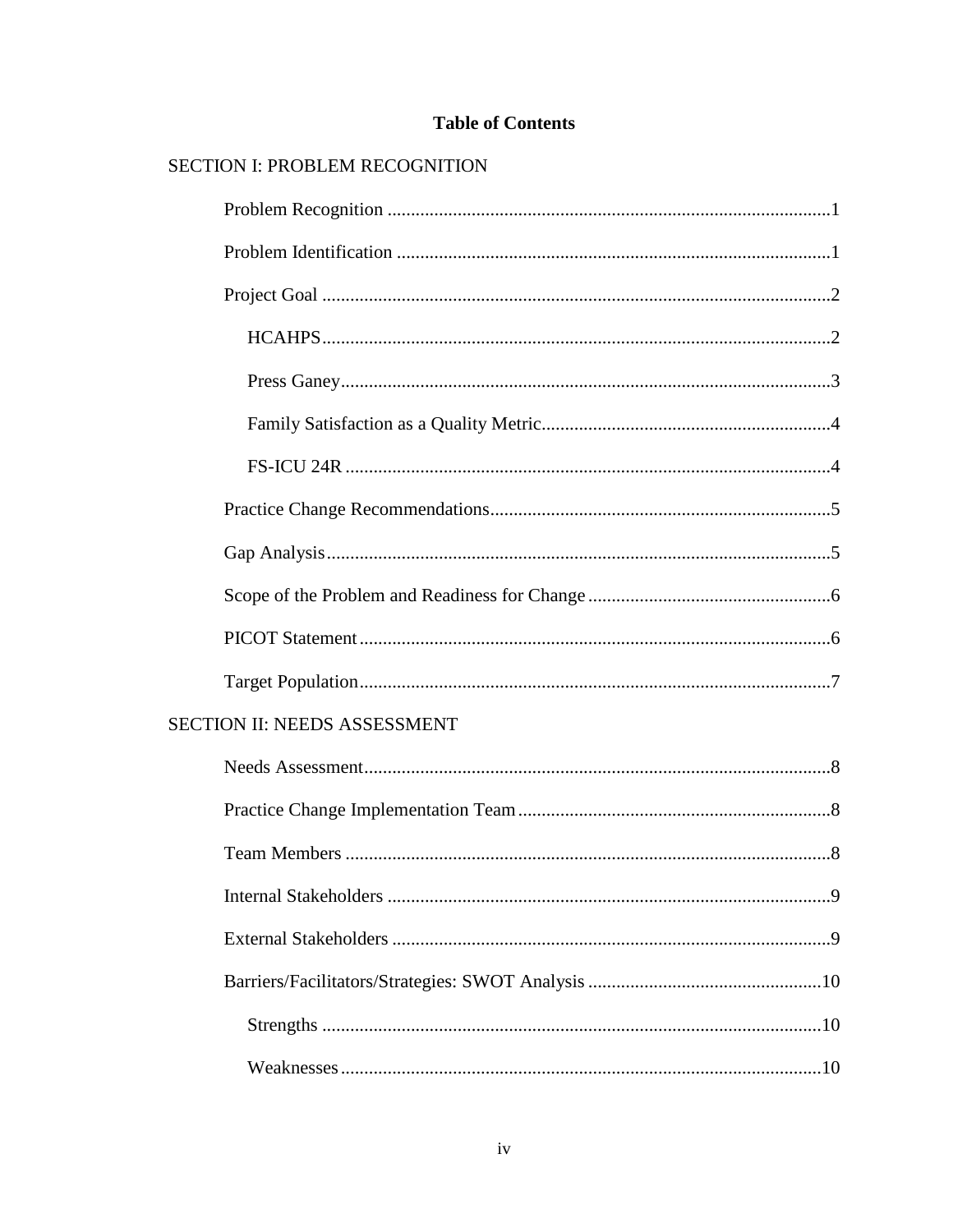| SECTION III: GOALS, OBJECTIVE, AND MISSION STATEMENT |
|------------------------------------------------------|
|                                                      |
|                                                      |
| SECTION IV: THEORETICAL UNDERPINNINGS                |
|                                                      |
|                                                      |
|                                                      |
|                                                      |
|                                                      |
|                                                      |
| <b>SECTION V: WORK PLANNING</b>                      |
|                                                      |
|                                                      |
|                                                      |
|                                                      |
| <b>SECTION VI: EVALUATION PLAN</b>                   |
|                                                      |
|                                                      |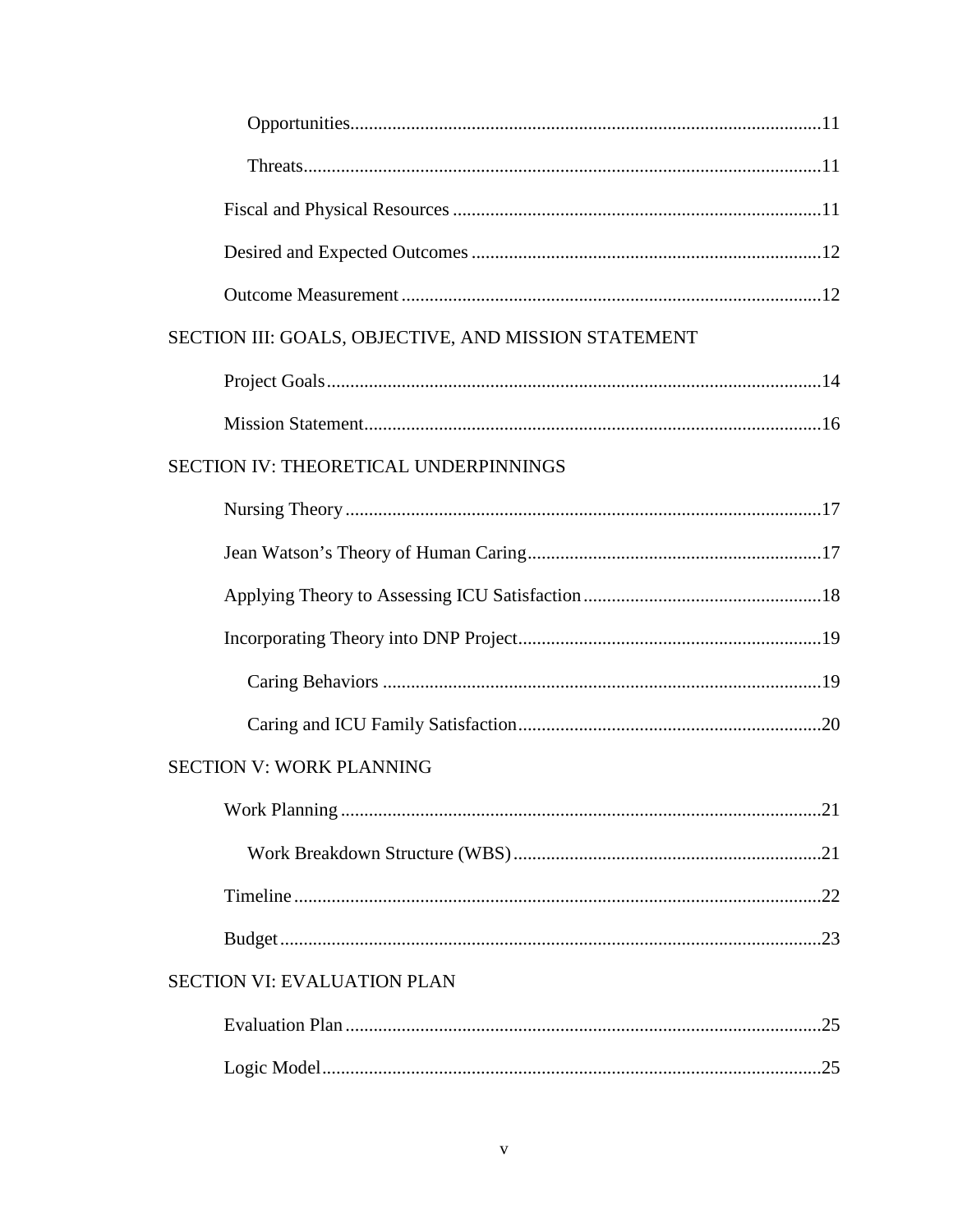| <b>SECTION VII: IMPLEMENTATION</b>          |  |  |  |
|---------------------------------------------|--|--|--|
|                                             |  |  |  |
|                                             |  |  |  |
|                                             |  |  |  |
|                                             |  |  |  |
|                                             |  |  |  |
|                                             |  |  |  |
|                                             |  |  |  |
|                                             |  |  |  |
| <b>SECTION VIII: INTERPRETATION OF DATA</b> |  |  |  |
|                                             |  |  |  |
|                                             |  |  |  |
|                                             |  |  |  |
|                                             |  |  |  |
|                                             |  |  |  |
|                                             |  |  |  |
|                                             |  |  |  |
|                                             |  |  |  |
|                                             |  |  |  |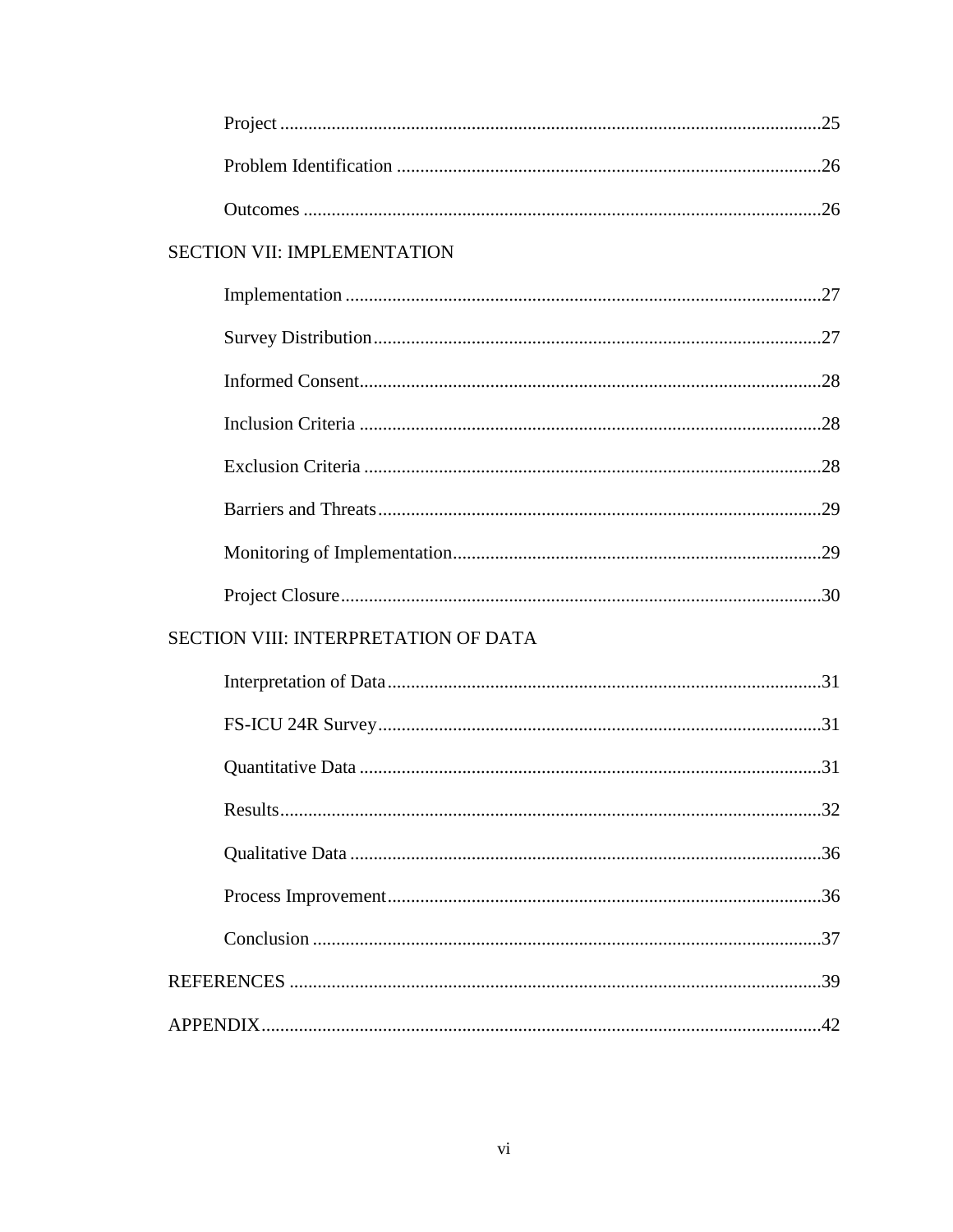## **List of Tables**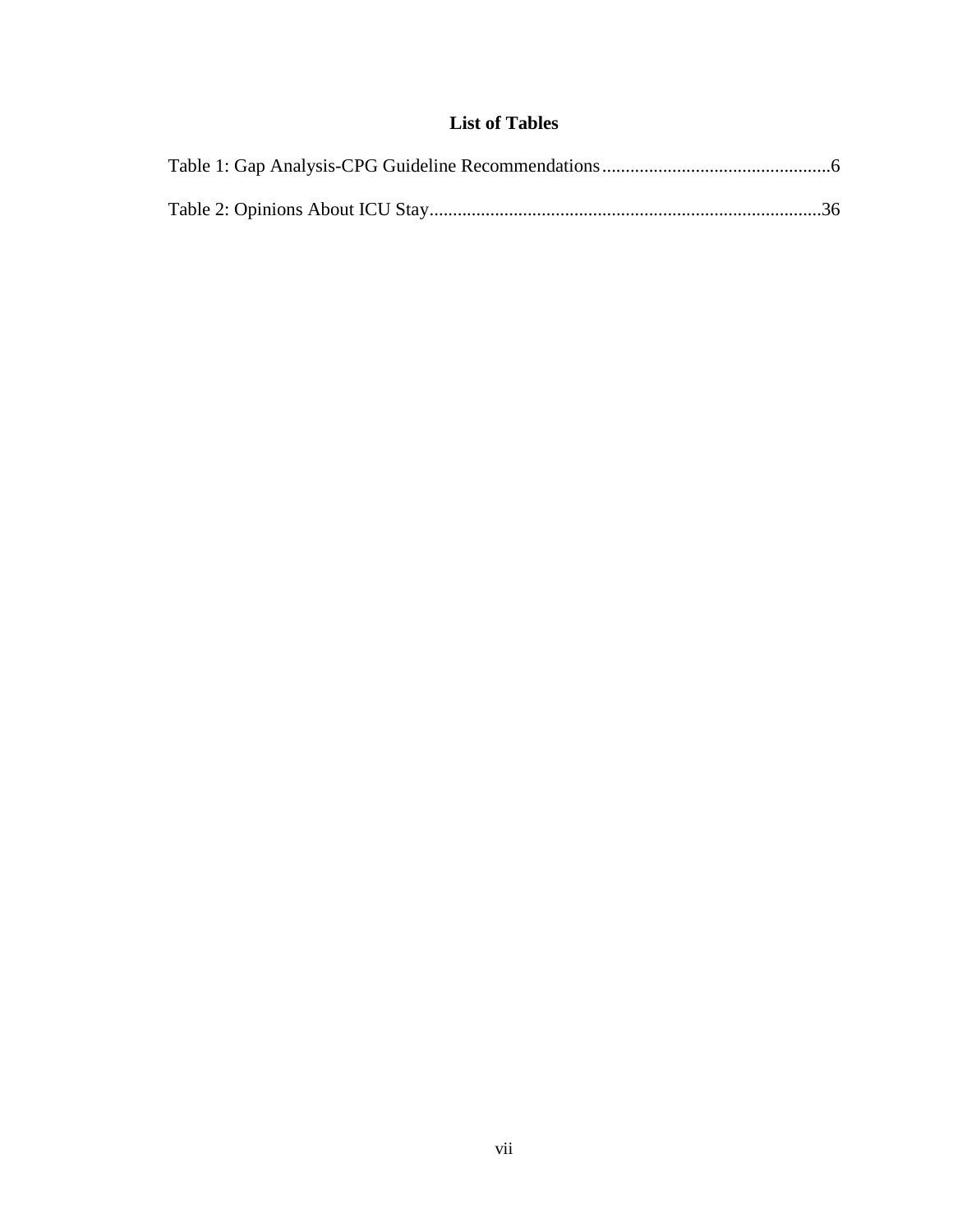## **List of Figures**

| Figure 2: Jean Watson's 10 Caritas Processes'. Used as a guide to practice the loving,  |  |
|-----------------------------------------------------------------------------------------|--|
|                                                                                         |  |
| Figure 3: Each WBS step is broken down into sub-steps. While each level is independent  |  |
|                                                                                         |  |
| Figure 4: The Gantt chart lists each required task of the assessment of ICU family      |  |
|                                                                                         |  |
| Figure 5: Project budget for the assessment of ICU family satisfaction project contains |  |
| both direct and indirect costs. Both types of costs are minimal. 24                     |  |
| Figure 6: FS-ICU 24R Survey Results for Seven Returned Surveys33                        |  |
|                                                                                         |  |
| Figure 8: Family Satisfaction with Decision Making Average of 90.85%34                  |  |
| Figure 9: Combined Satisfaction Scores of FS-Care and FS-DM to Determine the Family     |  |
|                                                                                         |  |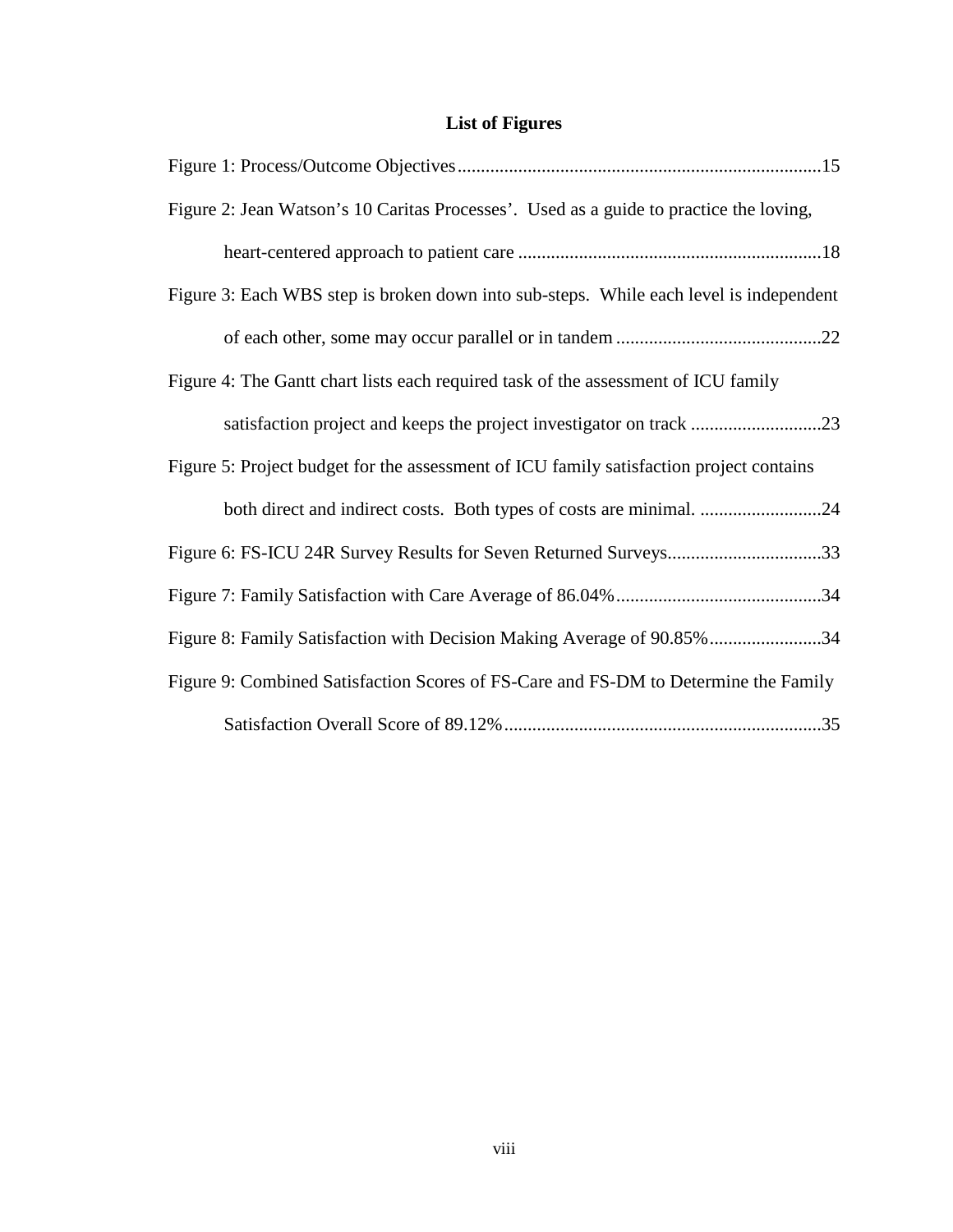#### **SECTION I**

#### **Problem Recognition**

There continues to be an unknown factor in knowing true patient and family satisfaction within the intensive care unit (ICU) setting. Current literature reveals surveys used to measure patient satisfaction do not pertain to the ICU setting. Patients often do not remember the ICU stay due to critical illness and are unable to actively participate with care. Families act as surrogates, are included in patient care, and collaborate with nursing and medical teams to help make care decisions. Families are integral in the patient care process and are vital members of the health care team. Even though families are included with patient care, there is currently no valid tool being used to survey patients and families in order to capture satisfaction and make necessary patient care improvements.

#### **Problem Identification**

The project site is an acute-care Level I Trauma Center located within the Upstate of South Carolina. Services include emergency medicine, medical, surgical, women's and children's, a heart center, critical care, outpatient testing, and a number of specialty accredited programs. The surgical/trauma/neuro specialty, adult ICU is the focus unit of the initiation of a family satisfaction survey project.

The specialty ICU nursing team continues to voice frustrations of patient satisfaction data not specific to critical care stay experience. The current survey tools mandated and used to capture patient satisfaction are not inclusive to the ICU patient stay experience and only capture approximately 10% of the total ICU patient volume, which makes it difficult for the nursing team to make quality improvement in care. Finding a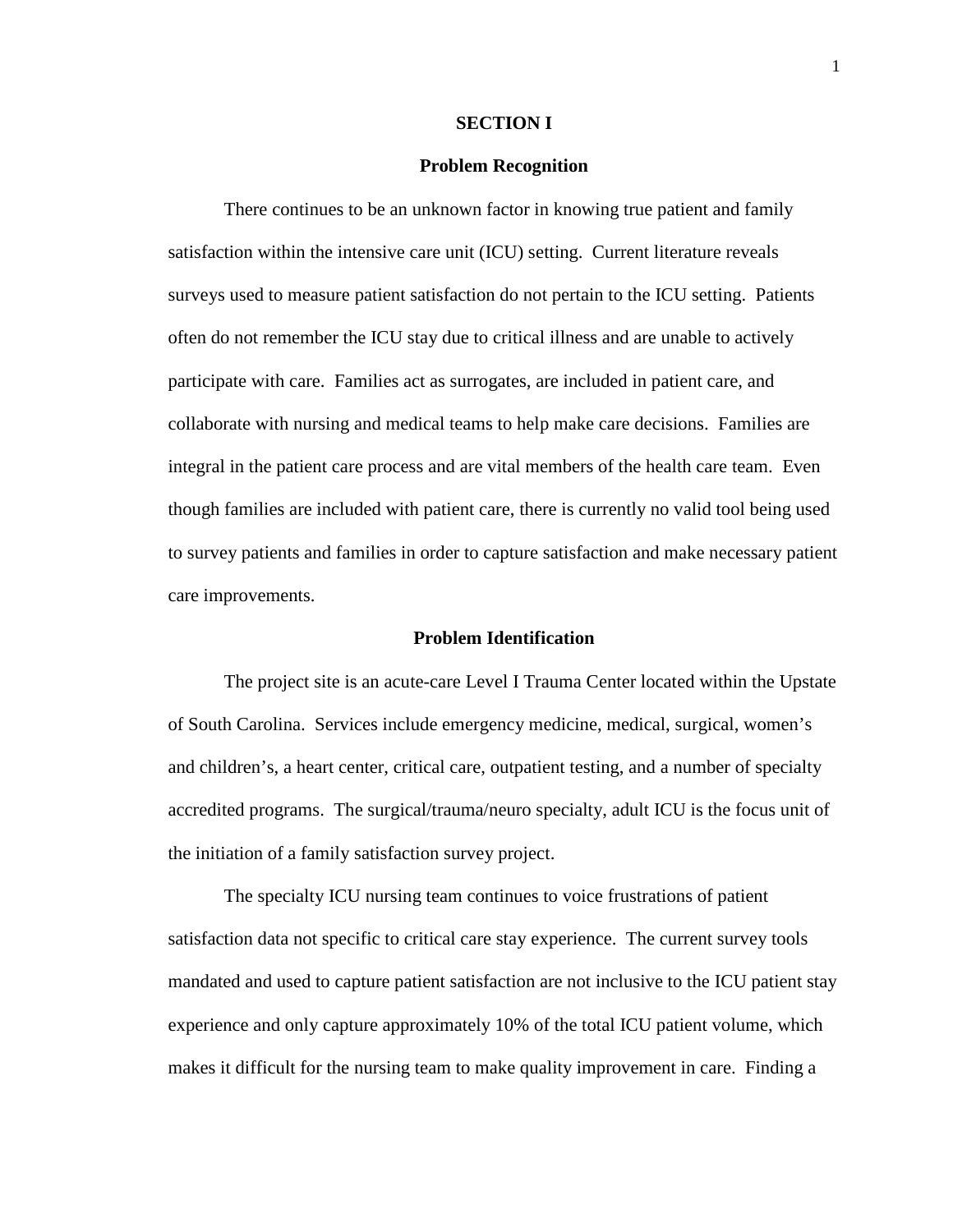potentially sustainable way to capture and measure satisfaction within the ICU setting supports the healthcare team's mission to continue the never-ending journey of improving overall care, family inclusion with care, decision making, and end-of-life measure.

### **Project Goal**

The critical care nursing team currently has no quantifiable or sustainable tool that properly captures ICU family satisfaction. The purpose of this project was to implement a potentially sustainable way to capture and measure intensive care unit family satisfaction to use as a quality metric to evaluate the perceived quality of patient care in the ICU setting and integrate into ICU quality improvement planning. Initiation of an intensive care patient and family satisfaction survey project contains three phases. Phase one includes using a paper questionnaire to survey families on day three of the ICU stay and will be completed by March 2020. Phase two will include a poster with a scannable quick-response (QR) code that can be scanned from a personal device and linked to an electronic version of the family satisfaction survey. Phase three includes the adoption of the family satisfaction questionnaire by all adult ICUs at the project facility. Phase two and three will be completed after May 2020.

#### **HCAHPS**

The critical care nursing team receives Hospital Consumer Assessment of Healthcare Providers & Systems (HCAHPS) inpatient unit scores. HCAHPS is a way the Centers for Medicare and Medicaid (CMS) measures and reports patient satisfaction but only evaluates the patient experience based on the entire inpatient stay (https://www.cms.gov/Medicare/Quality-Initiatives-Patient-Assessment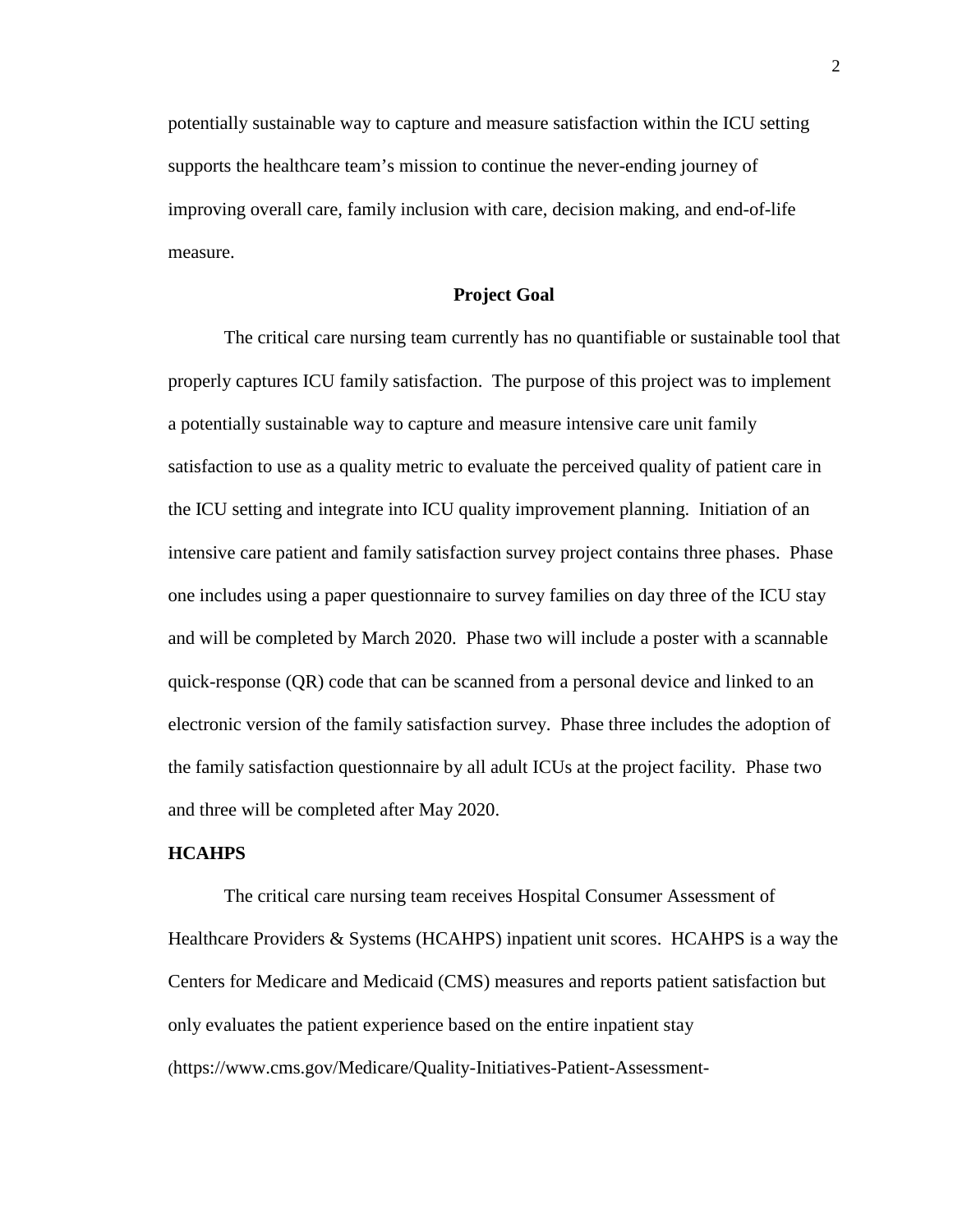Instruments/HospitalQualityInits/HospitalHCAHPS). The HCAHPS survey is mailed to the patient weeks to months following the hospital stay and produces an inpatient summary of the patient's recalled experience, which is used to determine reimbursement. The ICU experience gets lost within the whole patient stay due to the patient not remembering their ICU care due to severity of illness, the family not being present, or due to sedation/medication the patient was receiving. Although vital information regarding the ICU experience is not captured within HCAHPS, it is recognized to be the only national public report of patient satisfaction, and there is no intent within this project of disproving that fact.

## **Press Ganey**

The Press Ganey (survey vendor) supplemental questions to the HCAHPS survey provides the analysis of four questions asked regarding the ICU stay: (1) friendliness/courtesy of ICU nurses, (2) ICU nurse help understand treatment/therapies/condition, (3) attention special/personal need ICU, and (4) skill of ICU/CCU nurses. Between January 1, 2019 and March 31, 2019, only 79 respondents with an ICU stay completed the HCAHPS survey out of a potential ICU census of 810 from the project facility's four adult intensive care units. This only represents about 10% of potential surveys and 12% of total hospital-wide patient feedback that was captured out of all 633 respondents. The HCAHPS inpatient report and Press Ganey is completed by the patient after discharge and do not provide enough information or feedback to support adequate ICU quality improvement processes that have the potential to improve ICU satisfaction.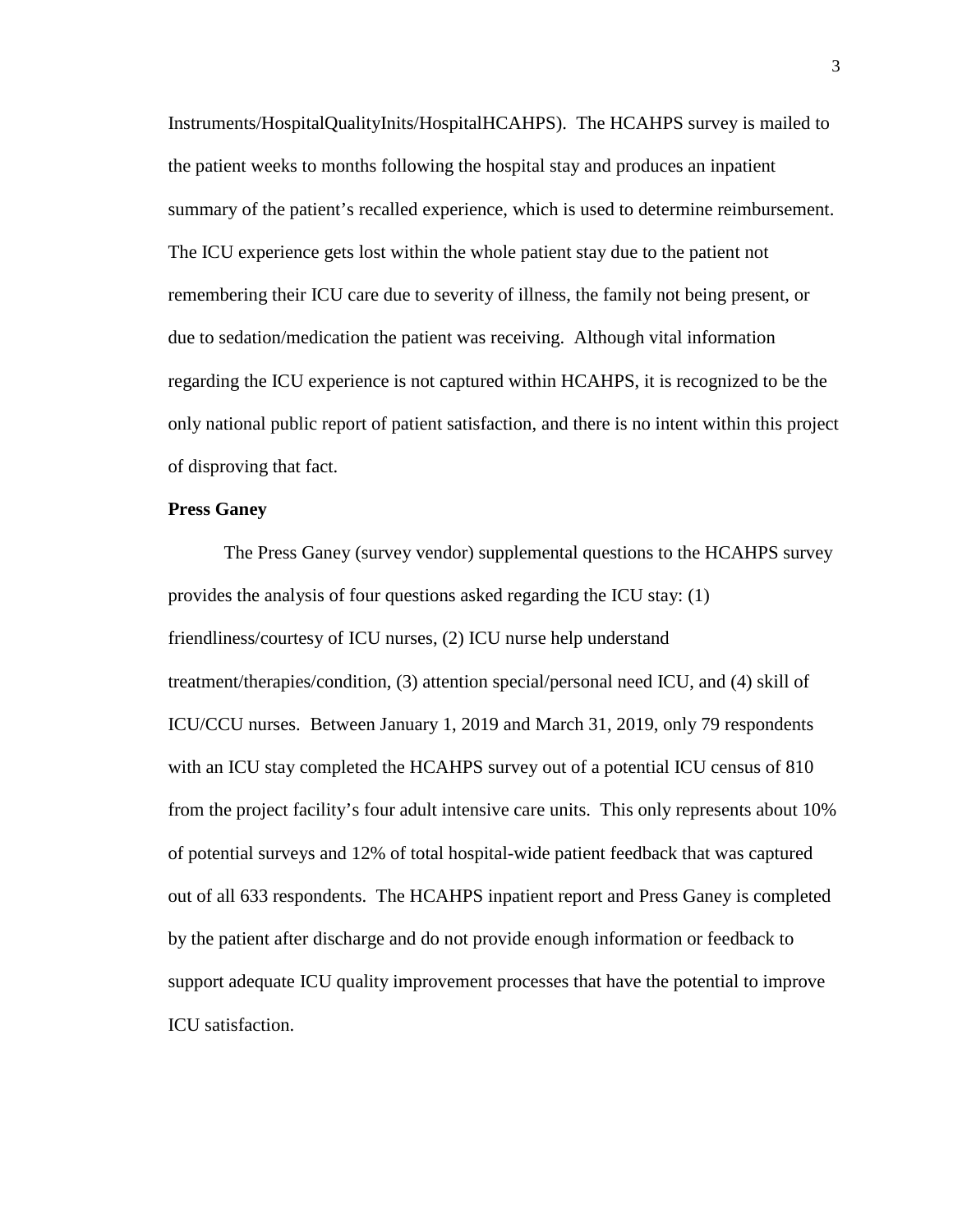#### **Family Satisfaction as a Quality Metric**

ICU patient-centered care involves the family, which is why the Society of Critical Care Medicine (SCCM) recognizes the family-centered concept and associated practice guidelines (Davidson et al., 2017). Family members act as surrogates and participate with care and health team decisions. Many patients do not remember the ICU stay and cannot recall the care received since most are unable to participate with care decisions (Heyland et al., 2018). Families must be included in satisfaction surveys in order to improve the quality of care in the ICU and improve the inpatient reports that determine reimbursement. Quality indicators such as patient satisfaction, length of stay, Catheter Associated Urinary Tract Infection (CAUTI), Central Line Associated Bloodstream Infection (CLABSI), hospital acquired infections, and hospital acquired wounds are all key indicators of ICU quality. Family satisfaction must be a key indicator of quality for ICU since the patient's recall is poor. Finding a reliable and sustainable way to measure family satisfaction in the ICU is necessary to improve satisfaction and quality of care, which are both vital for hospital reimbursement.

#### **FS-ICU 24R**

The FS-ICU 24 contains three essential care domains: patient satisfaction, decision making, and quality end-of-life care (Family Satisfaction with the ICU Survey, 2019). Literature reveals that the FS-ICU 24R is a valid tool widely studied and used in ICU settings throughout the United States to gather valuable information to improve quality care (Clark et al., 2016). The FS-ICU 24R measures satisfaction with care (14 items) and satisfaction with decision-making (10 items). In addition, three free-text questions ask how to make the ICU care provided better, what things the staff did well,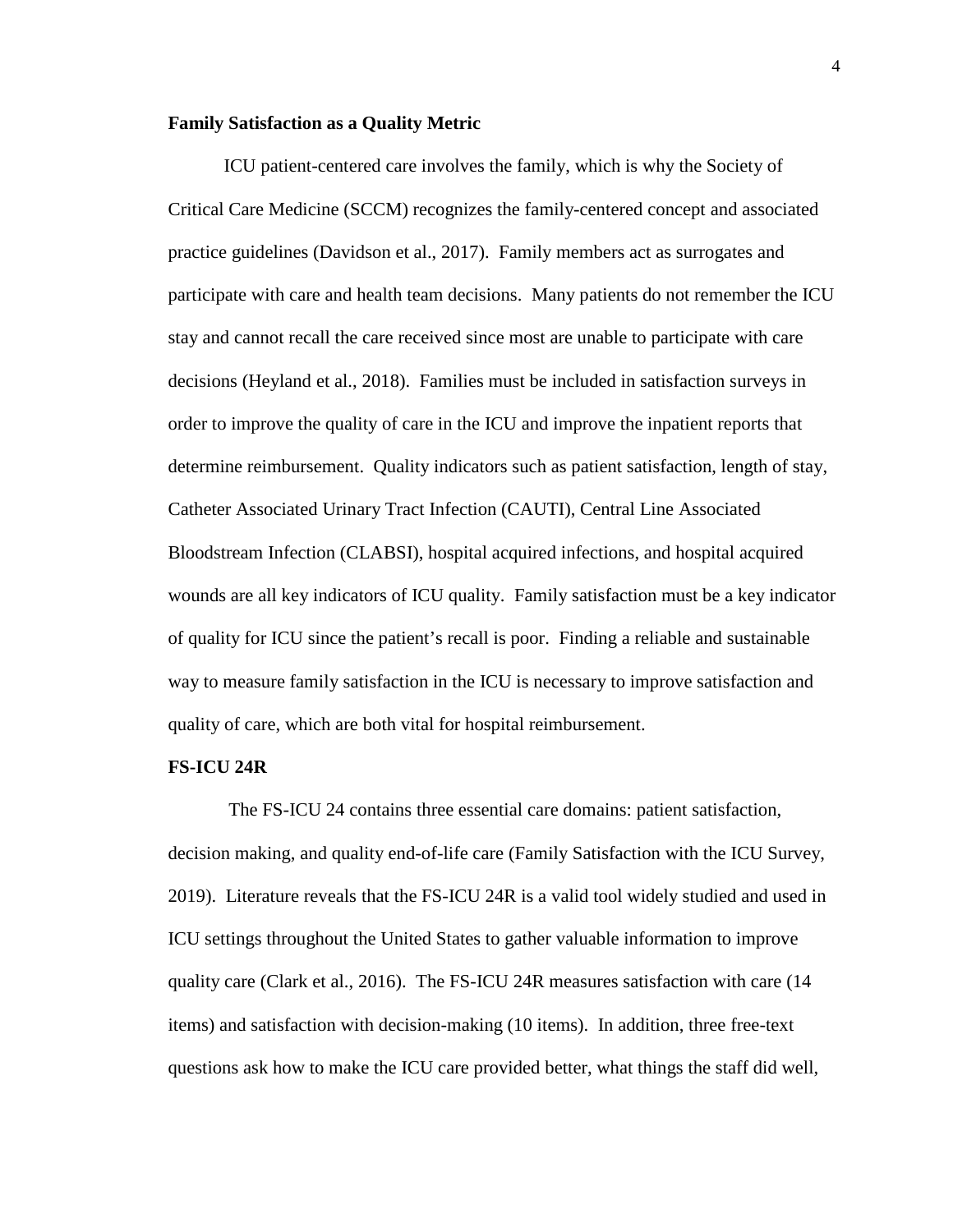and for any comments or suggestions that may be helpful. The FS-ICU 24R is completed by using a 5-point Likert scale:  $1 =$  excellent,  $2 =$  very good,  $3 =$  good,  $4 =$  fair,  $5 =$  poor; a score of 6 indicates a response of not applicable (Family Satisfaction with the ICU Survey, 2019). The FS-ICU 24R paper questionnaire will be given to families on day three of the ICU stay**.**

## **Practice Change Recommendations**

Clinical practice guideline (CPG) recommendations for implementing a valid tool for family satisfaction in the ICU begins with improving communication between the family and physician team (Davidson et al., 2017). Improved communication builds family satisfaction trust and reduced anxiety (Davidson et al., 2017). Scheduled ICU family meetings that occur within 72 hours of admission between the health team and family improves communication, allows the team to discuss the role of the family within the ICU, allows the family to review the medical record, and ask questions (Awdish et al., 2017). Another CPG recommendation to improve family satisfaction is to include the family in interdisciplinary rounding (Davidson et al., 2017). There is also a correlation between decreased hospital-acquired conditions and reduced falls by including family in multidisciplinary rounds (Mitchell, 2014). Quality care, safety, and family engagement are necessary to achieve family satisfaction (Mitchell, 2014).

#### **Gap Analysis**

Table 1 provides the selected guideline recommendations in comparison to current practice. Medical staff rounding variations exist between the medical and surgical physician intensive care teams. While the nursing team is proactive with including family in patient care, the medical team, due to time constraints or schedule,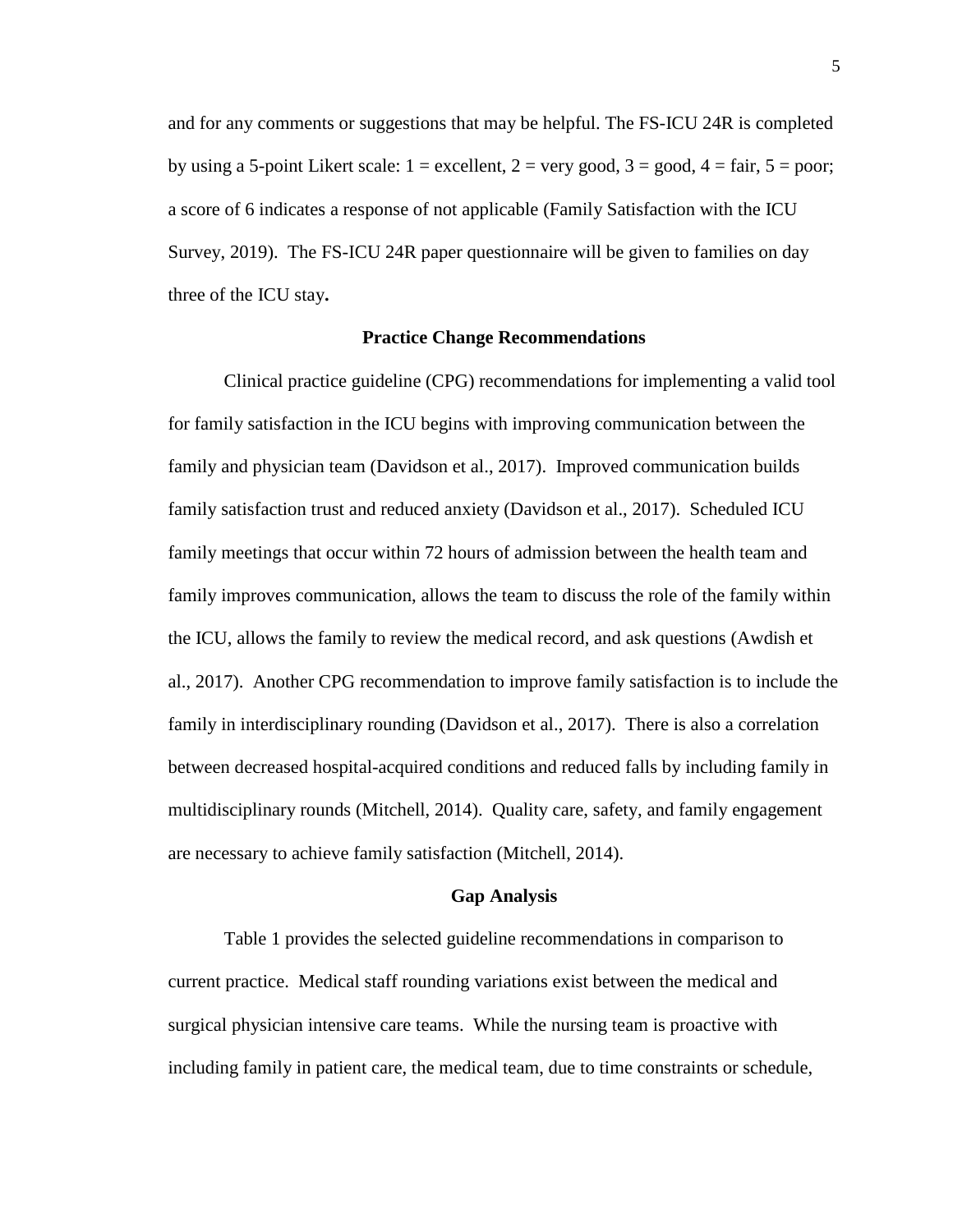may or may not involve the family in rounding. Due to these inconsistencies, families become frustrated as do the nursing team. Often, the charge nurses ensure that families do not leave the patient room until the physician team rounds.

## **Table 1**

*Gap Analysis-CPG Guideline Recommendations* 

| <b>Selected Guideline</b><br>Recommendations        | Existing Policy? Yes/No                      | Policy being followed?<br>Yes/No |
|-----------------------------------------------------|----------------------------------------------|----------------------------------|
| 1. Medical Staff Rounding<br>on Families in the ICU | No specific guideline or<br>policy in place. | N/A                              |
| 2. Flexed Visiting Hours                            | Yes-Unit Guidelines in<br>place.             | No-Inconsistent practice         |

*Note. CPG guideline-based recommendations compared to the current practice of the focus unit.* 

## **Scope of the Problem and Readiness for Change**

The project's scope aims to initiate a sustainable way to measure and validate family satisfaction in the ICU to make improvements in team communication, family decision-making, atmosphere, and overall patient care in a specialty ICU setting. Both the mission and vision of the health organization parallel the purpose of this project's clinical practice problem and are in line with project goals. The project facility is focused on patient, family, and associate satisfaction and takes great pride in ensuring quality care is available for the surrounding communities.

## **PICOT Statement**

How will the assessment of an ICU family satisfaction survey improve the overall ICU satisfaction, family satisfaction with patient care, and satisfaction with family decision-making in an adult specialty intensive care over a one-month time frame?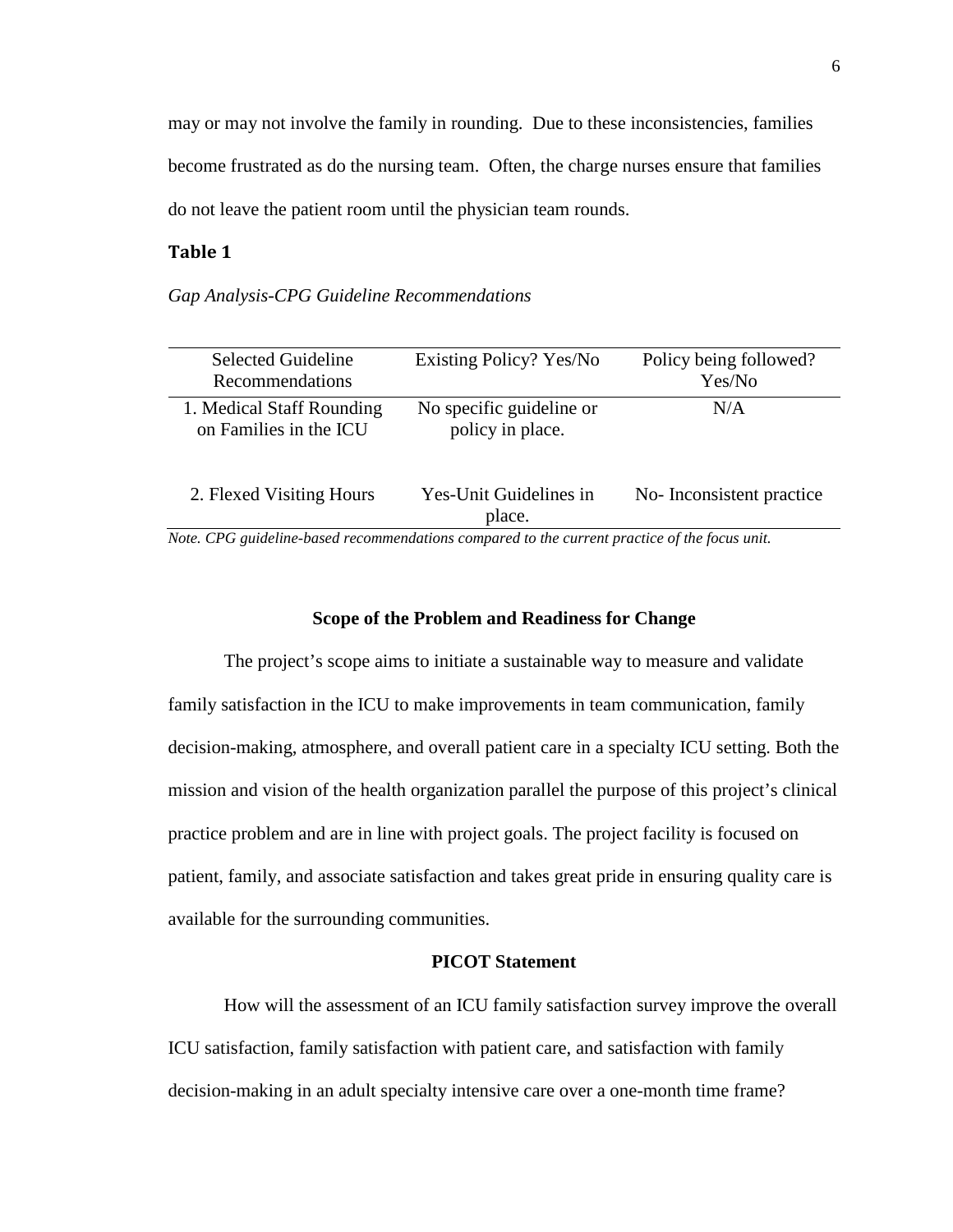#### **Target Population**

The focus setting was an adult specialty intensive care unit in a Level I trauma center in the Upstate of South Carolina that provides critical care treatment to neurosurgical-trauma patients. The unit has 22 beds, one nurse leader, one assistant nurse leader, 57 registered nurses, five unit ambassadors and four patient care technicians. The project chair is the current nurse leader of the practice problems setting. Barriers with the practice setting include patients that have no family members present, family that does not participate with care, and patients who are not coherent enough to participate with care. The unit has flexed visiting and each room has an integrated family area. The focus unit considers family as vital members of the health team.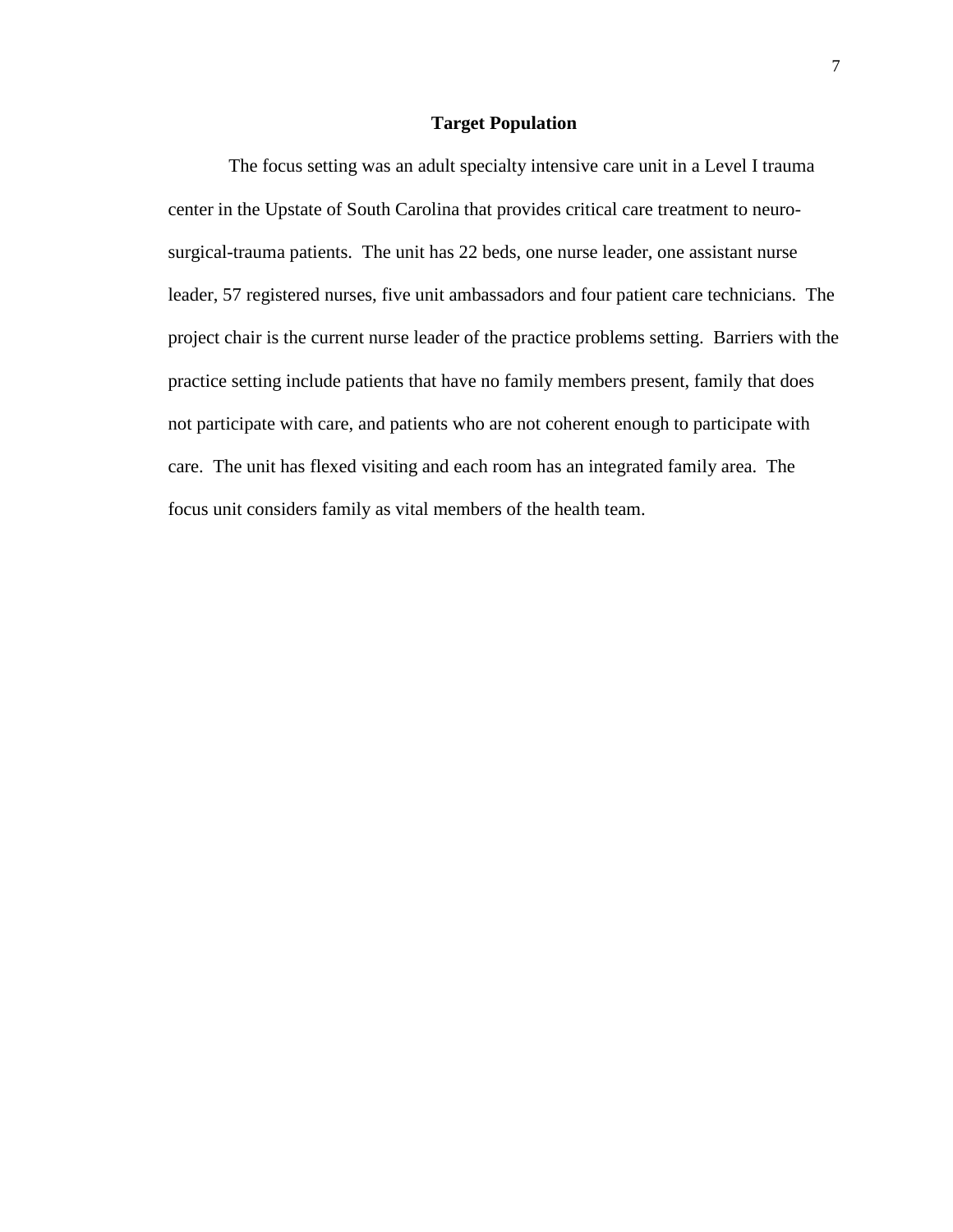#### **SECTION II**

#### **Needs Assessment**

A needs assessment is performed to evaluate the organization's readiness for change (Zaccagnini & White, 2017). The critical care nursing team currently relies on HCAHPS for satisfaction improvement related plans. HCAHPS is nationally recognized as the only patient satisfaction tool that is linked to hospital reimbursement but does not isolate the ICU stay. HCAHPS will continue to be the primary reporting tool but there is an evidence-based gap for ICU reporting. The family is also the customer and participates with treatment planning. The valid FS-ICU 24R survey is completed by the family, helps the ICU team know what is going well, and helps to identify opportunities for improvement. Knowing the customer and recognizing that the family's perception of the ICU experience is important to capture for ICU quality improvement purposes (Mazurenko et al., 2016).

#### **Practice Change Implementation Team**

 One of the responsibilities of a nurse leader is to drive change within the current clinical setting and nursing profession (Zaccagnini & White, 2017). Both internal and external stakeholders have important team roles and contribute towards the success of the team. The ICU nursing leaders recognize the importance of change and value it. Implementing a successful project that makes a positive impact on the patient, family, the health team including ancillary departments and organization is the overall goal.

#### **Team Members**

 The project leader gathers evidence for the interdisciplinary group to support the need for the tool. The project leader also selects the team, provides guidance and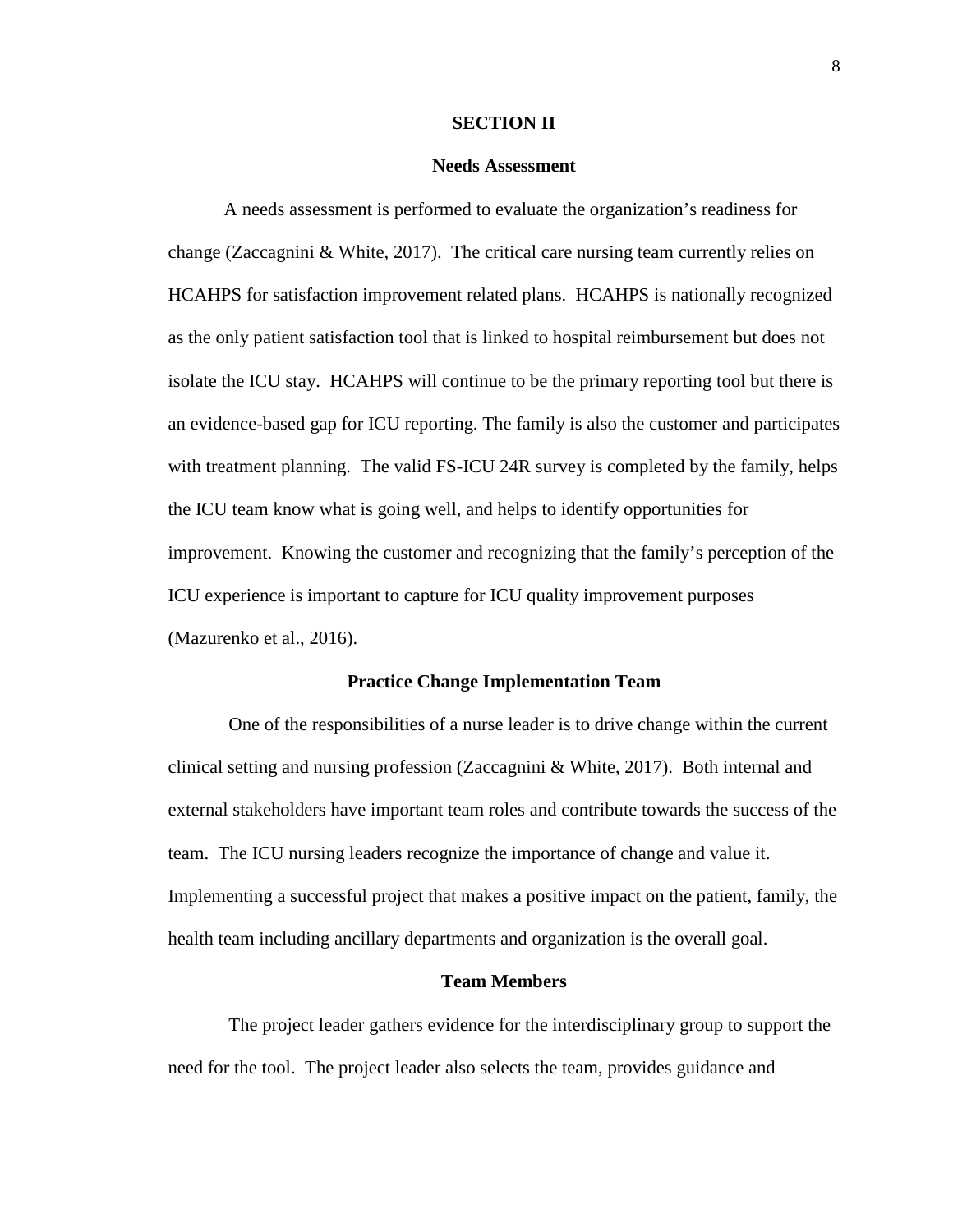structure, ensures understanding of the project's purpose and goal, keeps the team on track, ensures team member roles and responsibilities, promotes a safe environment, and holds team members accountable (Ulrich & Crider, 2017). The plan is to maintain a small group of full-time members with a few additional ad hoc members as the project progresses. Implementing a family satisfaction tool for use in the intensive care area meets the qualifications of a quality improvement team based on who will be affected by the result, which is the patient, family, nursing, leadership, quality, and the organization (Ulrich & Crider, 2017).

#### **Internal Stakeholders**

Team members and internal stakeholders selected are nursing representatives for information exchange and buy in. Since the project includes three phases of implementation, phase one will only be completed before May 2020. Phase one involves the primary investigator and nursing leader of the project ICU to distribute the paper family satisfaction questionnaires to all families who have been in the ICU for at least three days. Phase two and three both involve a scannable way to access an electronic version of the tool and project sustainability. Phase two and three will not be completed until after May 2020. The project investigator envisions collaboration from many team members as this project moves forward. Nursing, guest services, waiting room attendant, quality services, adult ICU unit leaders, and the medical team are all internal stakeholders that will be active members of the family satisfaction project.

#### **External Stakeholders**

Key external stakeholders are the ICU family members and those affected by having a loved one in the ICU. Other stakeholders include ancillary departments that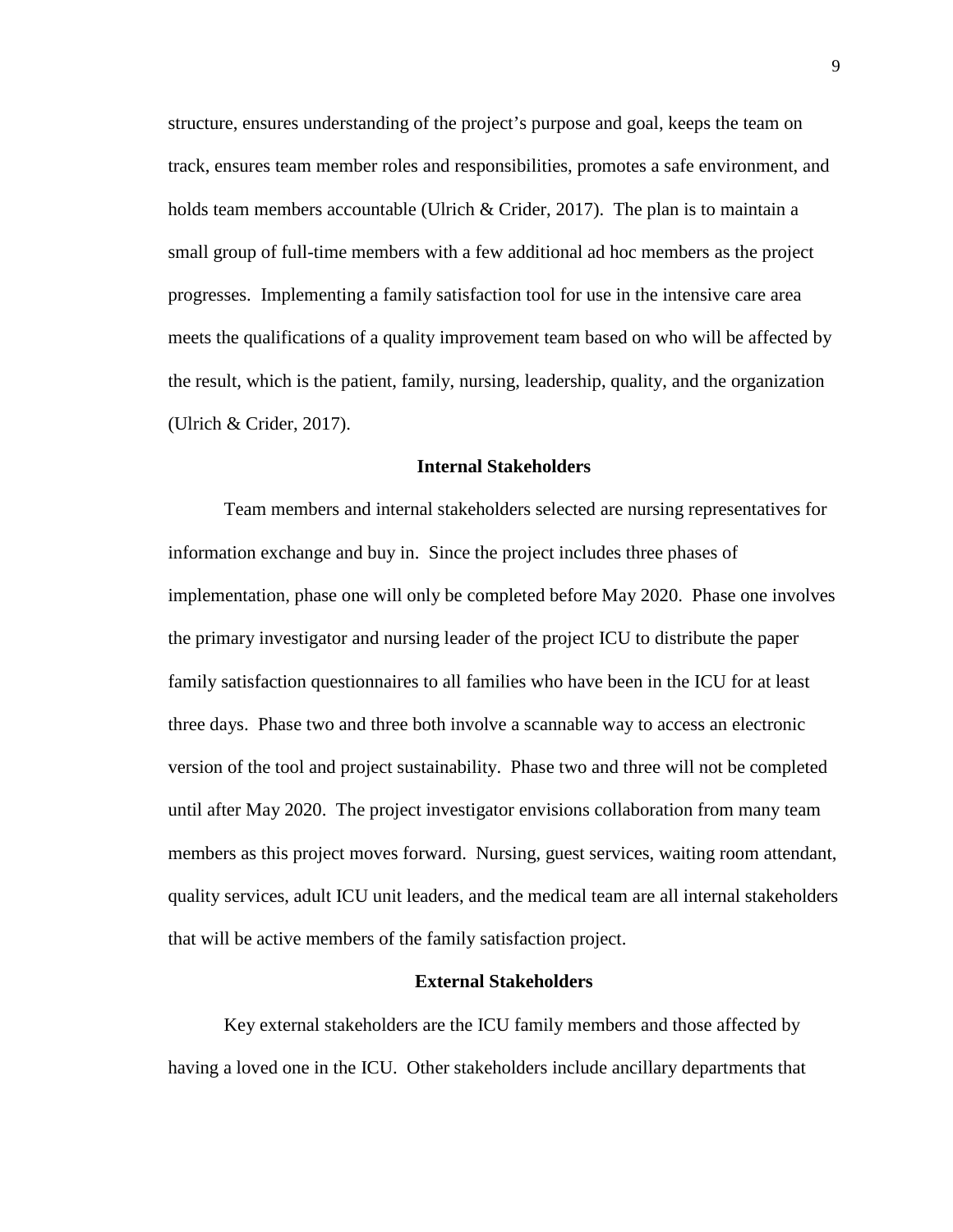work within the ICU environment, which include housekeeping, respiratory care, case management, pharmacy, long-term care placement teams, unit ambassadors, and dietary. All the mentioned services interact with the patients, impact care, and satisfaction. It is understood that satisfaction perceptions are not only from nursing but from a collaborative effort by all who interact with the patient while in the ICU.

## **Barriers/Facilitators/Strategies: SWOT Analysis**

A SWOT analysis is performed to identify strengths, weaknesses, opportunities, and threats that impact project success (Harris et al., 2016). A SWOT analysis is often performed for DNP projects and helps to proactively guide the project (Zaccagnini  $\&$ White, 2017). The SWOT approach is used in the early stages of project planning and development (Ramsay, 2015).

#### **Strengths**

The unit has flexed visiting with family area in each patient room. The setting and building are new with spacious rooms that contain patient lifts, antimicrobial surfaces, and new equipment. The waiting area outside of the unit has a fulltime associate that assist families. The family waiting room design both in and outside the patient area facilitates optimal family satisfaction. Project investigator is the project unit leader. The designed poster with the scannable QR code provides project sustainability that will be introduced in phase two and three.

### **Weaknesses**

The specialty ICU has a high number of falls, device related injuries, and unplanned extubations. HCAHPS scores for current inpatient performance reveal low physician communication, medication education, and transitioning of care score. There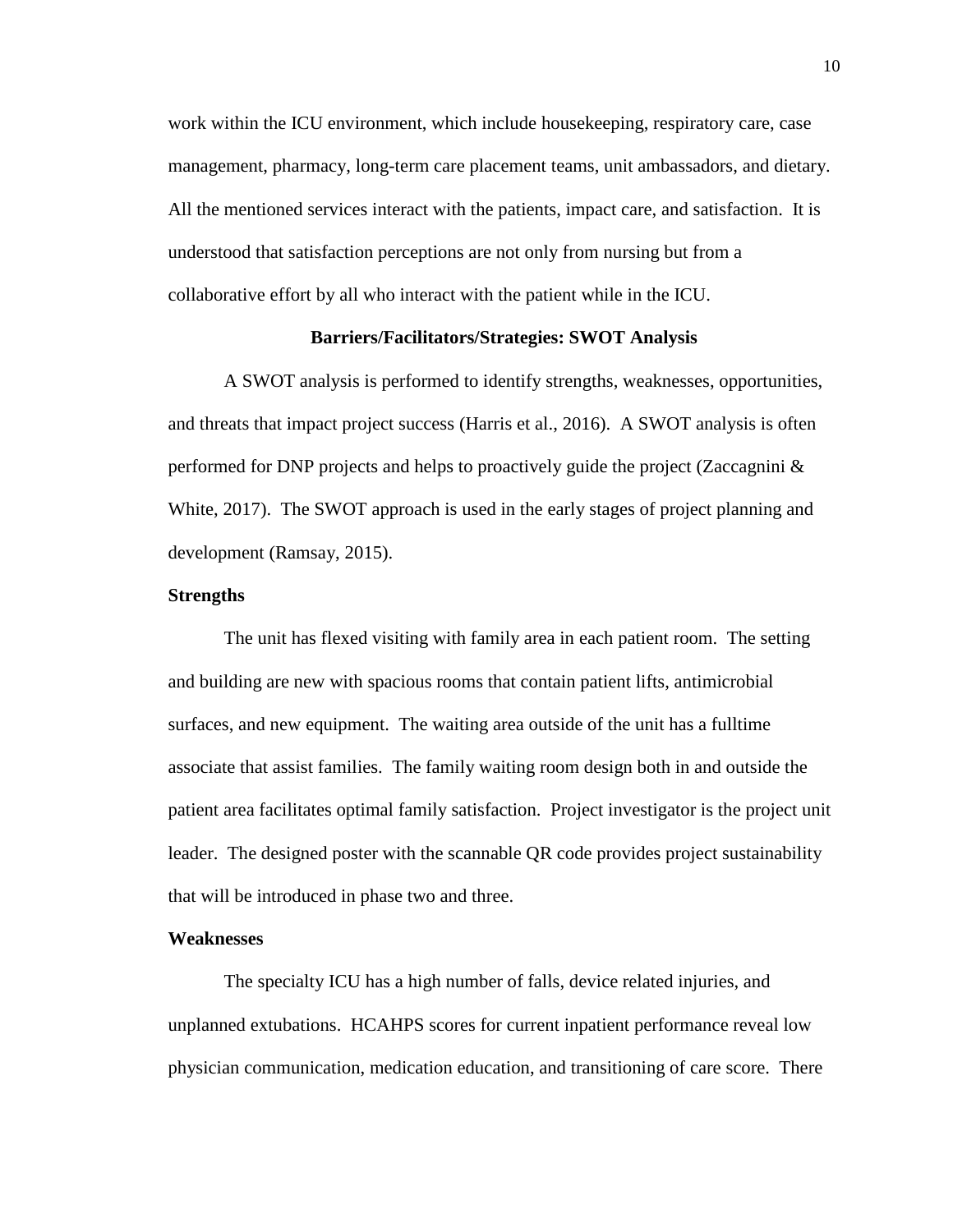are many registered nurses currently in advanced-degree programs, many new-graduate RNs, many planned maternity leaves, and a few who are wanting to do travel nursing. The project investigator is the unit leader.

## **Opportunities**

Patient falls, device related injuries, and unplanned extubations may potentially impact project survey scores but not project success. Nursing leadership is currently performing daily huddles and rounding with the direct care team in hopes to improve both falls and unplanned extubations. Other opportunities mirror weaknesses.

### **Threats**

Potential threats include no family or disengaged family. There is also the threat of family not wanting to participate in a survey. Organizational leadership may not want the guests surveyed while in the hospital for fear of not accepting a phone call when discharged to complete the current satisfaction survey that is mandated. The trial could impact family perception of being over surveyed and present as a barrier to the project's success.

#### **Fiscal and Physical Resources**

The clinical practice project will have minimal cost to the organization. Use of the survey is free. Printing will come from the copy center and costs are covered under the unit's operating budget. It will cost approximately 300 dollars for 300 copies of the survey. Plans are to distribute the survey on day three of the ICU stay. There will be no cost to distribute. There are no other costs associated with the FS-ICU 24R project. Cost-benefit is difficult to measure since the desired outcome is improved satisfaction and patient care.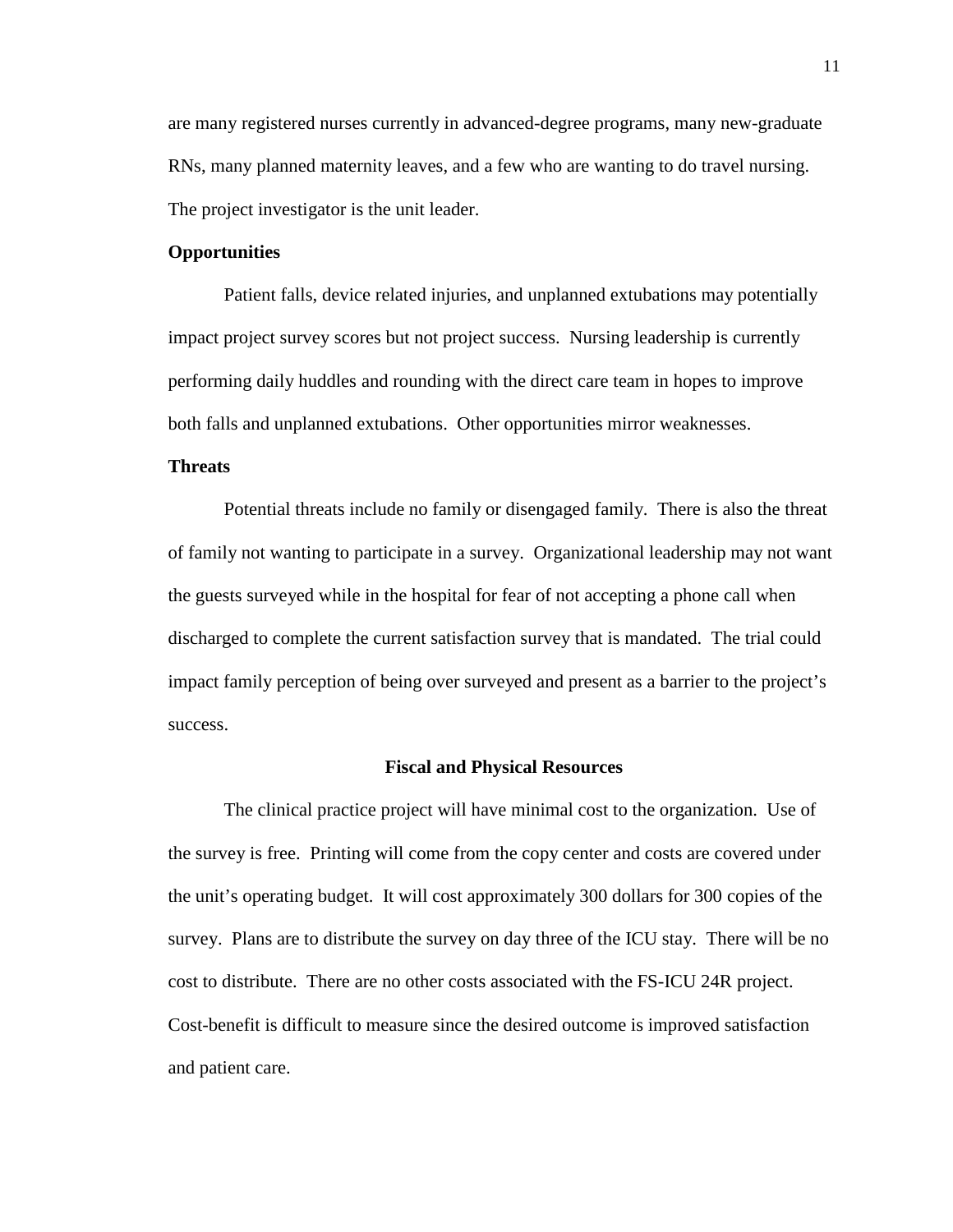#### **Desired and Expected Outcomes**

The project's goal was to establish a quantitative survey method and sustainable way to measure patient and family satisfaction in the ICU setting. Improved patient and family satisfaction and a higher number of returned surveys are the desired outcomes. It is difficult to determine current measurable family outcomes since the HCAHPS satisfaction survey has either a positive or negative result. Press Ganey is also only able to capture less than 10% of the total number of all ICU patients. The FS-ICU 24R will help to quantify overall patient care satisfaction and family decision making while in the ICU. There may also be potential qualitative measurements of family satisfaction observed by the nursing team. Weight gain, eating regular meals, low levels of anxiety, and normal sleep patterns are observational signs of family satisfaction (Eustace et al., 2015).

#### **Outcome Measurement**

Patient- and family-centered care (PFCC) is vital to maintaining family satisfaction while in the ICU (Wolf, 2017). Most common outcome measurement of PFCC is patient satisfaction. The HCAHPS is mandated by CMS and surveys adult patients to determine patient satisfaction (https://www.cms.gov/Medicare/Quality-Initiatives-Patient-Assessment-Instruments/HospitalQualityInits/HospitalHCAHPS.html). HCAHPS provides a summary of the entire inpatient stay including intensive care and provides one overall score. Some organizations study quality outcomes to determine quantitative feedback from PFCC, which are readmission rates and length of stay (Eustace et al., 2015). Another empirical method is associate engagement. Hospital culture, which includes expected associate behavioral standards, is linked to positive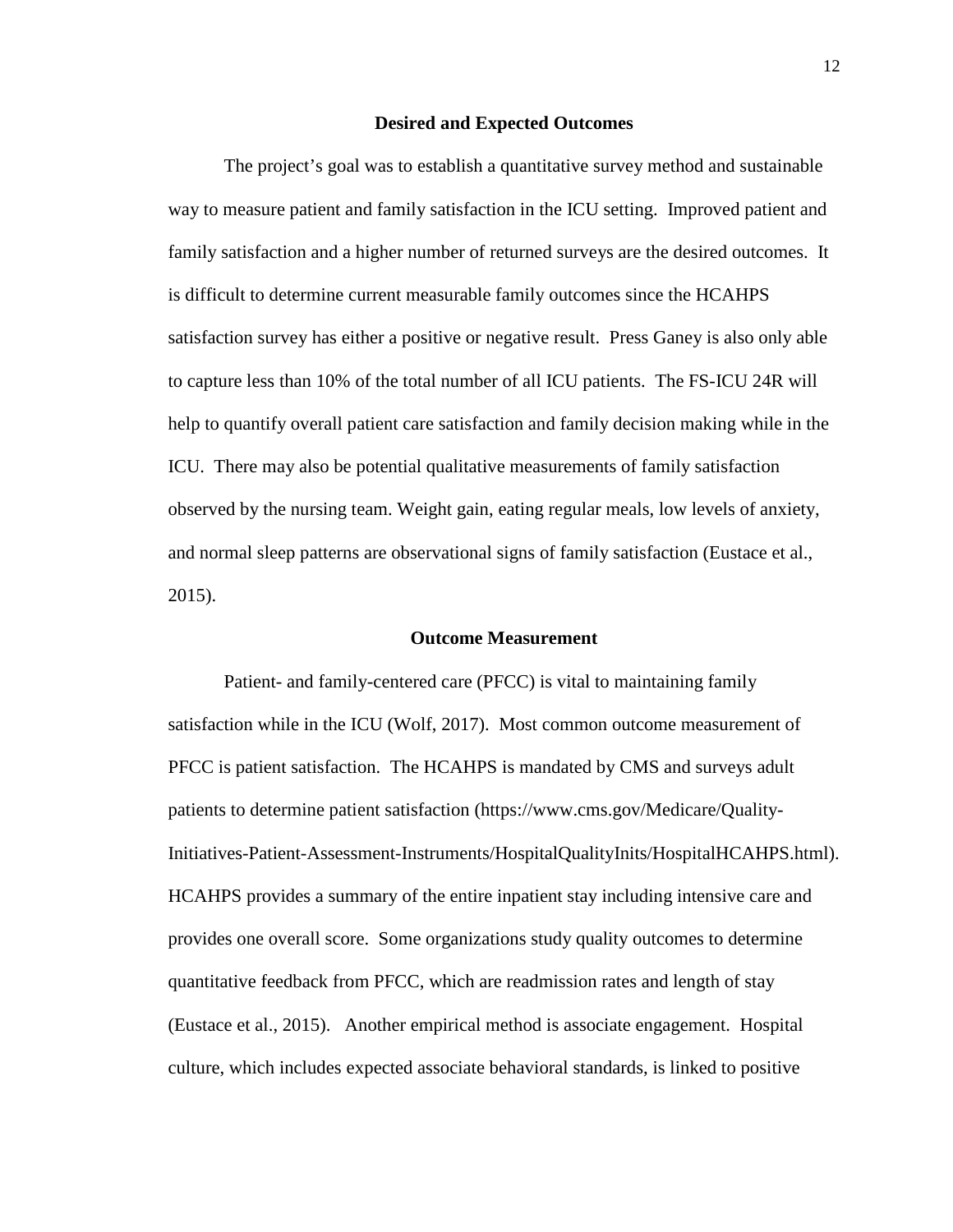patient experiences and patient satisfaction (Wolf, 2017). The desired outcomes are to interpret the assessment of patient/family ICU satisfaction determined by the FS-ICU 24R questionnaire, to use the FS-ICU 24R tool information as a quality metric to improve the overall care provided to the patient in the project ICU, and to provide a sustainable way to capture ICU family satisfaction for the purpose of quality improvement.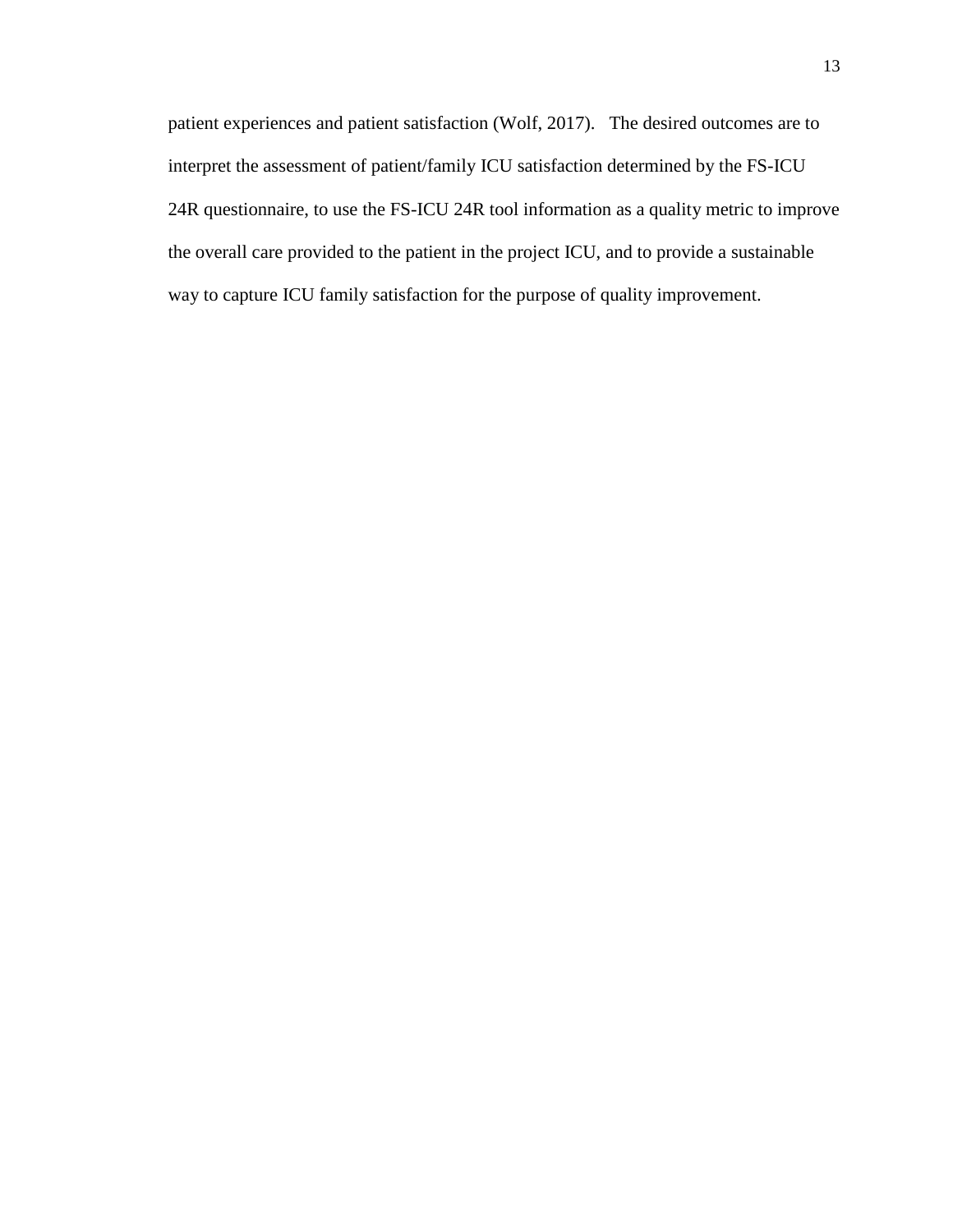#### **SECTION III**

#### **Goals, Objectives, and Mission Statement**

#### **Project Goals**

Project goals are prioritized according to the project institution's mission, patient safety, and nursing process satisfaction (Zaccagnini & White, 2017). The purpose and goal of the assessment of ICU family satisfaction survey project is to implement an evidence-based satisfaction tool, FS-ICU 24R, to better capture family feedback and provide measurable outcomes of patient care that was delivered in the project critical care unit. The patient's spouse or closest living relative will complete the satisfaction survey on day three of the ICU stay. Survey results will provide patient care specifics of current performance as well as how to improve the care provided to future patients in three categories: overall satisfaction with care, how the patient and family were treated, and satisfaction with decision making. The results will be interpreted and used to improve the quality of care provided in the project critical care setting. The long-term goal of the family satisfaction survey project is to be implemented in all four adult critical care units. Figure 1 shows the process/outcomes objectives.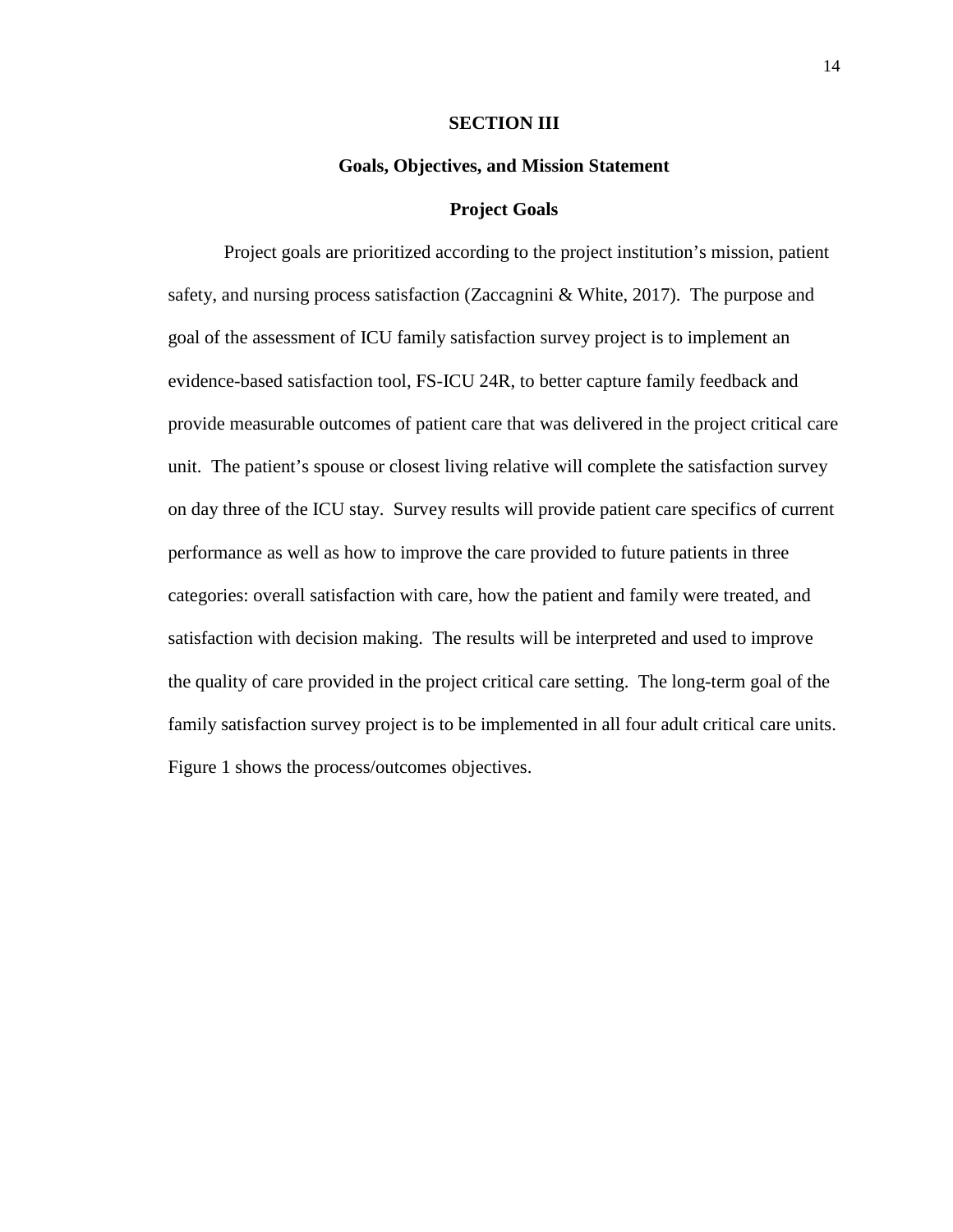## **Figure 1**

*Process/Outcome Objectives*

| Goals                                                                                                                       | <b>Process/Outcome Objectives</b>                                                                                                                                                                                                                                                                                                                                                                                                                                                                                |
|-----------------------------------------------------------------------------------------------------------------------------|------------------------------------------------------------------------------------------------------------------------------------------------------------------------------------------------------------------------------------------------------------------------------------------------------------------------------------------------------------------------------------------------------------------------------------------------------------------------------------------------------------------|
| Understand the importance of<br>patient/family satisfaction.                                                                | The critical care health care team<br>$\bullet$<br>will be educated on the<br>importance of patient and family<br>satisfaction and the impact to<br>patient care and outcomes.<br>The team will be educated within<br>three months of phase one<br>completion and before phase two<br>and three implementation.<br>Education/Inservice to include a<br>$\bullet$<br>print-out copy of the FS-ICU 24R<br>survey and related references to<br>survey validity.                                                     |
| Successful survey implementation.                                                                                           | Phase One- use of paper surveys<br>distributed to ICU families on<br>day three of the ICU stay.<br>Phase two and three- use of a<br>poster that contains a scannable<br>QR-code for easy access to the<br>electronic survey tool.<br>Ensure there is no impact to<br>critical care nursing workflow or<br>interference with the patient<br>satisfaction HCAHPS or Press<br>Ganey survey.<br>Project site patient experience<br>officer to approve survey<br>implementation two months<br>before process go-live. |
| Understand the importance of survey<br>follow-up, action planning, and ongoing<br>improvement (performance<br>improvement). | Phase one-project investigator<br>distributes the survey, collects the<br>survey, and enters all data.<br>For phase two and three<br>$\bullet$<br>preparation the project<br>investigator will educate the<br>nursing leaders of the purpose of<br>the project and the importance of<br>project sustainability as it impacts<br>patient care quality.<br>The project investigator will<br>guide other leaders in the                                                                                             |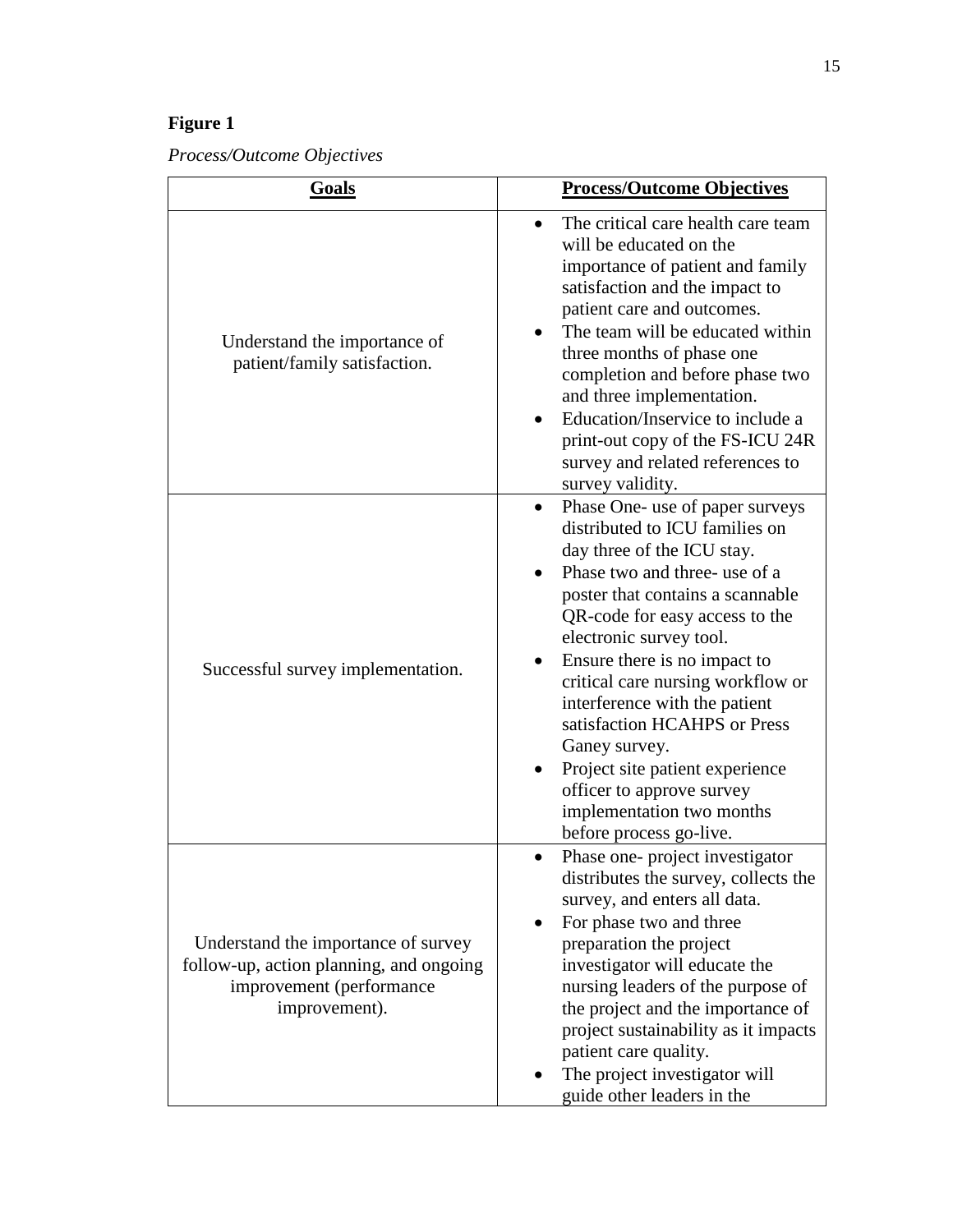| associated action steps based on       |
|----------------------------------------|
| the survey results. Action plans       |
| will be updated every month and        |
| will be based on prior months          |
| survey results.                        |
| Critical Care performance<br>$\bullet$ |
| improvement related to patient         |
| and family satisfaction will be        |
| posted on the unit quality             |
| improvement bulletin boards for        |
| transparency. Critical care            |
| nursing leaders to be educated on      |
| the patient and family satisfaction    |
| performance improvement plan           |
| one month before process               |
| following completion of phase          |
| one.                                   |

## **Mission Statement**

The mission of the project facility states that its goal is to provide excellence in health. The mission of this project is to improve the nursing care provided to the ICU patient by implementing an evidenced-based family satisfaction survey that encourages family feedback on the care of the patient while in the critical care unit. Feedback regarding nursing care includes three dimensions, which are satisfaction with overall nursing care, how the patient and family is treated, and family involvement with treatment decisions while in the critical care unit. The family satisfaction survey project provides a measurable way for nursing and the medical team to achieve and maintain the highest level of intensive care unit (ICU) nursing care.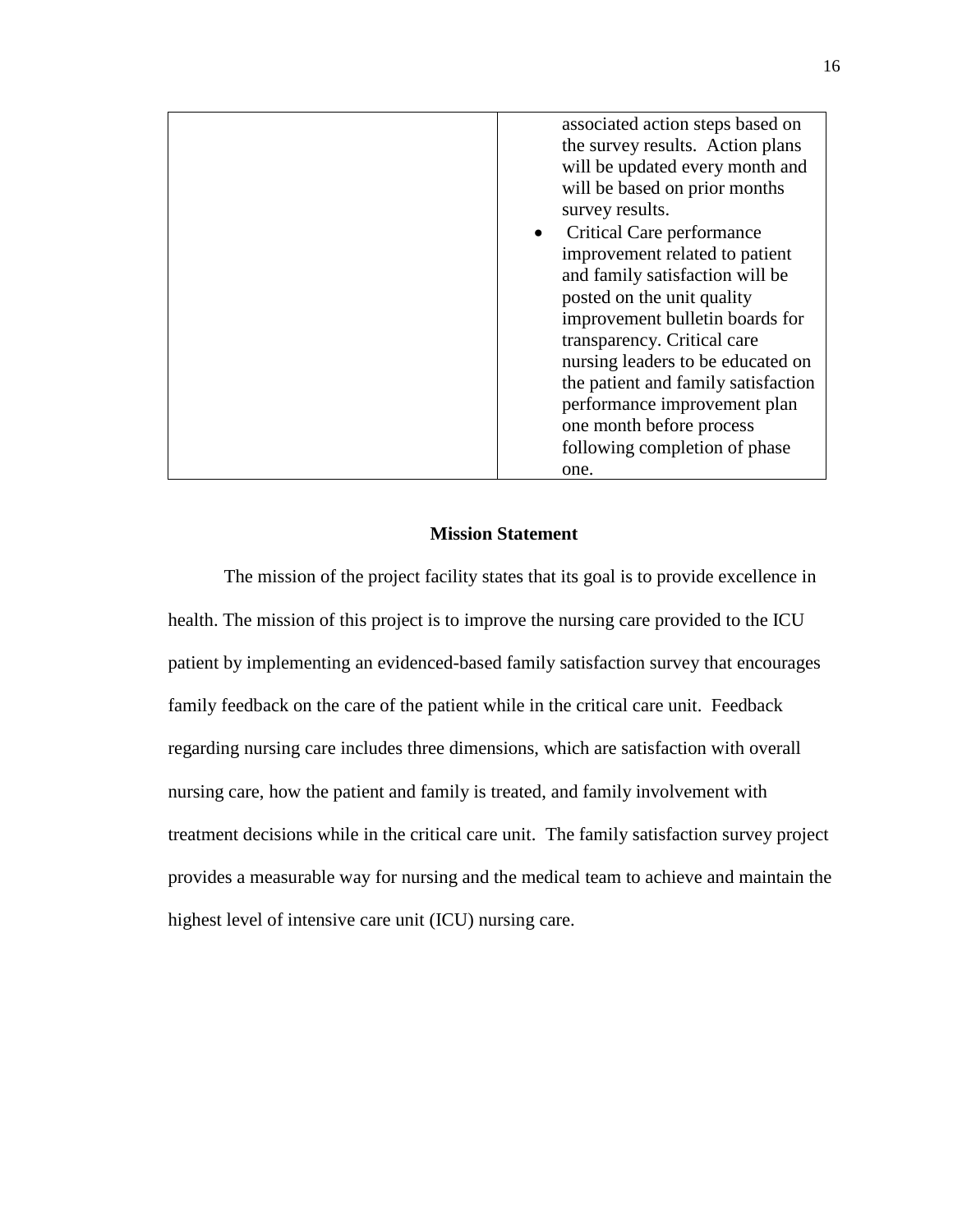#### **SECTION IV**

#### **Theoretical Underpinnings**

## **Nursing Theory**

Because most patients are not aware of the nursing care within the ICU, the nurse communicates with, cares for, and meets the needs of the family. Nurse to family partnerships and relationships begin to develop. Family members are critical in the process of patient recovery during and after a hospital stay. The nurse must be available to those participating with the patient's care and prepared to pay special attention to the family's own needs and reactions during the ICU experience. Awareness of nursing theory enables the nurse to apply key concepts to move beyond the care of the patient and include the family as a part of the care planning.

#### **Jean Watson's Theory of Human Caring**

Watson (2019) describes the Theory of Human Caring as a caring science perspective that is grounded by relationships and connectedness. Caring relationships are authentic, intentional, and sometimes spiritual. The caring model is often considered the foundational framework of the nursing profession (Watson, 2019). According to Watson (2019), caring is transpersonal and moves beyond the ego-self and reaches deeper connections to the spirit to detect the other person's condition of being. Caring is also inclusive to self, others, and patients and families (Watson, 2019). Human caring is about understanding the patient and family on a deeper level and respecting life experiences/cultures to be able to promote healing through a difficult situation (Watson, 2019). The Human Caring Theory encourages the nurse to make a difference on a deeper level and invite families into the patient-care journey. Watson (2019) describes the 10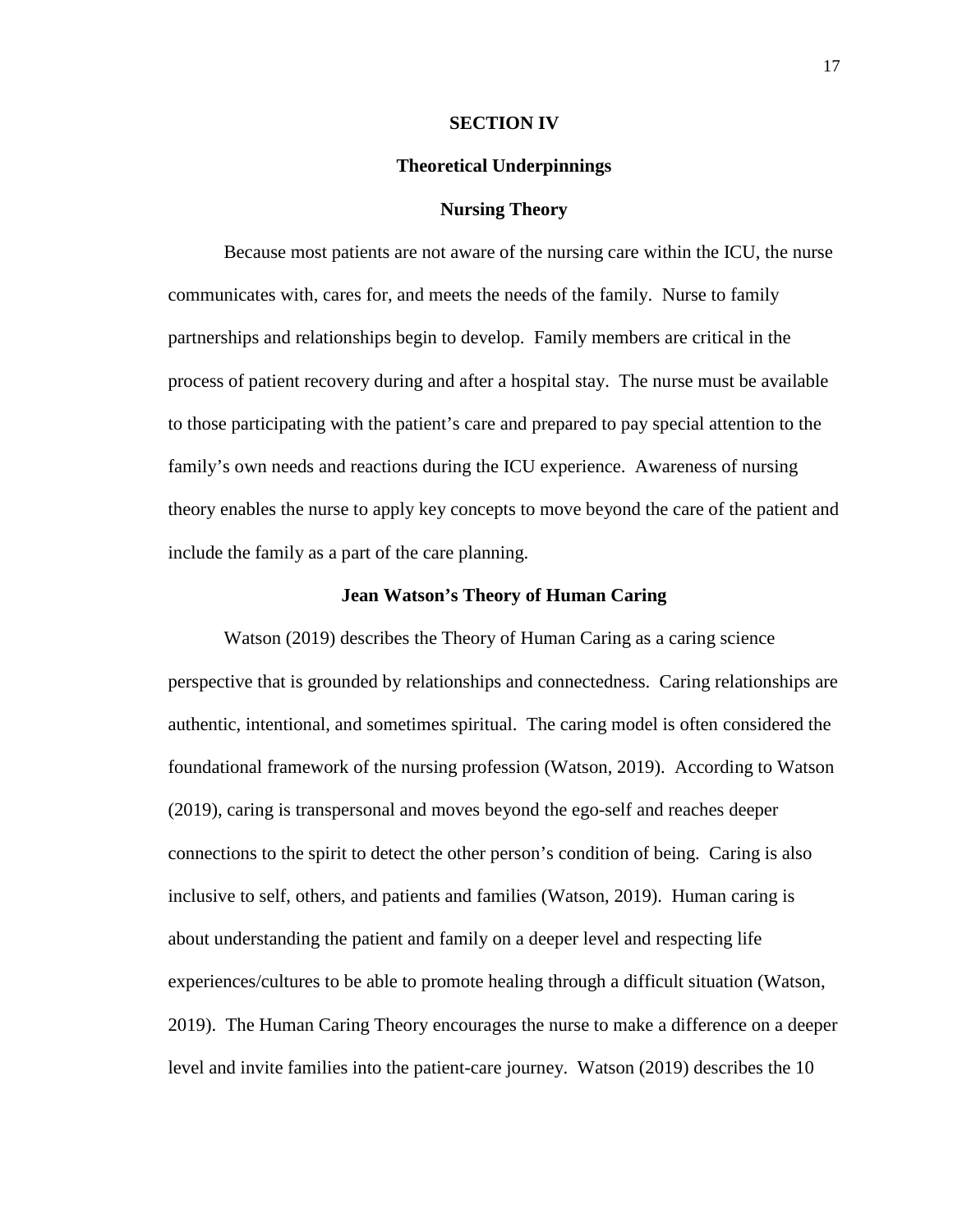carative factors or Caritas Processes (Figure 2) that are used by many nursing

professionals as guidelines for putting love/heart-centered practice into action.

### **Figure 2**

*Jean Watson's 10 Caritas Processes'. Used as a guide to practice the loving, heart-*

*centered approach to patient care* 

- 1. Practicing loving-kindness and equanimity within context of caring consciousness.
- 2. Being authentically present and enabling, and sustaining the deep belief system and subjective life world of self and one-being cared for.
- 3. Cultivating one's own spiritual practices and transpersonal self, going beyond ego self.
- 4. Developing and sustaining a helping-trusting, authentic caring relationship.
- 5. Being present to, and supportive of the expression of positive and negative feelings.
- 6. Creatively using self and all ways of knowing as part of the caring process; engaging in artistry of caring-healing practices.
- 7. Engaging in genuine teaching-learning experience that attends to wholeness and meaning, attempting to stay within other's frame of reference.
- 8. Creating healing environment at all levels, whereby wholeness, beauty, comfort, dignity, and peace are potentiated.
- 9. Assisting with basic needs, with an intentional caring consciousness, administering 'human care essentials,' which potentiate alignment of mind-body-spirit, wholeness in all aspects of care.
- 10. Opening and attending to mysterious dimensions of one's life-death; soul care for self and the one-being-cared for; "allowing and being open to miracles."

*Note: Adapted from Watson, J. (2019). Caring Science Theory. https://www.watsoncaringscience.org/jeanbio/caring-science-theory/.* 

## **Applying Theory to Assessing ICU Satisfaction**

Watson's Human Caring Theory is necessary to guide the ICU nurse to patient and family interpersonal relationships. ICU patients are acutely ill, and many are fighting for life, which requires the bedside nurse to remain focused in order to carry out nursing skills quickly. Because of this, the nurse may be viewed as task oriented. Timing of care and treatments is vital to maintain patient stability, and the family often perceives the nurse's actions as robotic unless the nurse understands how to incorporate the family into the patient's care. Watson's Human Caring Theory is the foundation of the nursing and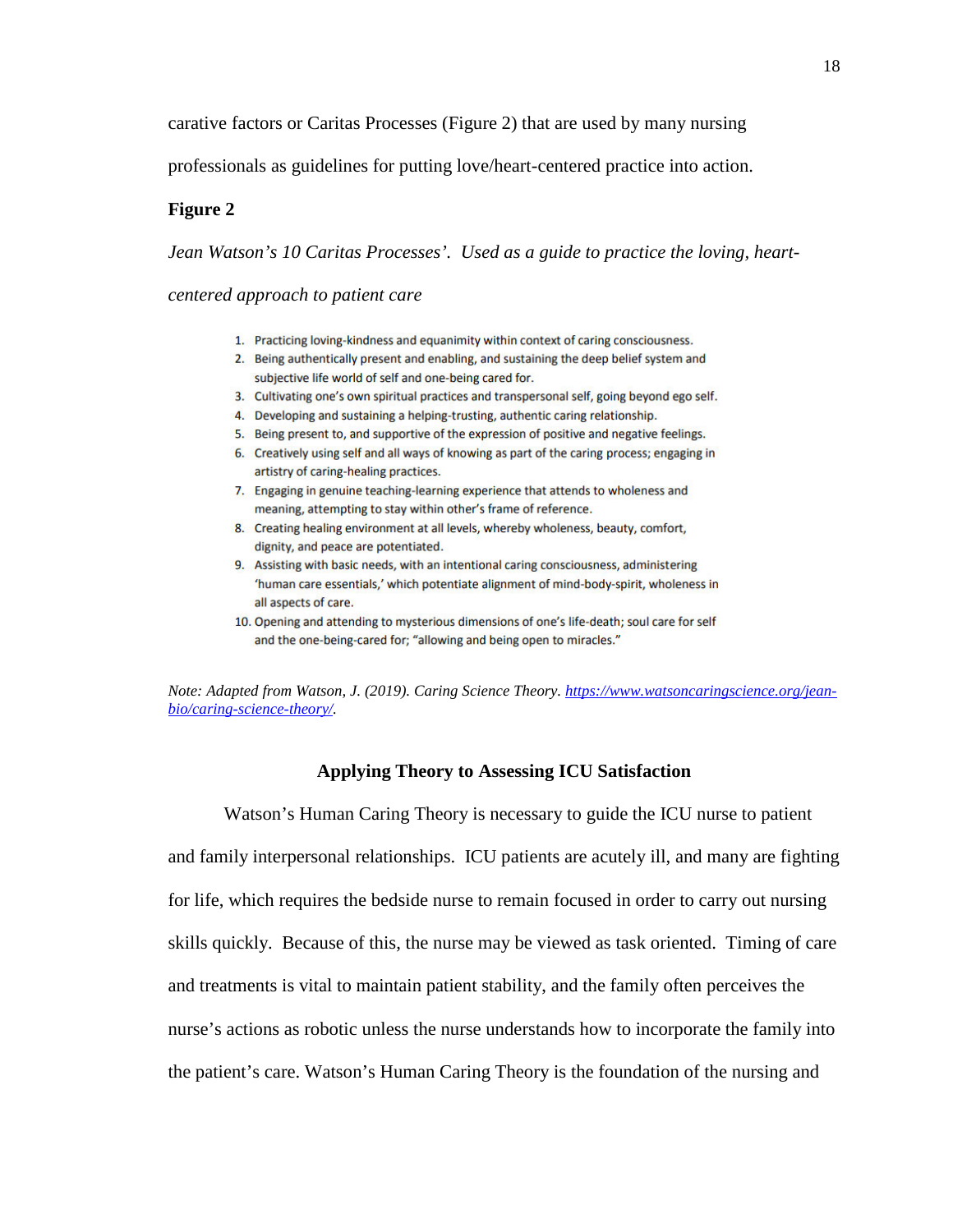enrichens the relationship between the nurse, patient, and family. Caring relationships help to promote positive patient outcomes (Wei & Watson, 2019). Promotion of the quality of patient care requires collaboration between the health care team and the patient's family and validates the core values of Watson's theory (Wei & Watson, 2019).

#### **Incorporating Theory into DNP Project**

Literature supports and validates the importance of family presence in the ICU. Even though previous ICU family research was conducted in pediatric ICU's the concepts have shifted over the past decade into the adult ICUs. Partnering with patients and families has proven to improve the quality of patient care and lowering costs by reducing ICU days, complications, and ICU readmissions (Heyland et al., 2018). Heyland et al. (2018) states that partnering with families helps patients feel more secure and increases patient and family satisfaction. How best to apply family partnering strategies remains unknown (Heyland et al., 2018). The basic concept of *caring* must be at the center of patient and family care and remain the core of the nursing process to achieve family satisfaction in the ICU setting (Heyland et al., 2018).

#### **Caring Behaviors**

Nursing theories are the core of nursing and provide a structured approach to nursing care. There are still gaps between theory and nursing practice (Wei & Watson, 2019). Caring behaviors are defined based on patient and family perception as attentive listening, comforting, honesty, patience, responsibility, providing information, touch, sensitivity, and respect (Calong Calong & Soriano, 2018). In high-stress environments like the ICU where the nurse's feelings are perceived as hidden within critical patient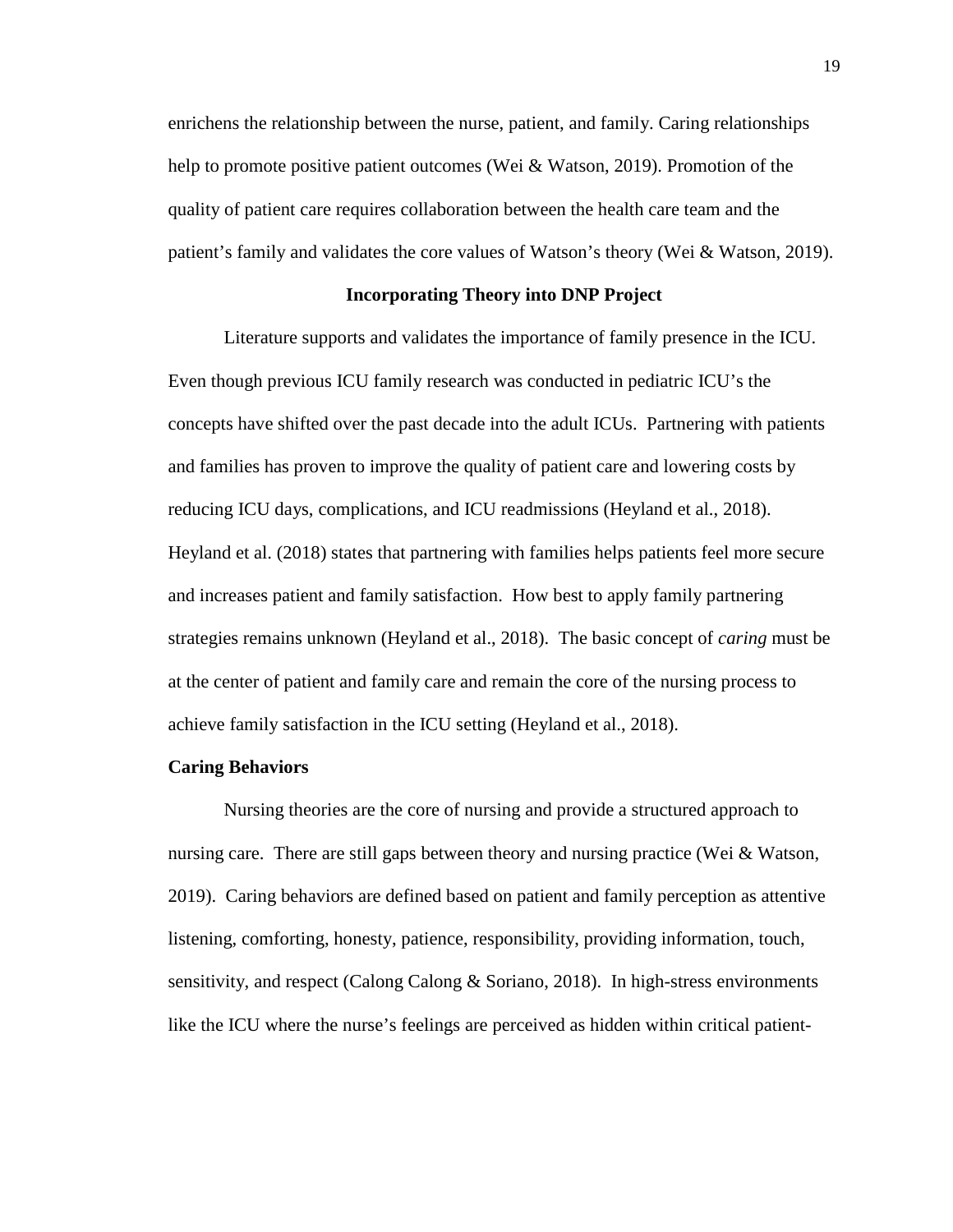care tasks, the nurse must be taught how to recognize and reinforce caring behavior and use the skills learned to provide a family-centered approach to care (Weyant et al., 2017).

## **Caring and ICU Family Satisfaction**

Understanding the link between the theoretical foundation of Watson's Human Caring Theory is vital for the nursing team to understand the importance of using a valid tool to assess ICU family satisfaction. The FS-ICU 24R will provide a baseline for the team to know where to begin to have a better impact on the patient care provided in the ICU environment. Assessment of current state of ICU family satisfaction allows the team an initial summary of how families perceive the nursing care provided.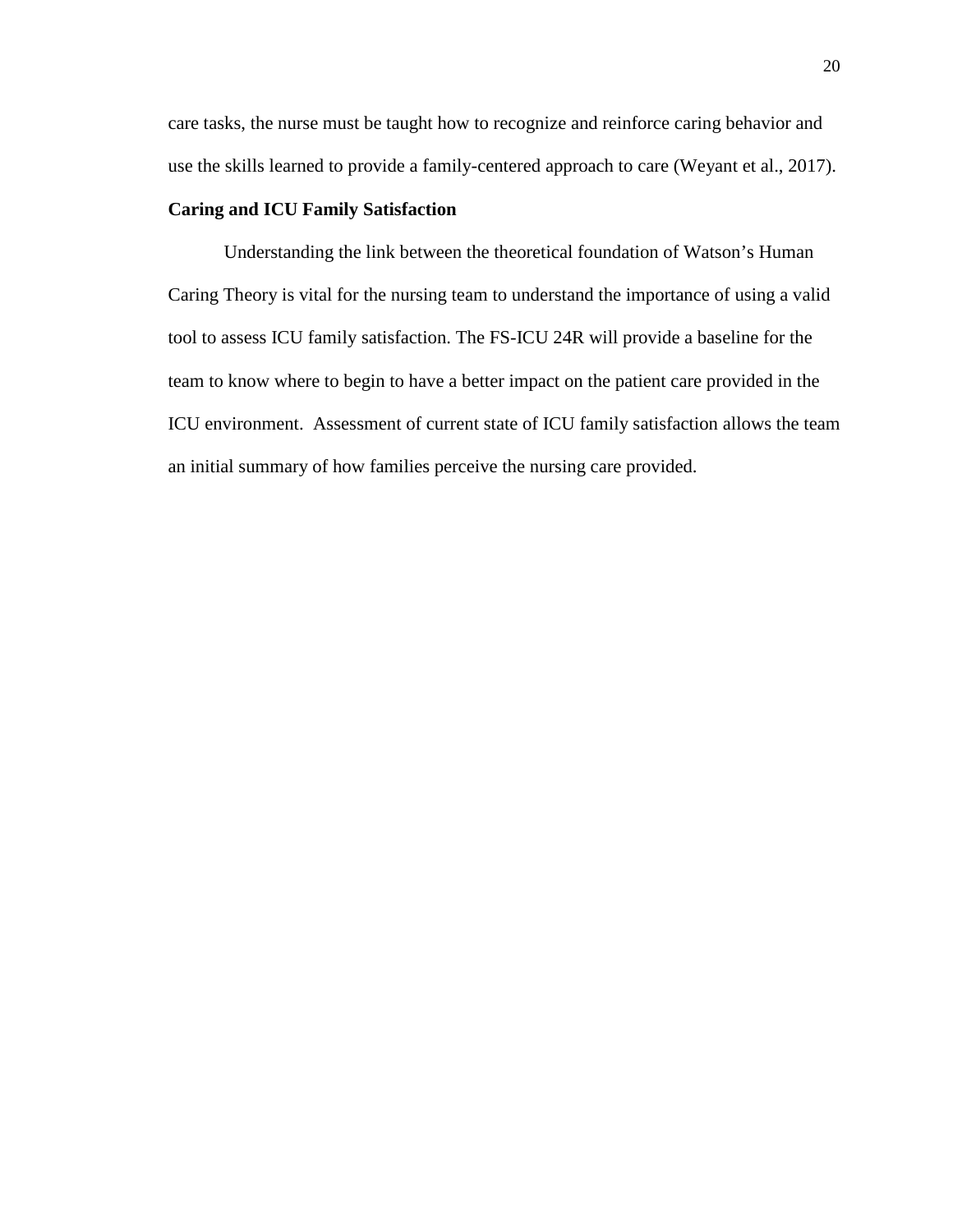#### **SECTION V**

### **Work Planning**

The success of any project depends upon the foundation. The Doctor of Nursing Practice (DNP) project includes elements of conceptual concepts and project management. The work planning that is completed before the start of any project must be well organized and include a timeline to keep the project and project investigator on track. Work planning provides structure to the DNP project by keeping necessary tasks on track and guides the plan to success.

#### **Work Breakdown Structure (WBS)**

Assessment of intensive care unit ICU family satisfaction DNP project is a quantitative study designed to survey family members of patient in a 22-bed, adult, specialty-ICU. The FS-ICU 24R is a rigorously researched, evidenced-based questionnaire designed to provide the health team with a family satisfaction summary of overall care, participation with care, and clinical atmosphere. The use of the FS-ICU 24R is one small step of many included within the project's WBS plan (Figure 3). The WBS plan provides a structured approach to detailed steps that must be completed before project implementation. The project investigator has the responsibility to develop a plan that breaks down each step into smaller steps to ensure each is achieved according to the established timeline (Harris et al., 2016). Implementation includes phase one actions with distribution of paper surveys. Phase one will be completed by March 2020. The WBS only includes plans for phase one completion since phase two and three will be completed after May 2020.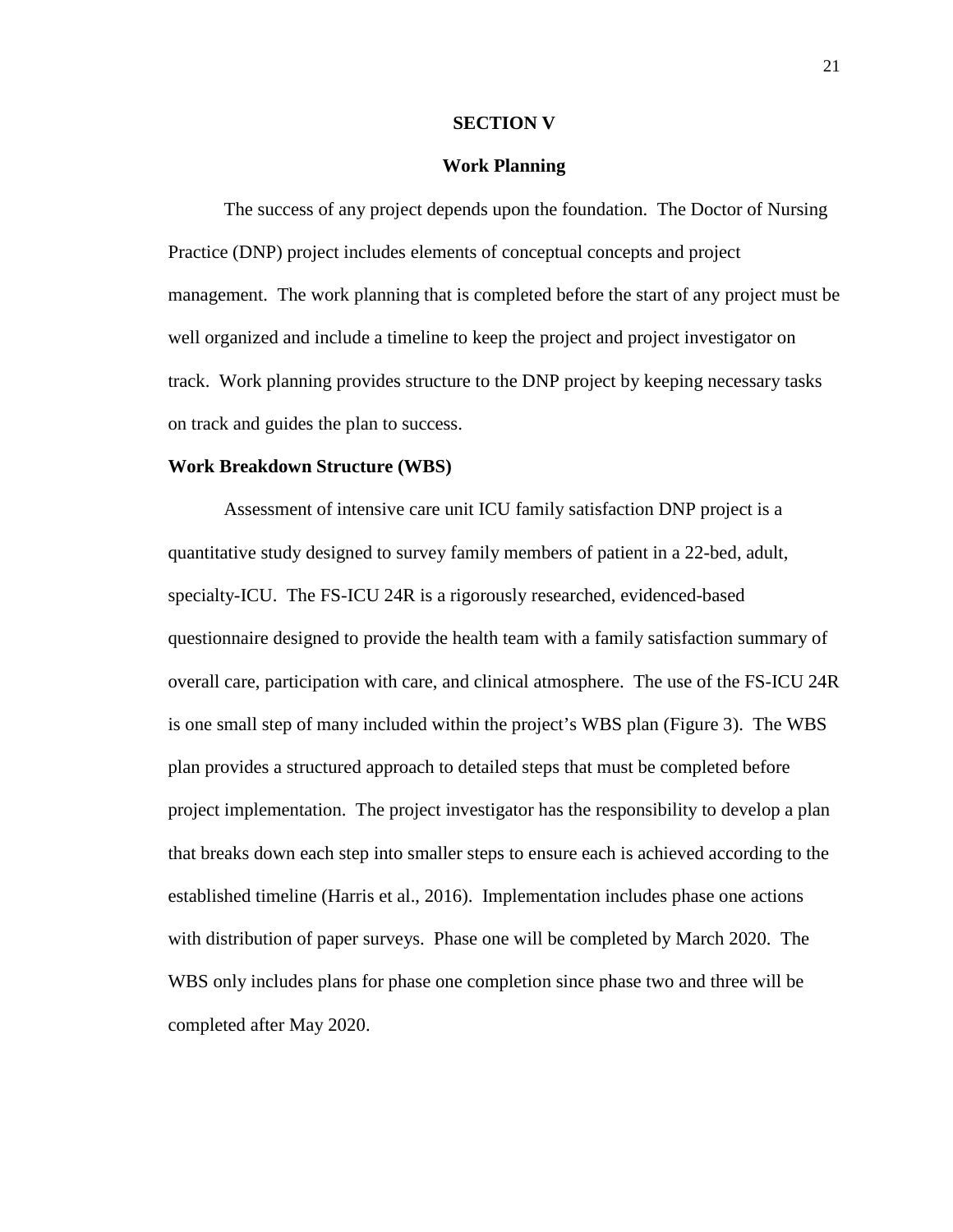## **Figure 3**

*Each WBS step is broken down into sub-steps. While each level is independent of each other, some may occur parallel or in tandem.* 



## **Timeline**

The timeline for the assessment of ICU family satisfaction project is outlined in a Gantt chart (Figure 4). The chart provides the project investigator an estimation of time that each step may take. The project investigator can alter the steps as the project matures and timing is adjusted as necessary.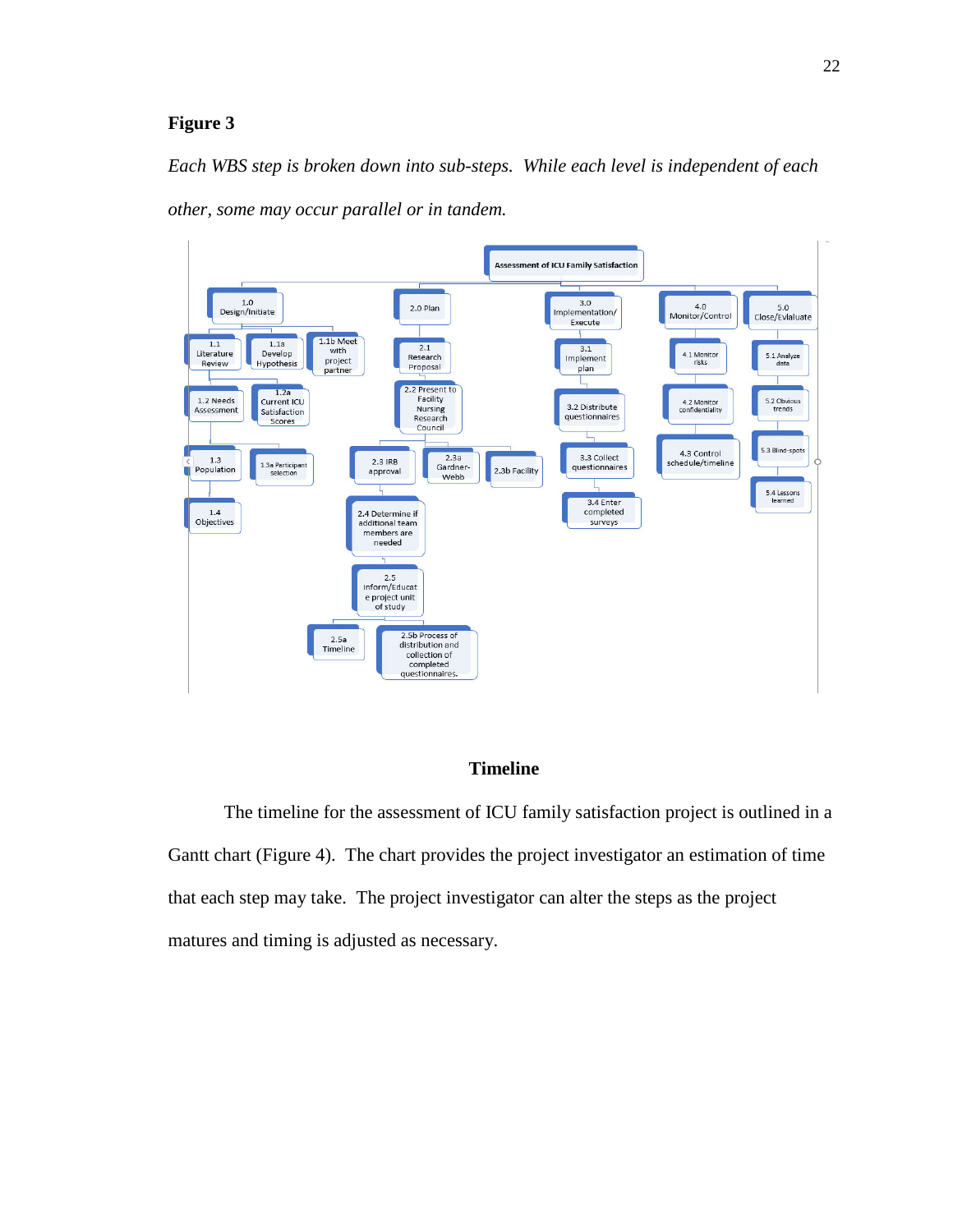## **Figure 4**

*The Gantt chart lists each required task of the assessment of ICU family satisfaction project and keeps the project investigator on track.* 



## **Budget**

The assessment of ICU family satisfaction practice project will have minimal costs. Use of the FS-ICU 24R questionnaire is no cost. Printing will come from the project facility copy center, and the indirect printing expense is included in the project unit's operating account. It will cost approximately 300 dollars for 300 copies of the FS-ICU 24R to be printed. Plans are to distribute the questionnaire on day three of the family's stay in the ICU or to the care partner when the patient receives transfer orders. The project investigator will distribute, collect, and enter the survey results. The cost for the benchmarking report and the lockbox for the returned surveys is the only predicted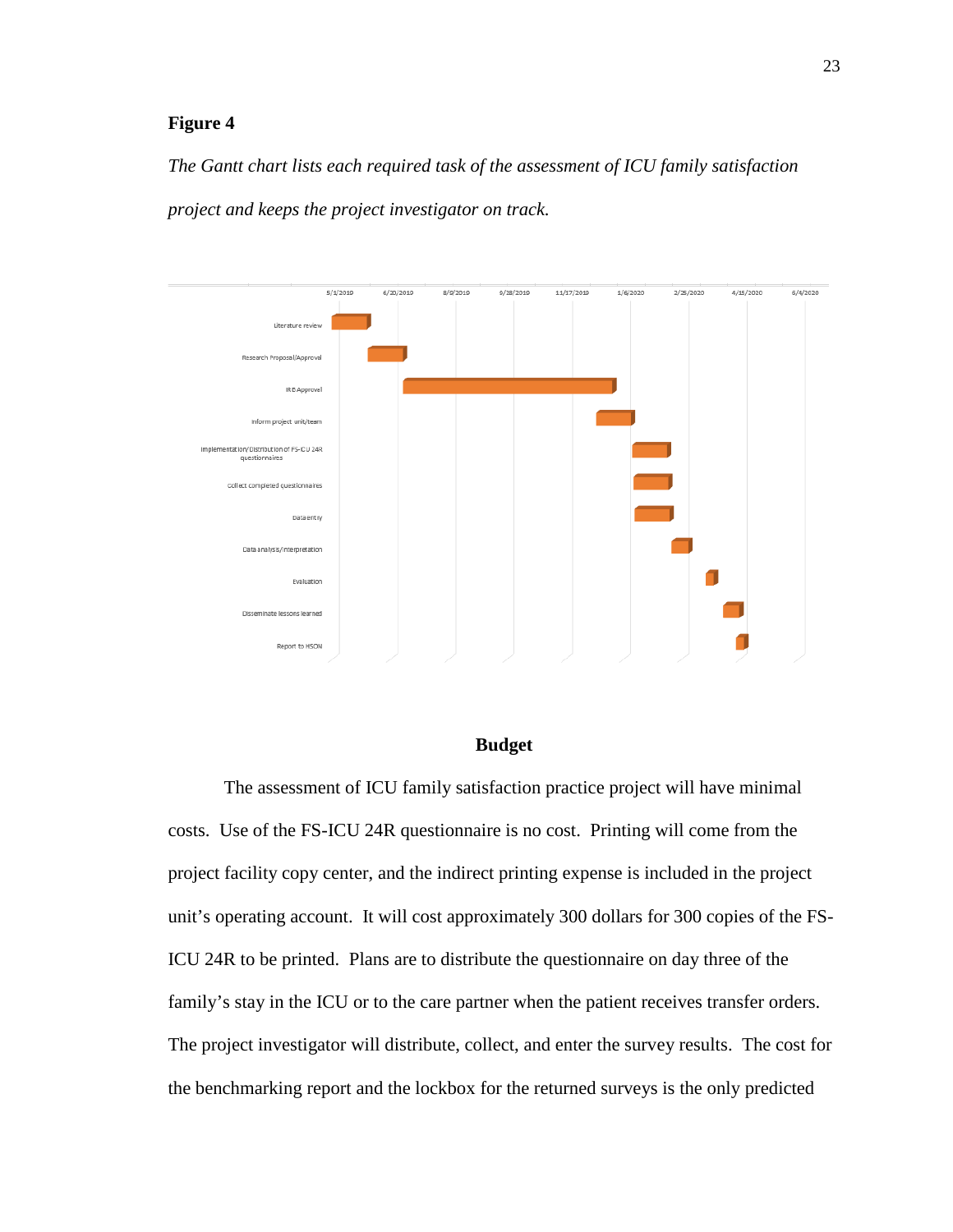direct cost. Indirect and direct budget details are listed in the project budget template

(Figure 5).

## **Figure 5**

*Project budget for the assessment of ICU family satisfaction project contains both direct and indirect costs. Both types of costs are minimal.* 

| <b>EXPENSE BUDGET</b><br>7/27/2019           |                    |                              |                              |                                       |        |                                                |
|----------------------------------------------|--------------------|------------------------------|------------------------------|---------------------------------------|--------|------------------------------------------------|
| <b>Assessment of ICU Family Satisfaction</b> |                    |                              |                              |                                       |        |                                                |
| <b>Expense</b>                               | <b>v</b> Category  | $\blacktriangleright$ Budget | $\blacktriangleright$ Actual | $\blacktriangleright$ Difference (\$) |        | $\triangledown$ Difference (%) $\triangledown$ |
| Labor                                        | <b>Direct</b>      | $\frac{1}{2}$                |                              | $\frac{1}{2}$                         |        |                                                |
| <b>Materials</b>                             | <b>Direct</b>      | $$\mathbb{S}$$               | 300.00                       | \$                                    | 300.00 | 100%                                           |
| Lock box for returned<br>surveys             | <b>Direct</b>      | $\frac{1}{2}$                | 50.00                        | $\frac{1}{2}$                         | 50.00  | 100%                                           |
| Cost for benchmark<br>report                 | ▼<br><b>Direct</b> | \$                           | 100.00                       | $$\mathbb{S}$$                        | 100.00 | 100%                                           |
| <b>Project Training</b>                      | <b>Direct</b>      | $\frac{1}{2}$                |                              | $\frac{1}{2}$                         |        |                                                |
| Project Unit space                           | Indirect           | $$\mathbb{S}$$               |                              | $$\mathbb{S}$$                        | z      |                                                |
| Internet                                     | Indirect           | $\frac{1}{2}$                |                              | \$                                    |        |                                                |
| Use of data management<br>site               | Indirect           | \$                           | ٠                            | \$                                    | ٠      |                                                |
| <b>Total Expenses</b>                        |                    | \$                           | 450.00 \$                    | \$                                    | 450.00 | 100.00%                                        |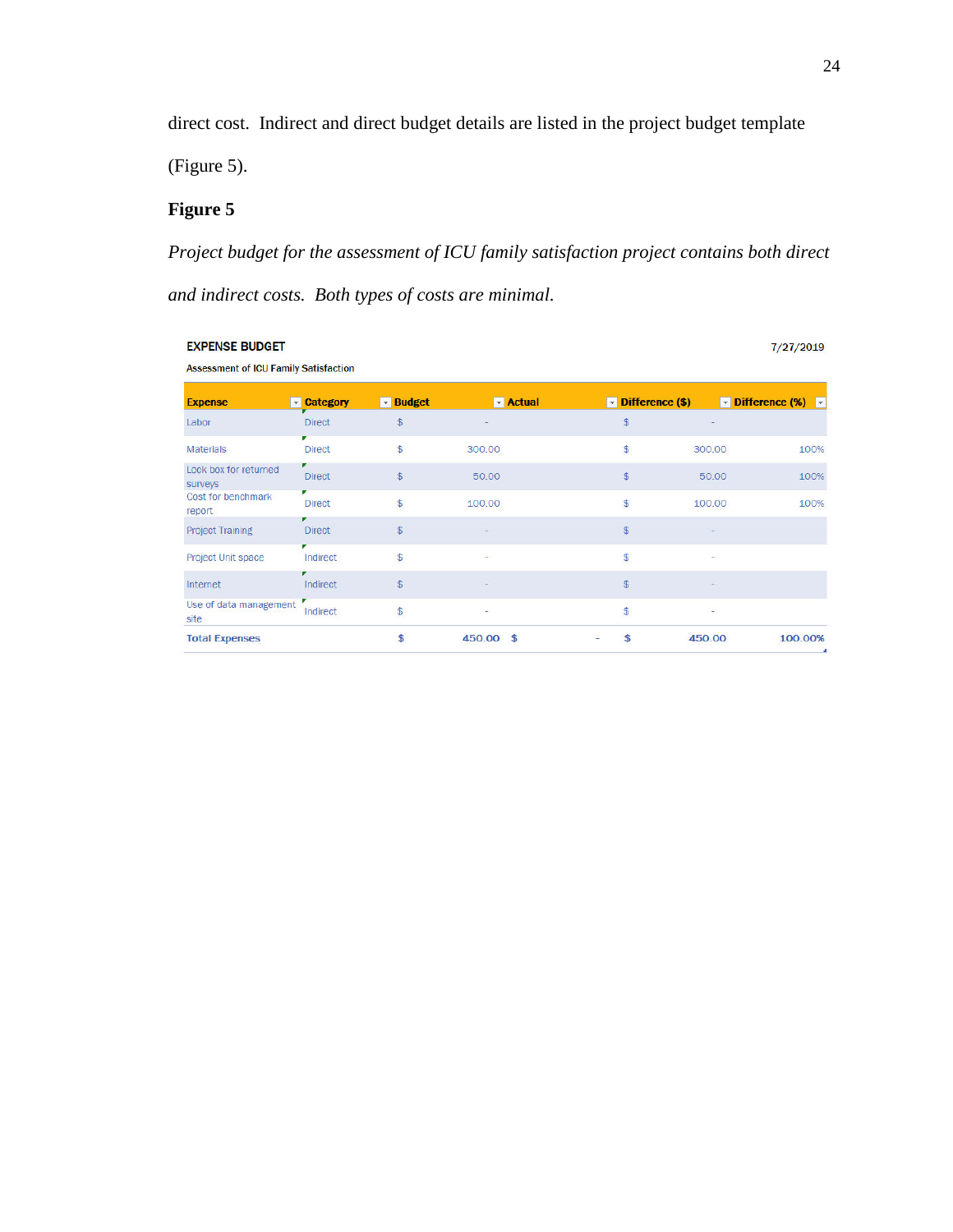#### **SECTION VI**

#### **Evaluation Plan**

Family members will be surveyed for perception of care since they are present and assist the medical team in planning patient care. The FS-ICU 24R questionnaire is designed to be completed by a family member since patients don't often remember the ICU stay and cannot participate with care decisions. The evaluation plan is vital to the success of the FS-ICU 24R project by helping to determine if the family survey tool is an effective or ineffective way to measure ICU satisfaction.

#### **Logic Model**

Evaluation requires the use of a logic model. Data collection, statistical analysis, and benchmarking are used to interpret the findings. Logic models provide a systematic approach to describing the purpose of the project, the relationship between the problem and current practice, the desired change that is needed to make improvements, and the impact the project has on patient care (Zaccagnini & White, 2017) The logic model allows for changes to occur within the plan so that the best outcome is achieved (Zaccagnini & White, 2017). The logic model includes horizontal and vertical relationships between the associated project steps. Each step and objective can be changed at any time during the project. The purpose of the logic model is to maintain organization and timely project completion.

#### **Project**

The assessment of ICU family satisfaction project aims to find a reliable and sustainable way to measure ICU satisfaction accurately. The FS-ICU 24R is an evidencebased tool that is used internationally in ICUs all over the world. It has been proven as a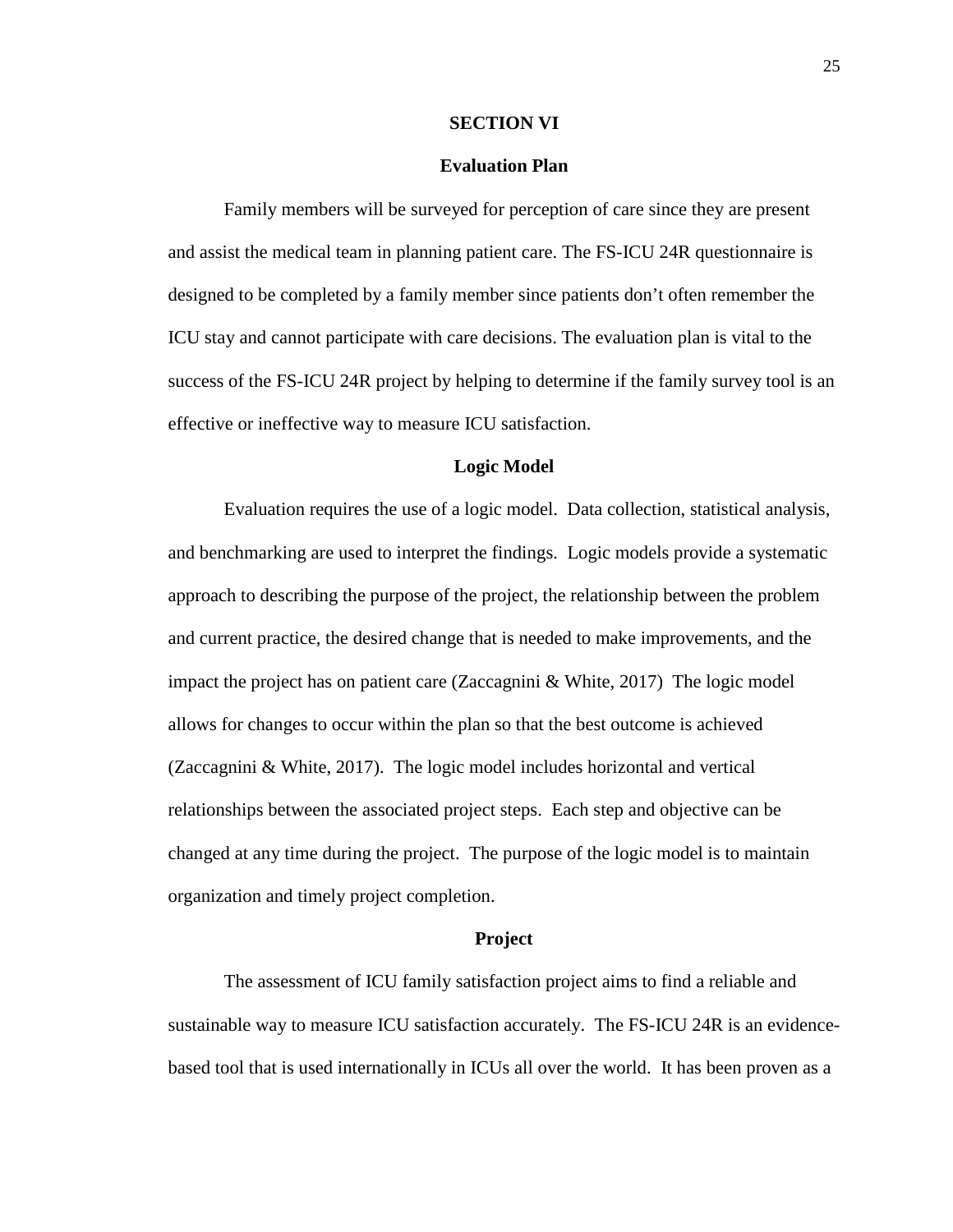successful way to measure ICU satisfaction and has high reliability (Heyland et al., 2018).

## **Problem Identification**

Current satisfaction surveys do not capture overall ICU satisfaction. Inpatient reports are completed by the patient and mailed after the patient is discharged. Most patients cannot recall the ICU experience and rely on family to interpret perception of care and treatments that are provided. Hospital financial reimbursement by the Federal Government is determined by inpatient unit satisfaction reports. In the ICU environment, the family is considered a vital team member and should be asked to evaluate the care received. Currently, the family is not surveyed, which leaves care evaluation to the patient who may or may not remember or can accurately recall the care received in the ICU.

#### **Outcomes**

In the Assessment of ICU family Satisfaction logic model (Appendix), the outcomes are identified by inputs, constraints, activities, and outputs. Short-term and long-term goals both impact outcomes and overall project impact, which is finding a sustainable and reliable method to measure ICU satisfaction. The assessment of ICU family satisfaction includes three phases with phase one being completed by May 2020.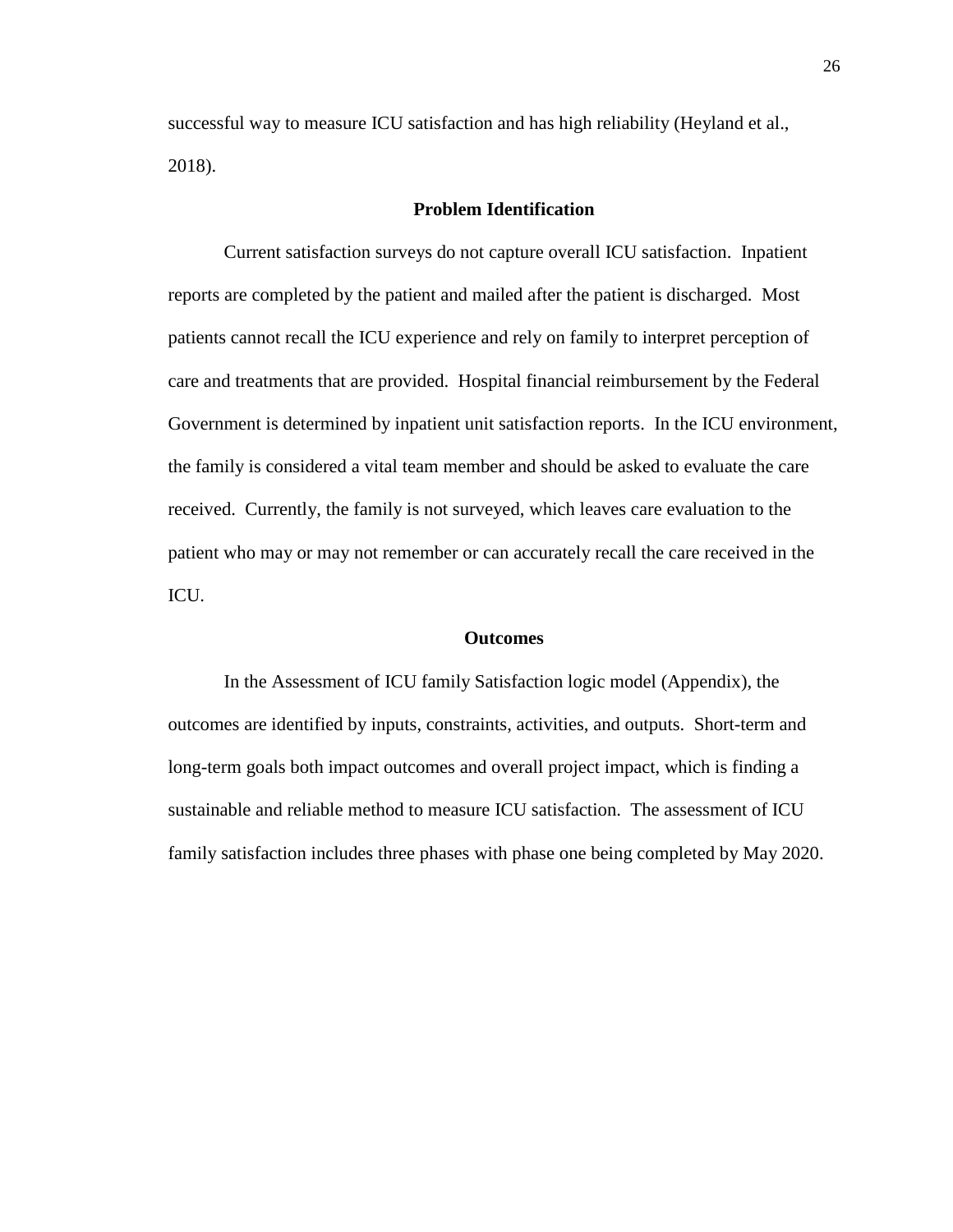#### **SECTION VII**

### **Implementation**

Assessment of intensive care unit family satisfaction project achieved initial approval from the DNP project committee member, DNP practice partner, and the DNP practice learning environment. Partnerships chosen by the project investigator provided written approval to participate. The project investigator also submitted the DNP project proposal approval form, which was signed by the DNP project committee member chairman. Institutional Review Board (IRB) approval from the School of Nursing, the University, and practice facility were all obtained.

#### **Survey Distribution**

The project investigator distributed surveys to families of patients with transfer orders and with at least a three day stay in the project ICU. Participating family members who chose to participate signed an informed consent. A paper form of the survey was included for phase one of the project. The immediate next-of-kin or the patient's elected care partner completed questions 1-24 and 28-30 of the questionnaire without including any patient or family identifiers. Completion of the tool took approximately 15 minutes. Upon completion, the questionnaire was placed in a locked box that was placed at the front desk of the project ICU. Anonymous demographics obtained include sex, age, relationship to patient, any previous ICU family experience, place of residence, how often he/she sees the patient, and highest level of education. As the demographics were built into the approved tool, changes could not be made. The demographic information provides information as to the overall population served. This information can possibly assist in future implementation plans for further studies. Completed surveys were placed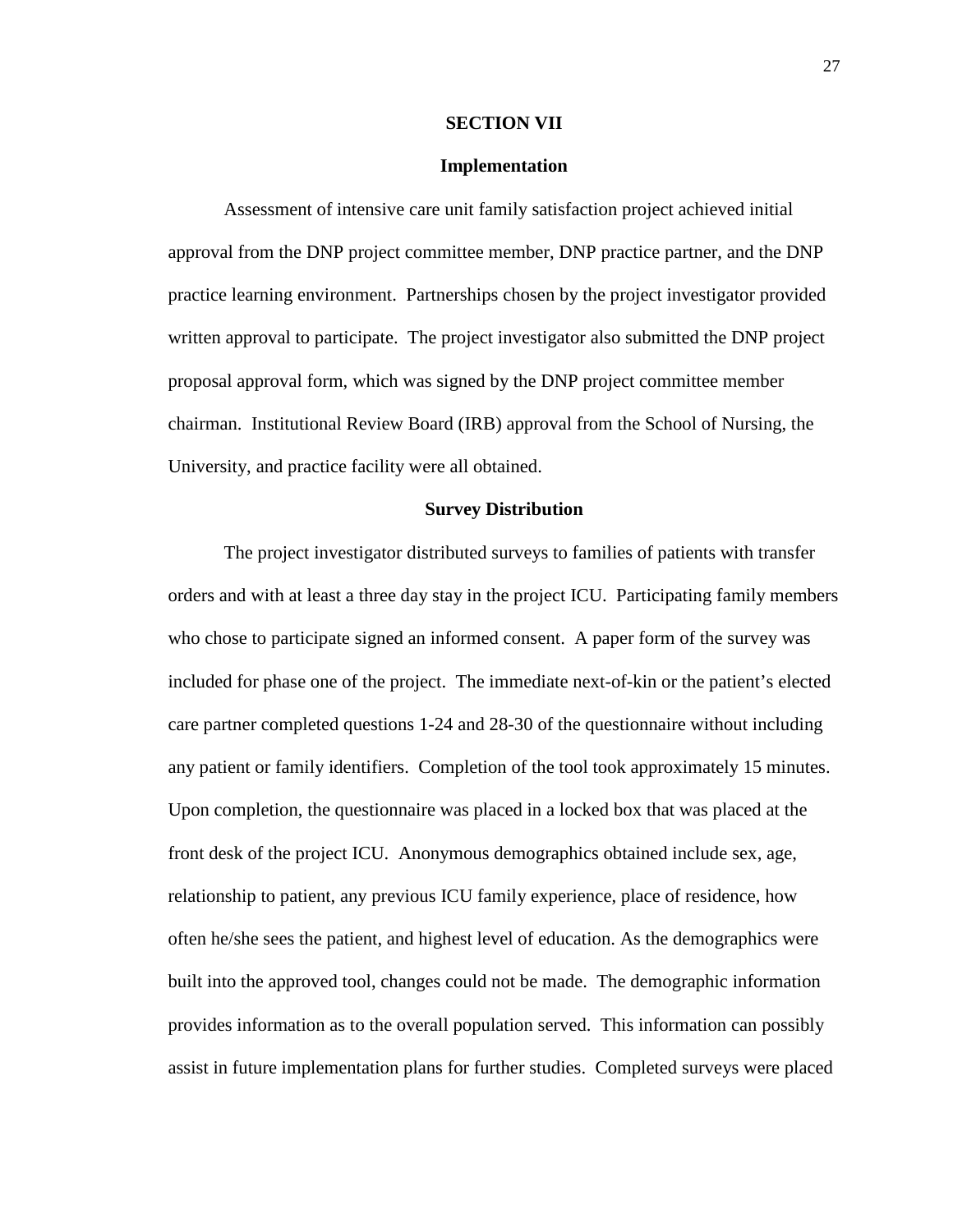in a sealed envelop and returned to a locked box by the participating family member completing the questionnaire.

#### **Informed Consent**

All participants signed an Informed Consent, which was attached to the first page of the paper family satisfaction questionnaire. Participation was on a voluntary basis. There were no personal health information or personal identifiers included in this study. The project investigator only has the right to view completed questionnaires. All completed paper questionnaires were kept in the project investigators locked office in a locked filing cabinet. When completed surveys are returned, the project investigator entered results into a password-protected computer.

#### **Inclusion Criteria**

A family member is identified as the immediate next of kin or the patient's elected care partner. The project investigator distributed the surveys on day three of the patient's ICU stay. The family member must be present to sign consent and complete the survey. Anonymous demographics obtained includes sex, age, relationship to patient, any previous ICU family experience, place of residence, how often he/she sees the patient, and highest level of education. As the demographics are built into the approved tool, changes cannot be made. The demographic information will provide information as to the overall population served. This information can assist in future implementation plans for further studies.

#### **Exclusion Criteria**

Exclusion criteria was any family of patient's who were transferred/discharged on day one or two, and families of patients that expire in the ICU. The patients with no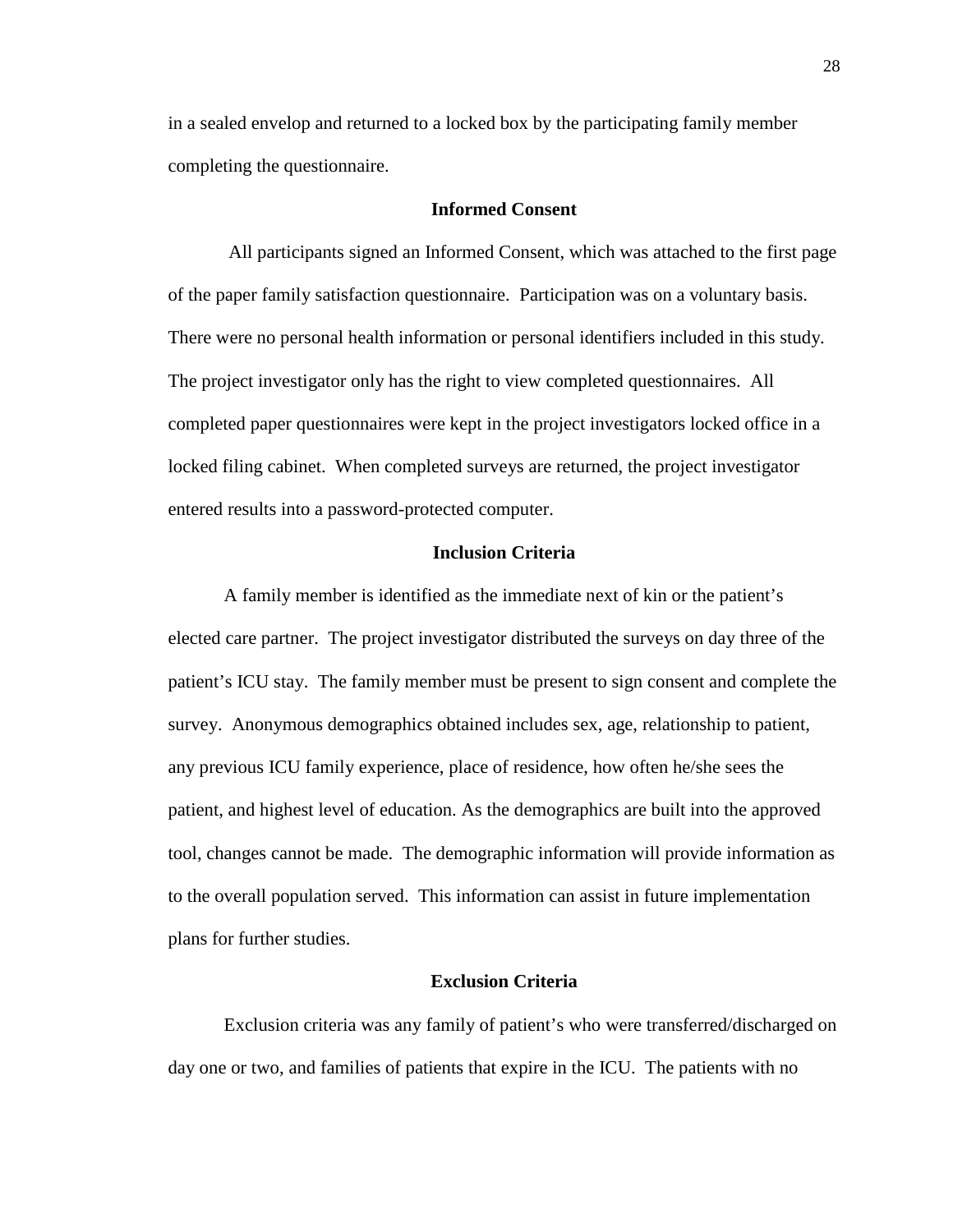identified family were not surveyed. Transferred patient's families that were present during the non-working hours of the project investigator were also not surveyed.

### **Barriers and Threats**

The project investigator encountered project barriers and threats during implementation. Twelve surveys were distributed with only seven returned during the six-week implementation period. Lack of family participation was the only foreseeable threat. Unforeseeable barriers included a shortened implementation timeframe from eight to six weeks due to having many patients in the ICU that only stayed one to two days. The project investigator was also in staffing two weeks during implementation due to changes in bedside staffing numbers. Many of the patient's families that would have been eligible had no family present on day three or no family that participated with care. Low ICU census below the maximum capacity of 18 was also encountered for 12 days during the implementation phase, which contributed to patients having shorter ICU stays. There were also patients transferred during the nighttime hours that the project investigator could not survey.

#### **Monitoring of Implementation**

Each research step was taken into consideration to measure progress against the established project goals, mission, evaluation, and timeline (Zaccagnini & White, 2017). The project investigator maintained positivity and leadership throughout the implementation phase and continued to plan for the future of the project by developing a more sustainable method of survey completion, data collection, and dissemination. The project investigator realized early into the project that one person cannot be solely responsible for survey distribution, which is why phase two has plans for electronic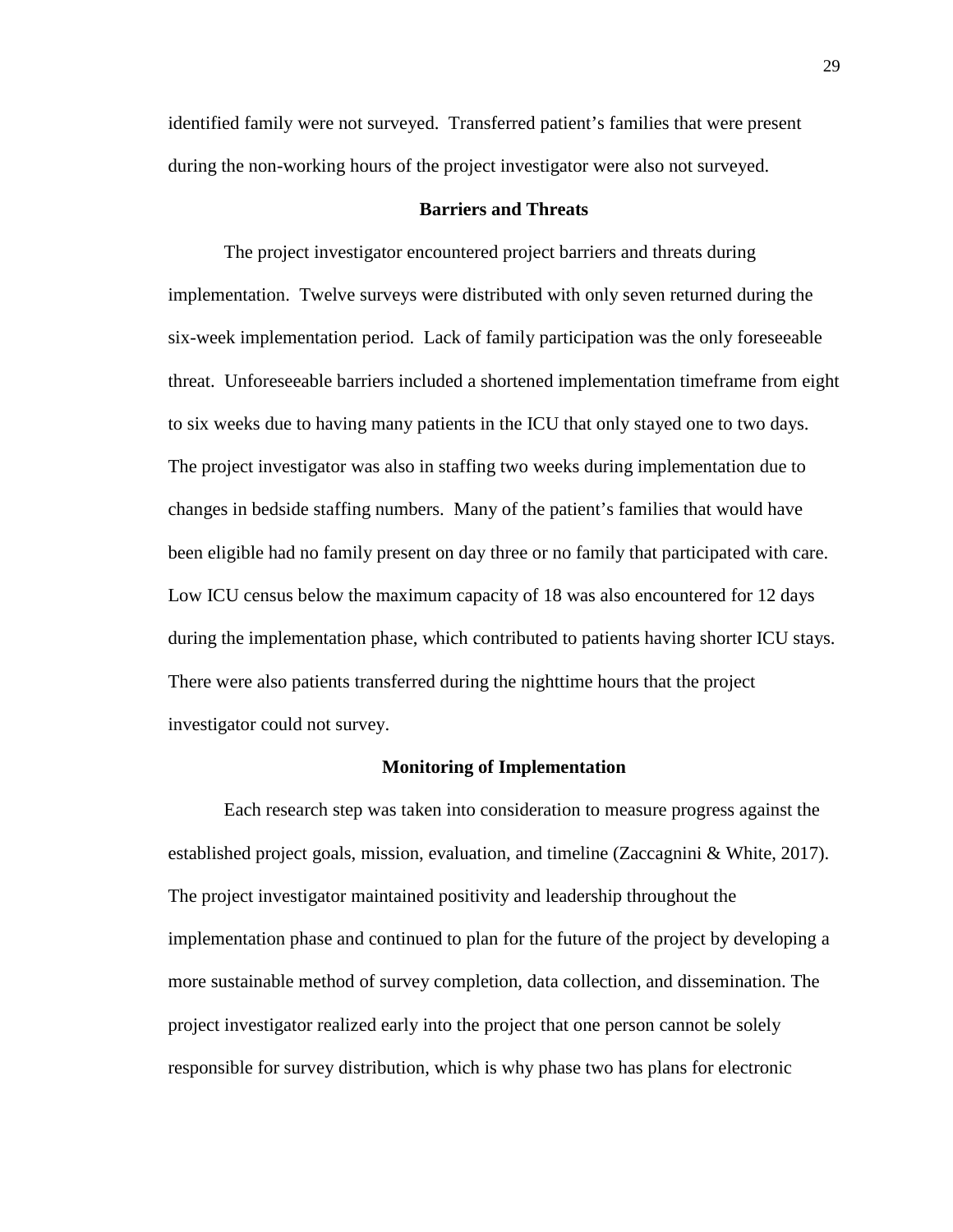survey completion. Phase three includes involving all adult ICU leaders for survey distribution and data collection in each adult ICU. Future planning includes a phase two and three for total project completion, which calls for transfer of knowledge, research, and lessons learned to other critical care leaders. Phase two and three of the assessment of ICU family satisfaction project will be completed after May 2020.

### **Project Closure**

The project investigator met with the facility project partner at closure. Project success and potential shortcomings were discussed. Successes include having a way to determine what individual adult ICU satisfaction is currently. The project investigator presented all barriers and threats encountered throughout implementation and discussed how to present the data concisely to all stakeholders. There were no budget variances or unexpected expenses. Project highlights and dissemination to nursing leadership will include the assessment of ICU family satisfaction data of one ICU and how that translates into a sustainable way of improving the care provided to the ICU patient. Once phase two and three are completed, transfer of leadership will take place to provide a way to gather all adult ICU family satisfaction and a method to improve the quality of care provided to all ICU patients in the project facility.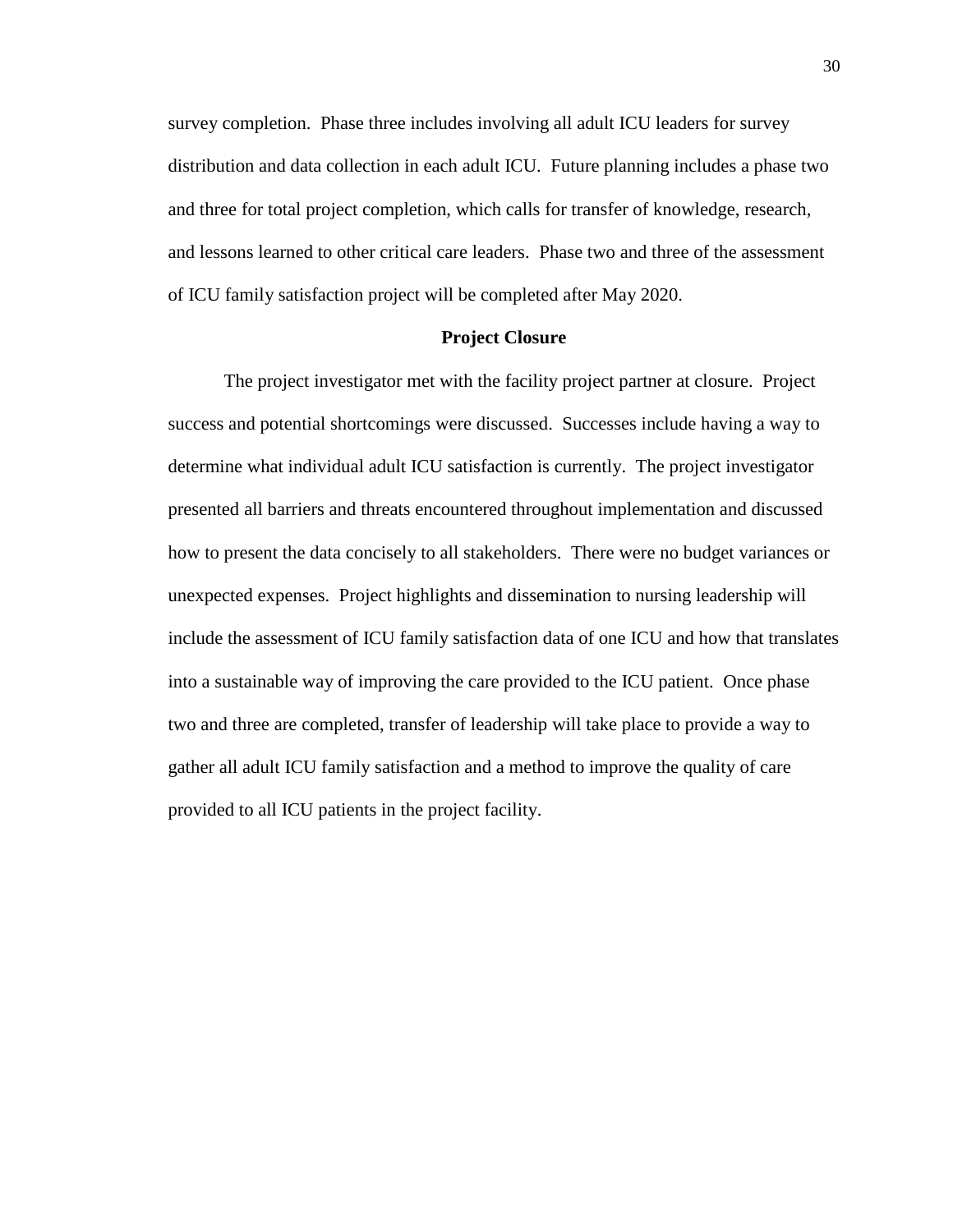#### **SECTION VIII**

#### **Interpretation of Data**

The project investigator used a password protected computer to enter all returned surveys into the REDCap electronic database system using a link that is specific to the project unit and organization. The FS-ICU 24R survey was voluntarily completed by families on day 3 of the ICU stay. Signed informed consent was also obtained by each participating family representative.

#### **FS-ICU 24R Survey**

The FS-ICU 24R measures satisfaction with care (14 items) and satisfaction with decision-making (10 items). In addition, three free-text questions ask how to make the ICU care provided better, what things the staff did well, and for any comments or suggestions that may be helpful. The FS-ICU 24R is completed by using a 5-point Likert scale:  $1 = \text{very dissatisfied}, 2 = \text{slightly dissatisfied}, 3 = \text{most satisfied}, 4 = \text{very satisfied},$ 5 = completely satisfied. This survey has a well-established reliability with a Cronbach a of 0.92 for satisfaction with care and 0.88 for satisfaction with decision-making. Distribution of answers is based on the average score of each response.

#### **Quantitative Data**

All returned and completed FS-ICU 24R survey answers are entered into the REDCap data management system. The data set was then exported to Excel for data analysis. The purpose of the project was to determine the current percentages of family satisfaction with care, family satisfaction with decision making, and overall family satisfaction. The project also highlights strengths and weaknesses around the care of the patient that are helpful when planning patient care quality improvement. Since the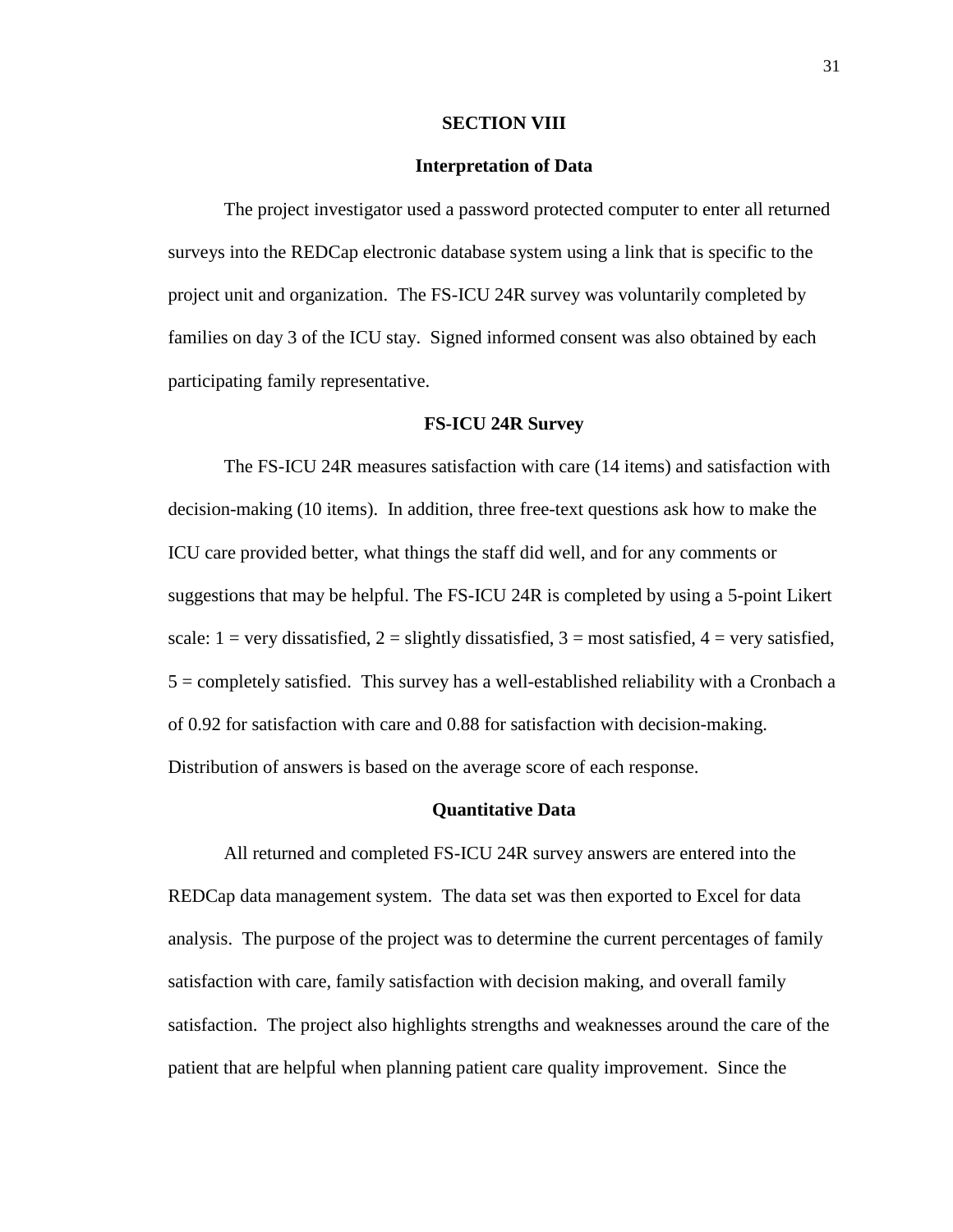assessment of ICU family satisfaction project is a landmark study for the project facility and the project unit, the initial data helps to identify trends and patterns of what is working well and what opportunities for improvement exist.

#### **Results**

A total of seven surveys were distributed, completed by the next-of-kin, and returned to the locked box. The results are analyzed first by the FS-ICU 24R category major headings. Questions were answered by the next-of-kin with a Likert score of 3 (mostly satisfied), a Likert score of 4 (very satisfied), and a Likert score of 5 (completely satisfied). There were no answers scored with a Likert score of 1 (very satisfied) or a Likert score of 2 (slightly dissatisfied) (Figure 6). The results highlight the fact that most families are overall satisfied with the care received in the ICU, how well they were treated by staff, and decision making around patient care. Even though there were no scores below a Likert score of 3, the scores reveal there is work to do with improving family satisfaction with the waiting room.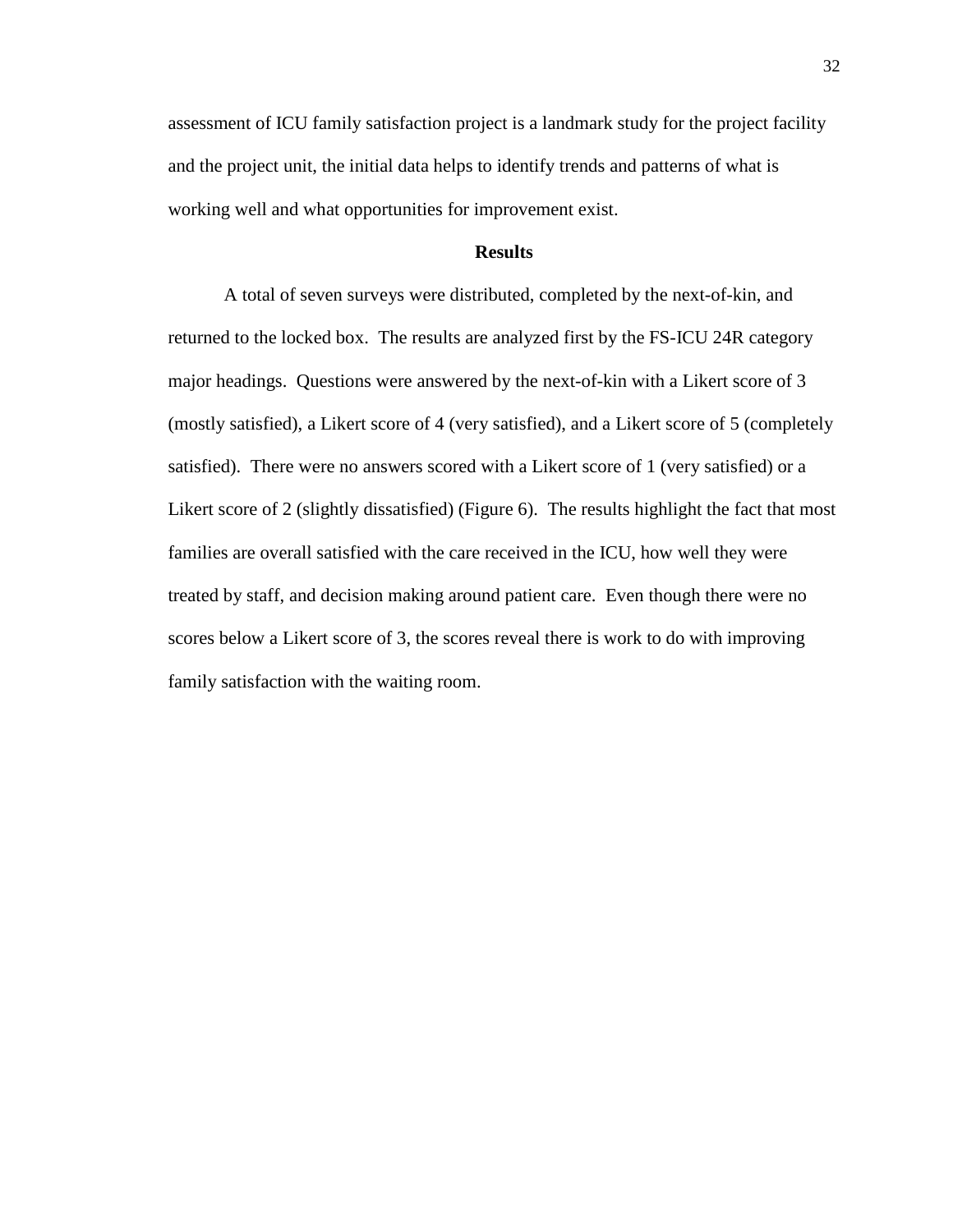## **Figure 6**



FS-ICU 24R survey results for seven returned surveys.

Note: Two participants did not answer question.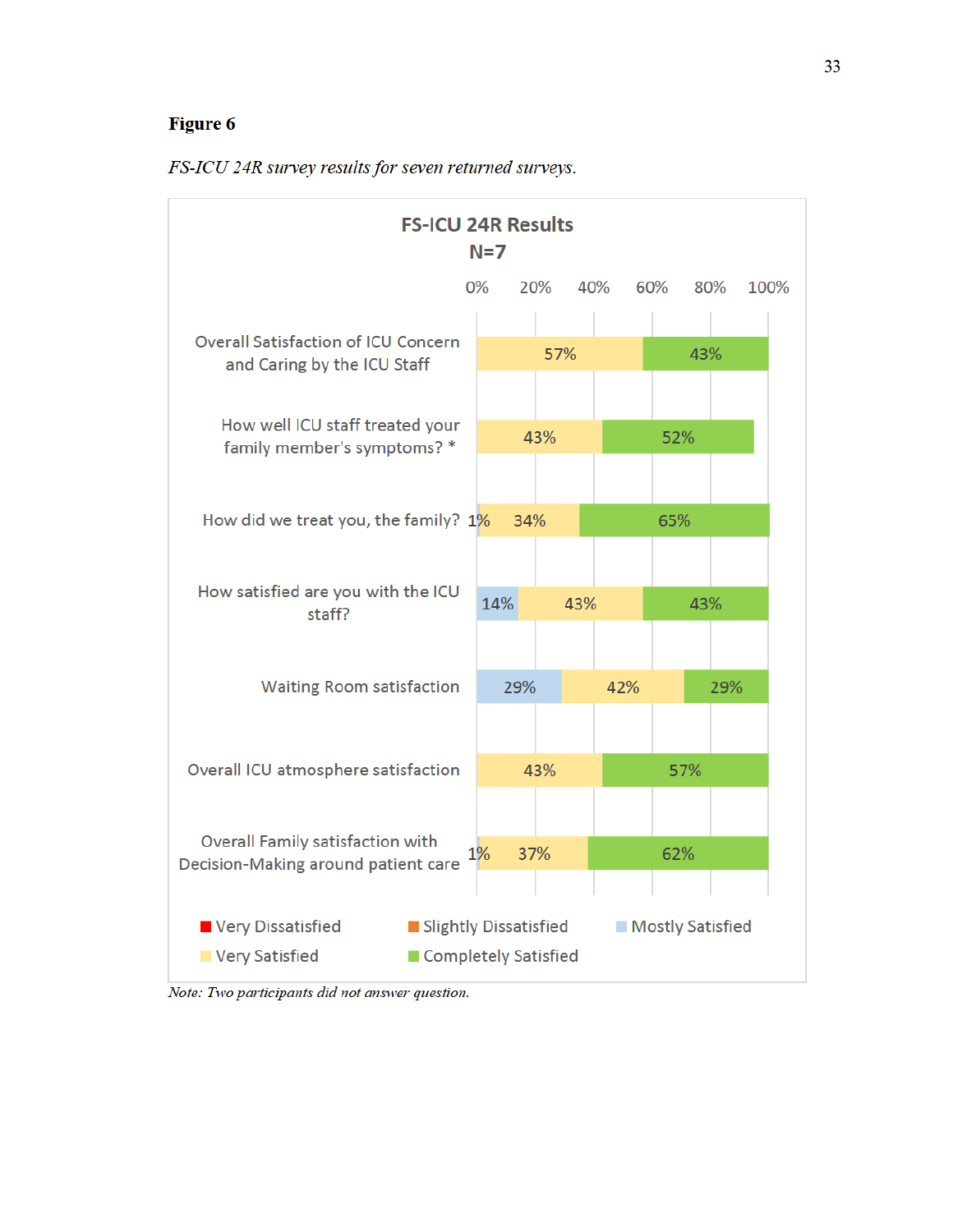The Likert scale was then converted into a percentage scale with a score of 1=20%, score of 2=40%, score of 3=60%, score of 4=80% and a score of 5=100%. Each question was then given an individual satsifaction score. FS-ICU questions one through 14 determines family satifaction with care (FS-Care) (Figure 7). FS-Care is determined to be 86.04%.

## **Figure 7**



*Family Satisfaction with Care Average of 86.04%*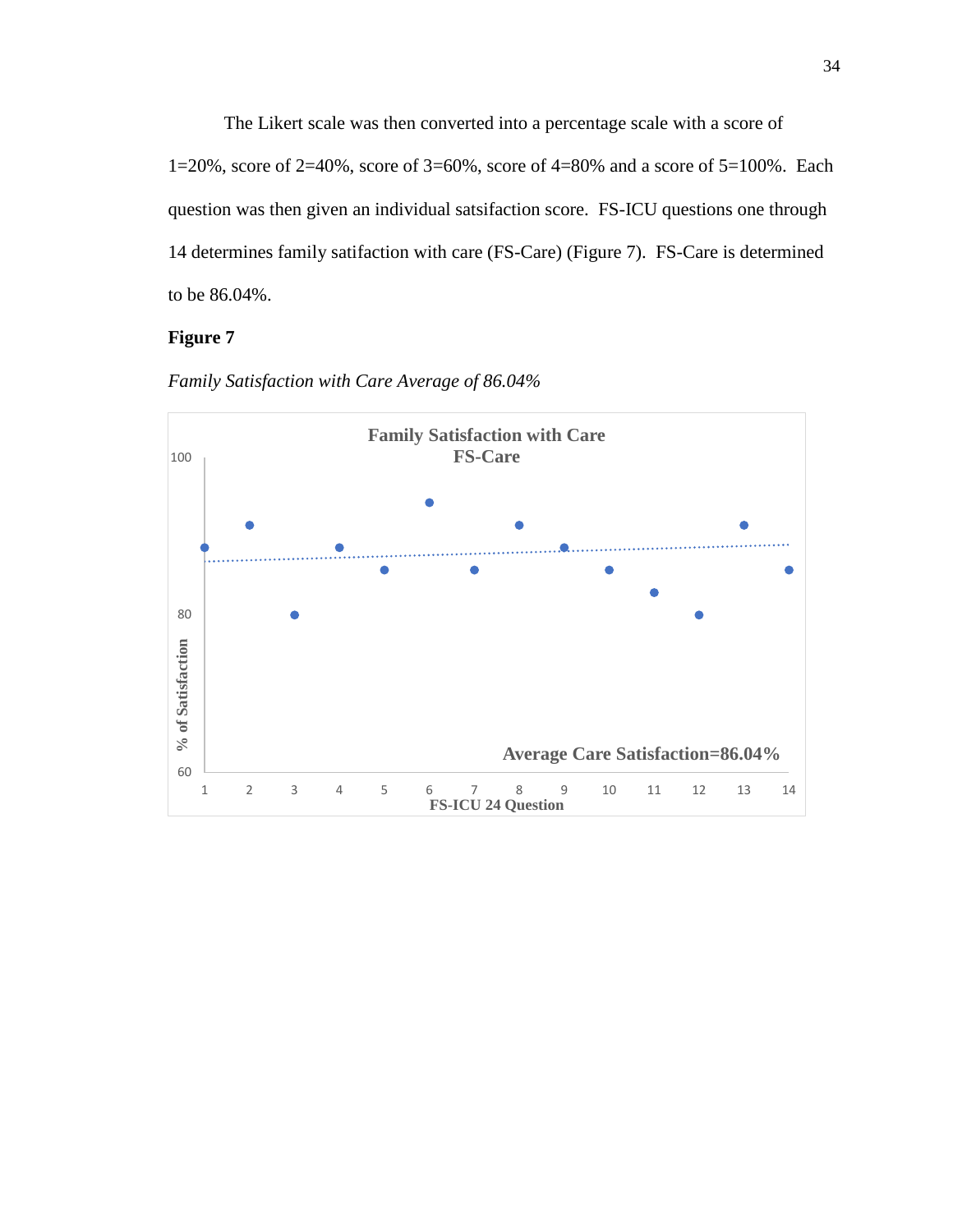Questions 15-24 determine family satisfaction with decision making (FS-DM) (Figure 8). FS-DM is determined to be 90.85%.

## **Figure 8**

*Family Satisfaction with Decision Making Average of 90.85%* 

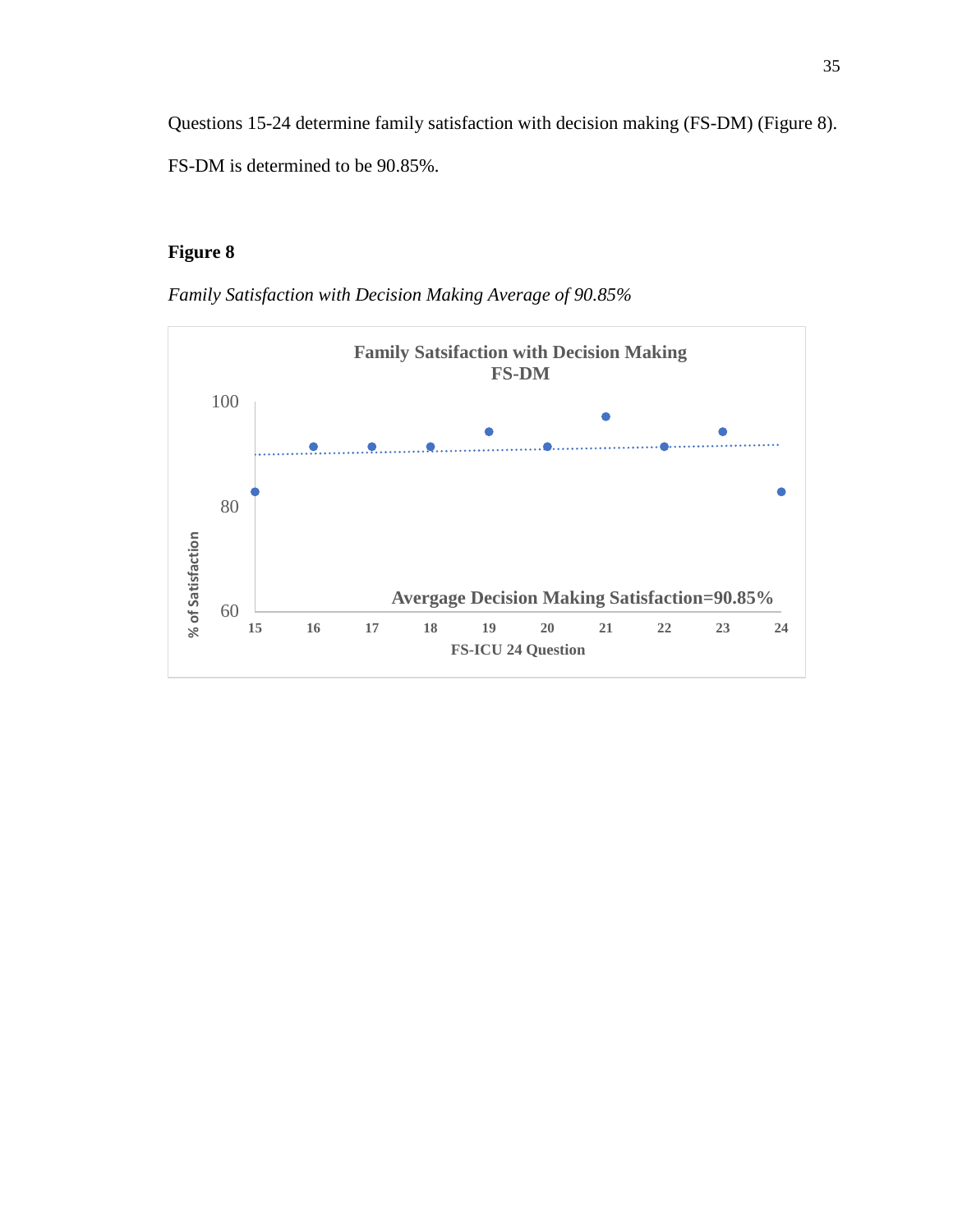The overall family satisfaction is a combined percentage of FS-Care and FS-DM (Figure 9). FS-ICU 24R questions one through 24 determine the overall family satisfaction with the overall care the patient received in the ICU.

## **Figure 9**

*Combined Satisfaction Scores of FS-Care and FS-DM to Determine the Family Satisfaction Overall Score of 89.12%* 



The FS-ICU 24R helps to highlight nursing team strengths related to ICU patient care: concern and caring by ICU staff, frequency of communication with ICU doctors, ease of getting information, and the feeling the family had control over the care provided to the patient. Even though there are no Likert scores lower than a 3 (mostly satisfied), weaknesses include consideration of family needs, daily MD rounds, and the family understanding of patient treatments and medications information.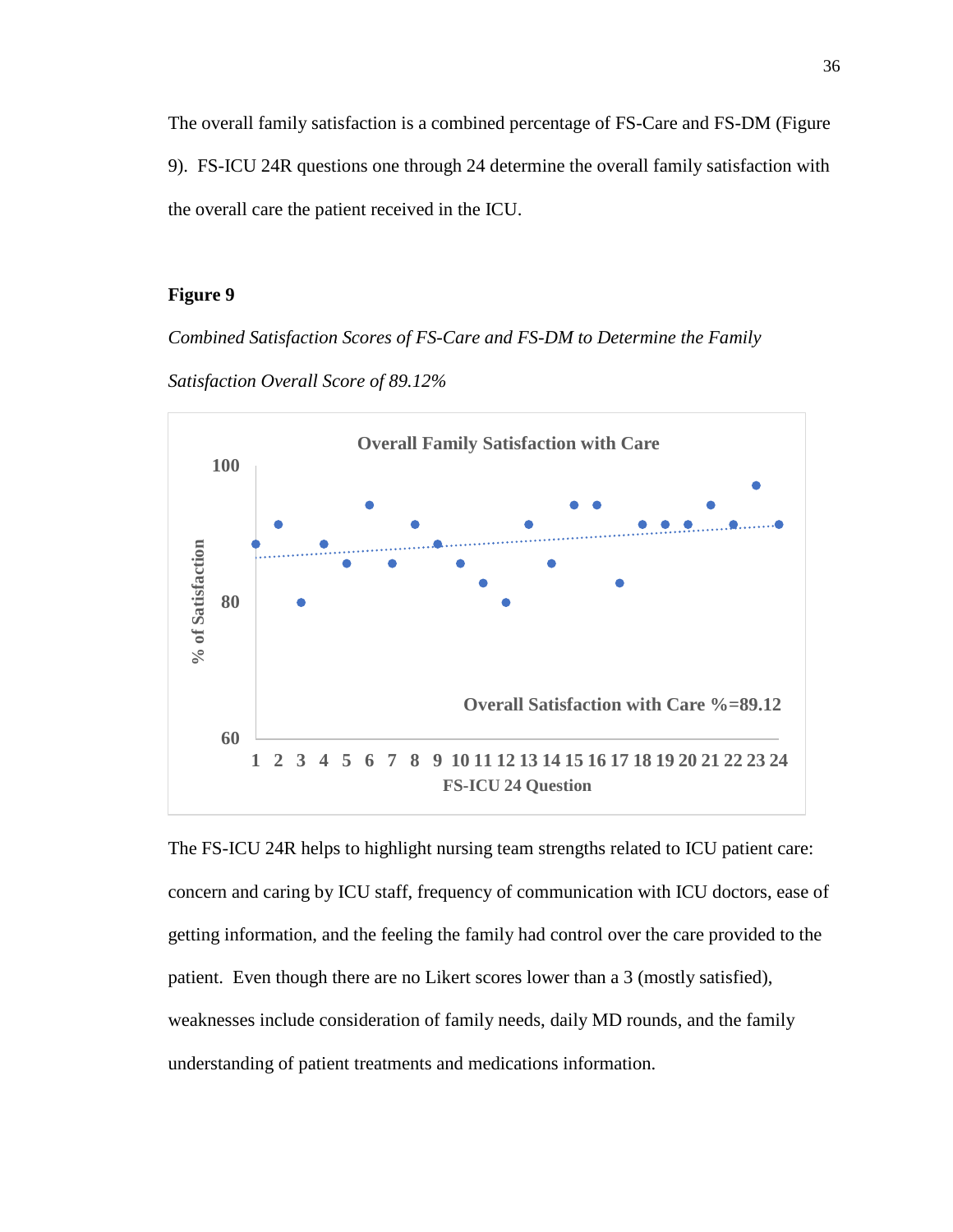## **Qualitative Data**

The FS-ICU 24R contains three free-text questions that ask for family feedback regarding how to make the project ICU patient care better, what things the staff did well, and for any comments or suggestions that may be helpful (Table 2). Answers from the three questions reveal the same strengths and weaknesses as the FS-ICU 24R question analysis. Strengths are team related and around patient care delivery, while weaknesses include waiting room comfort and education provided to family regarding patient treatments and medications.

### **Table 2**

*Opinions About ICU Stay* 

| Question                               | Feedback from FS-ICU Survey                                                                    |
|----------------------------------------|------------------------------------------------------------------------------------------------|
| Suggestions on how to improve the care | Better explanation of medication and                                                           |
| provided in the ICU?                   | treatments provided to patient.                                                                |
| Comments on things that went well?     | The nursing team and staff were.<br>excellent. Went above and beyond to<br>care for my family. |
| Suggestions on how to improve the ICU  | More comfortable seating in the waiting                                                        |
| experience for the family and patient  | room.                                                                                          |

*Note. The three FS-ICU 24R questions that allow for a hand-written response. Feedback is consistent with FS-ICU 24R scored questions.* 

### **Process Improvement**

The FS-ICU 24R survey results allow for a baseline satisfaction performance

percentage in the project ICU. Process improvement begins with dissemination of survey

results to the ICU team. The nursing related improvement begins by developing a plan to

maintain family satisfaction with concern and caring by ICU staff, frequency of

communication with ICU doctors, ease of getting information, and the feeling the family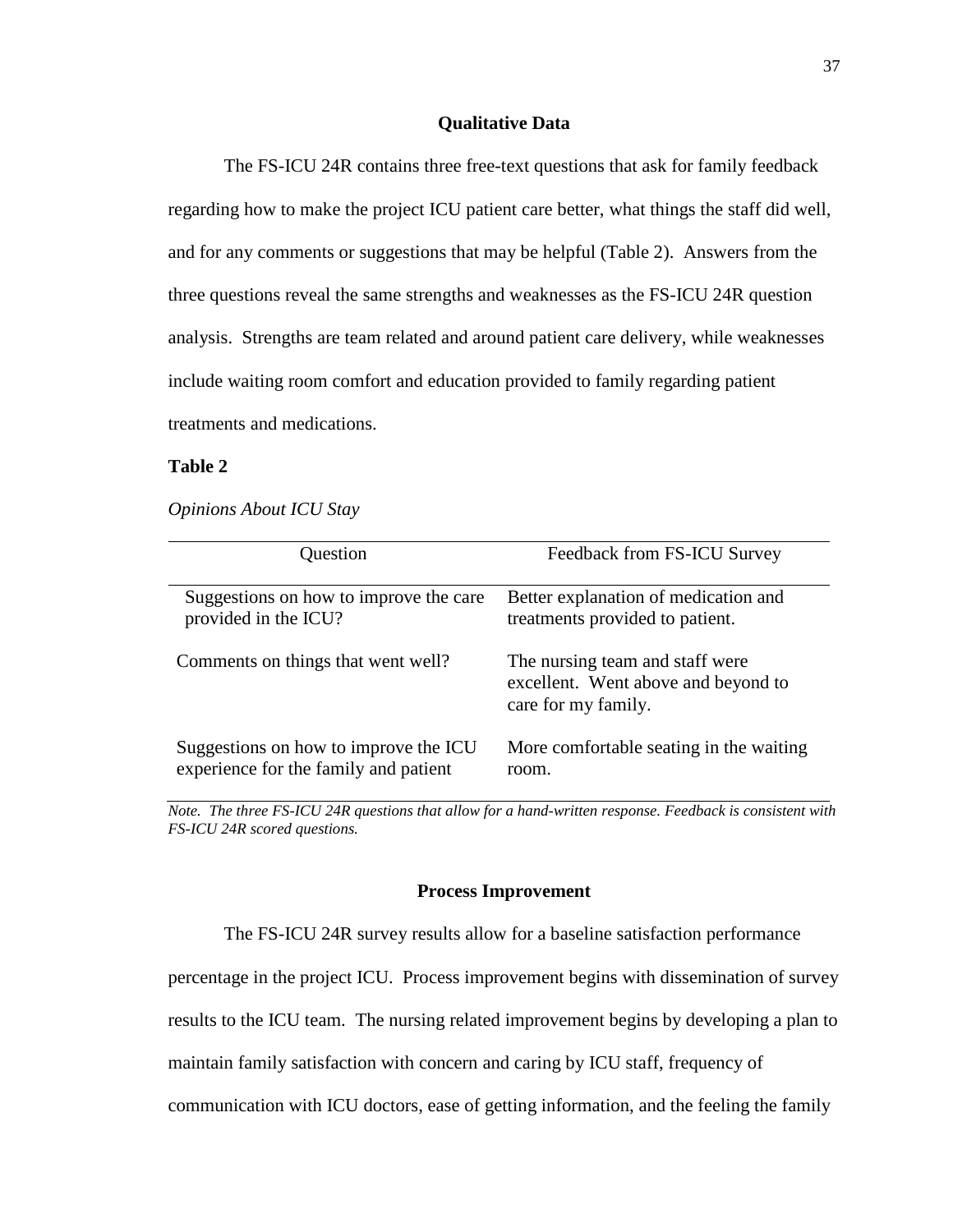had control over the care provided to the patient. Improvement surrounds how to better explain patient care treatment and educate patient specific medication. Phase two of project will include an electronic version of the tool so families can complete the survey on a personal electronic device. This will allow for more surveys to be completed and returned, and therefore analyzed to determine satisfaction on a monthly basis. Phase three ensures project sustainability and for all adult ICUs in the project facility to use the FS-ICU 24R to determine family satisfaction with ICU patient care.

### **Conclusion**

The assessment of ICU family satisfaction project is parallel to the mission of the project facility, which is to provide excellence in health. The FS-ICU 24R project reveals a sustainable way to capture, measure, a quantify the family's perception of care delivered in the ICU to make quality improvements in patient care. The project costs are minimal. Goals and objectives are written with a direct line of sight to succeed in proving that family perceptions of care provide a meaningful way to determine the quality of care delivered in an ICU. Watson's 10 caritas provide the support of the family satisfaction in the ICU project and allows for the health team to continue to improve patient care using a theoretical foundation. Although there was a small number of returned surveys, the results highlight family satisfaction with care, decision making, and overall care and treatment within the ICU setting. The project takes place in three phases. Phase one provides meaningful and specific feedback related to the family perception of ICU patient care and family decision making that aides in quality improvement planning. Phase two contains an electronic version of the FS-ICU 24R that will increase the number of returned surveys. Phase three supports the use of the FS-ICU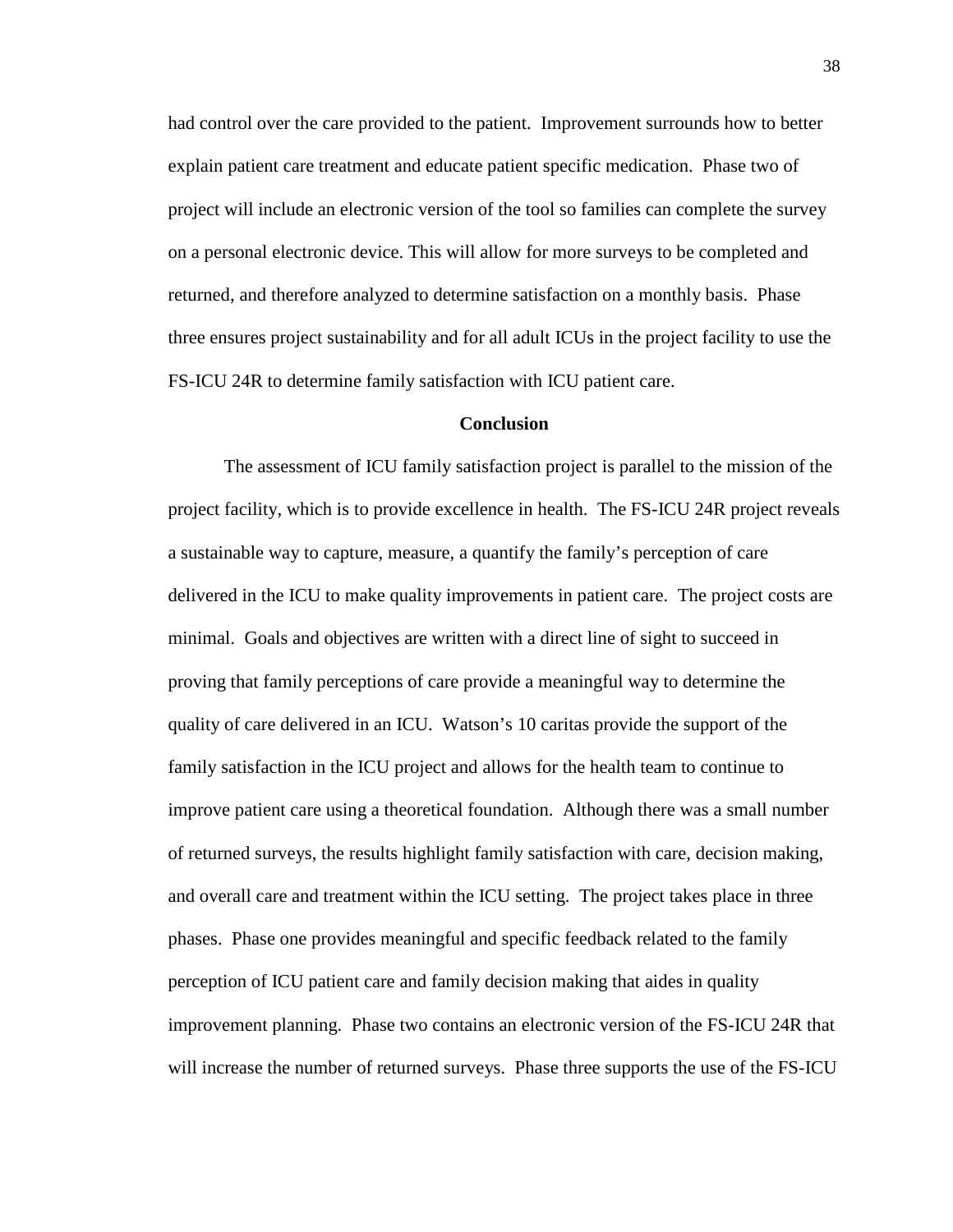24R family satisfaction survey sustainability by implementing in all facility adult ICUs. The patient is at the center of nursing and remains the focus of why the success of this project is vital to improve the care delivered in the ICU and to provide a sustainable way to properly plan continued improvement efforts.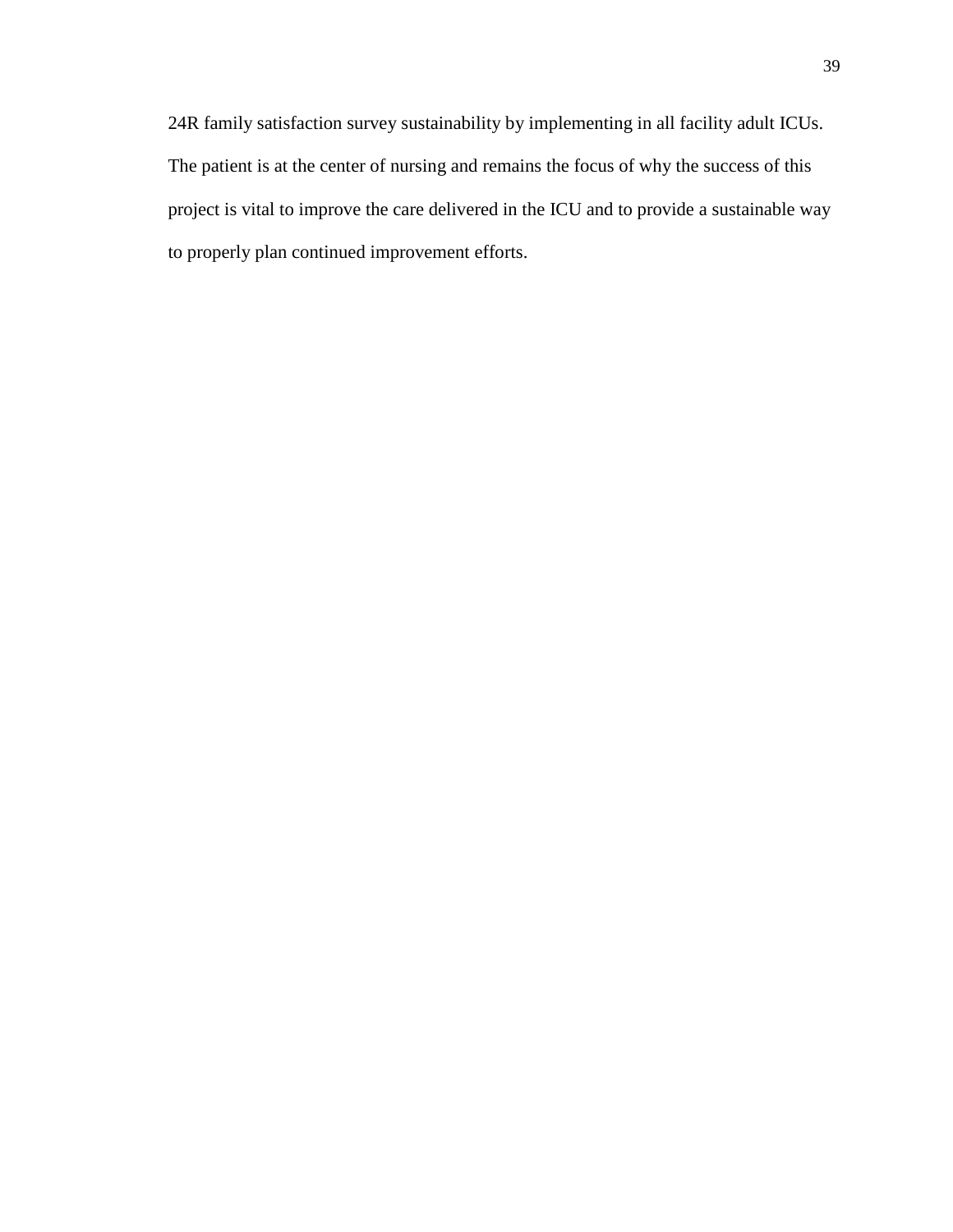#### **References**

- Awdish, R., Buick, D., Kokas, M., Berlin, H., Jackman, C., Williamson, C., ... & Chasteen, K. (2017, March). A communications bundle to improve satisfaction for critically ill patients and their families: A prospective, cohort pilot study. *Journal of Pain and Symptom Management*, *53*(3), 644-649. https://doi.org/https://www.jpsmjournal.com/article/S0885-3924(16)31215-5/pdf
- Calong Calong, K., & Soriano, G. (2018, May-August). Caring behavior and patient satisfaction: Merging for satisfaction. *International Journal of Caring Science*, *11*(2), 697-703. https://www.internationaljournalofcaringsciences.org/docs/9\_soriano\_original\_10

2.pdf

- Clark, K., Milner, K., Beck, M., & Mason, V. (2016, December). Measuring family satisfaction with care delivered in the intensive care unit. *Critical Care Nurse*, *36*(6). https://doi.org/10.4037/ccn2016276
- Davidson, J., Aslakson, R., Long, A., Puntillo, K., Kross, E., Hart, J., ... & Kentish-Barnes, N. (2017, January). Guidelines for family-centered care in the neonatal, pediatric, and adult ICU. *Society of Critical Care Medicine*, *45*(1), 103-128. https://journals.lww.com/ccmjournal/Fulltext/2017/01000/Guidelines for Family \_Centered\_Care\_in\_the.12.aspx

Eustace, R., Gray, B., & Curry, D. (2015). The meaning of family nursing intervention: What do acute care nurses think? *Research and Theory for Nursing Practice*, *29*(2), 125-142. https://search-proquest-com.ezproxy.gardnerwebb.edu/docview/1680769227/300587520A084FF3PQ/1?accountid=11041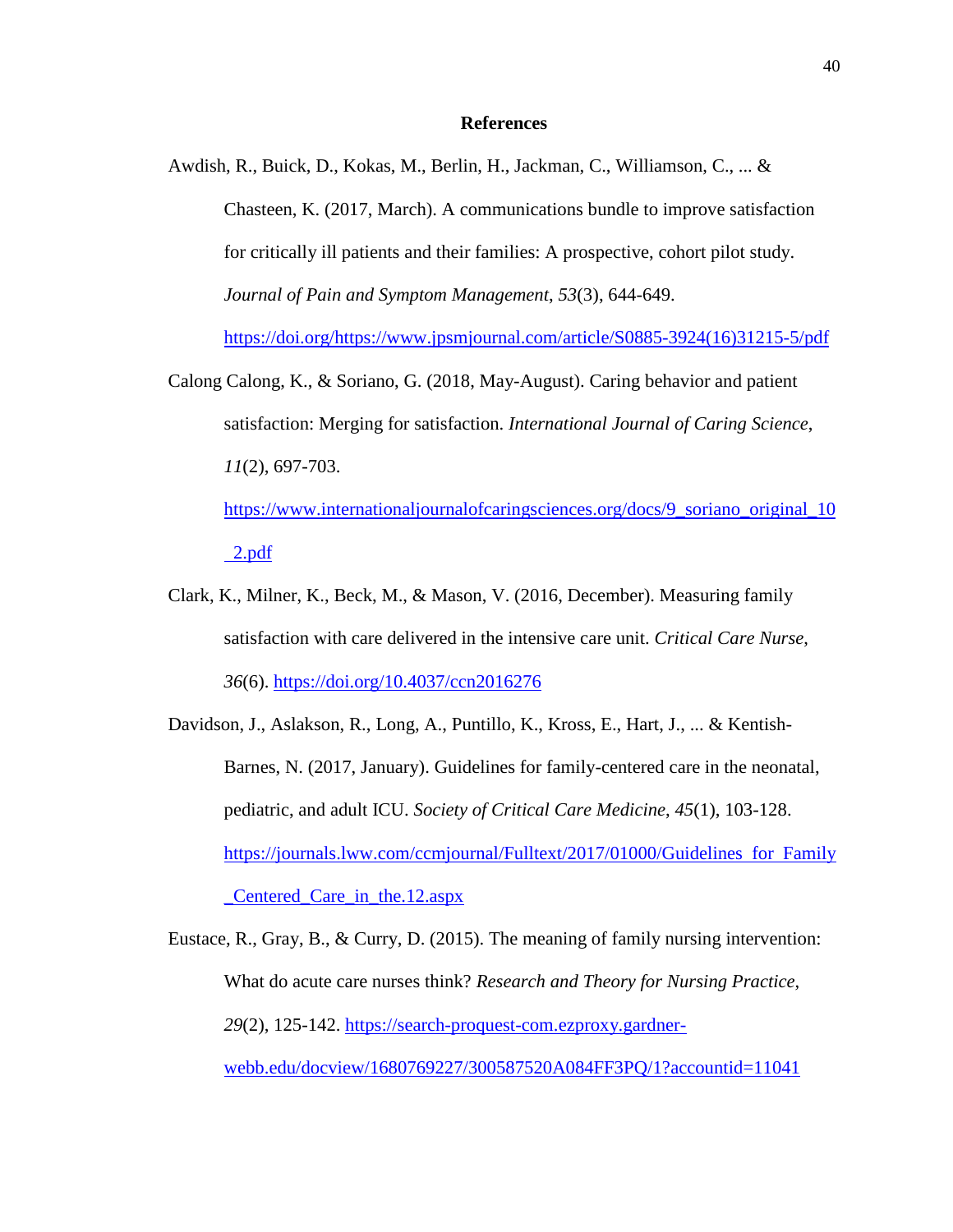Family Satisfaction with the ICU Survey. (2019).

https://fsicu.org/professionals/satisfaction/

- Harris, J., Roussel, L., Dearman, C., & Thomas, P. (2016). *Project planning and management* (2nd ed.). Burlington, MA: Jones & Bartlett Learning, LLC.
- Heyland, D., Davidson, J., Skrobik, Y., Ordons, A., Van Scoy, L., Day, A., ... & Marshall, A. (2018). Improving partnerships with family members of ICU patients: study protocol for a randomized controlled trial. *Biomed Central*, *19*(3), 1-11. https://doi.org/10.1186/s13063-017-2379-4
- Mazurenko, O., Zemke, D., & Lefforge, N. (2016, Sept/Oct). Who is a hospital's "customer"? *Journal of Healthcare Management*, *61*(5), 319-334. https://searchproquest-com.ezproxy.gardner-

webb.edu/docview/1833937333/BD38C328662E4B45PQ/36?accountid=11041

- Mitchell, K. (2014). Engaging patients and families in multidisciplinary rounds. http://www.ihi.org/communities/blogs/\_layouts/15/ihi/community/blog/itemview. aspx?List=7d1126ec-8f63-4a3b-9926-c44ea3036813&ID=91
- Ramsay, O. (2015, Jun). Assessing the landscape. *Quality Progress*, *48*(6), 30-37. https://search-proquest-com.ezproxy.gardner-

webb.edu/docview/1689812280/AE3290143D42472DPQ/3?accountid=11041

Ulrich, B., & Crider, N. (2017, Mar/Apr). Using teams to improve outcomes and performance. *Nephrology Nursing Journal*, *44*(2), 141-151. https://searchproquest-com.ezproxy.gardner-

webb.edu/docview/1987370695/6FEF7E4DCDC4C4BPQ/27?accountid=11041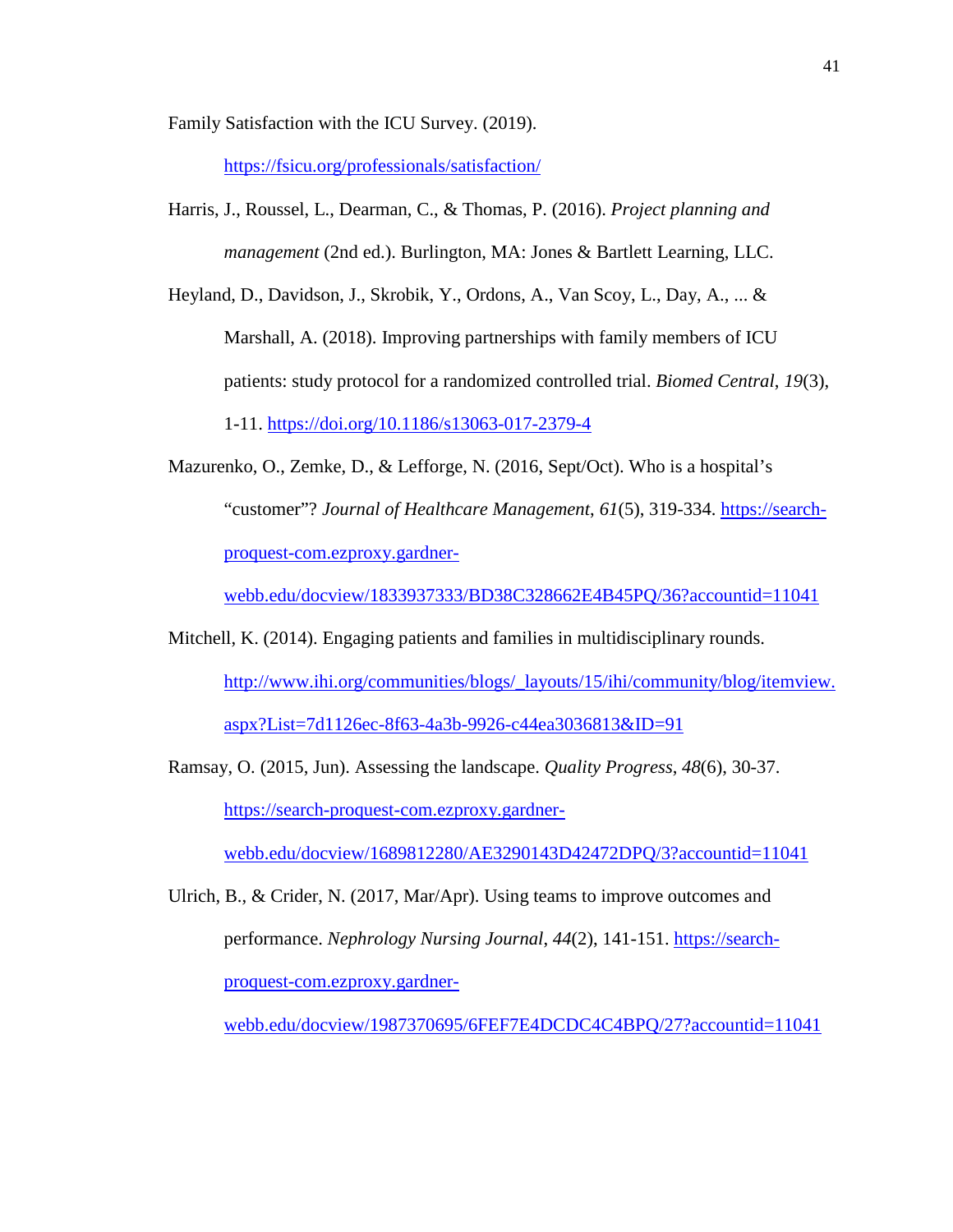- Watson, J. (2019). Caring Science Theory. https://www.watsoncaringscience.org/jeanbio/caring-science-theory/
- Wei, H., & Watson, J. (2019). Healthcare interprofessional team members' perspectives on human caring: A directed content analysis study. *International Journal of Nursing Sciences*, *6*, 17-23. https://doi.org/10.1016/j.ijnss.2018.12.001
- Weyant, R., Clukey, L., Roberts, M., & Henderson, A. (2017, March). Show your stuff and watch your tone: Nurses' caring behaviors. *American Journal of Critical Care*, *26*(2), 111-117. https://www.aacn.org/docs/cemedia/A1726021.pdf
- Wolf, J. (2017, Spring). Patient experience: The heart of healthcare leadership. *Frontiers of Health Services Management*, *33*(3), 3-16. https://doi.org/DOI:10.1097/HAP.0000000000000002
- Zaccagnini, M., & White, K. (2017). *The Doctor of Nursing practice essentials* (3rd ed.). Burlington, MA: Jones & Bartlett Learning, LLC.